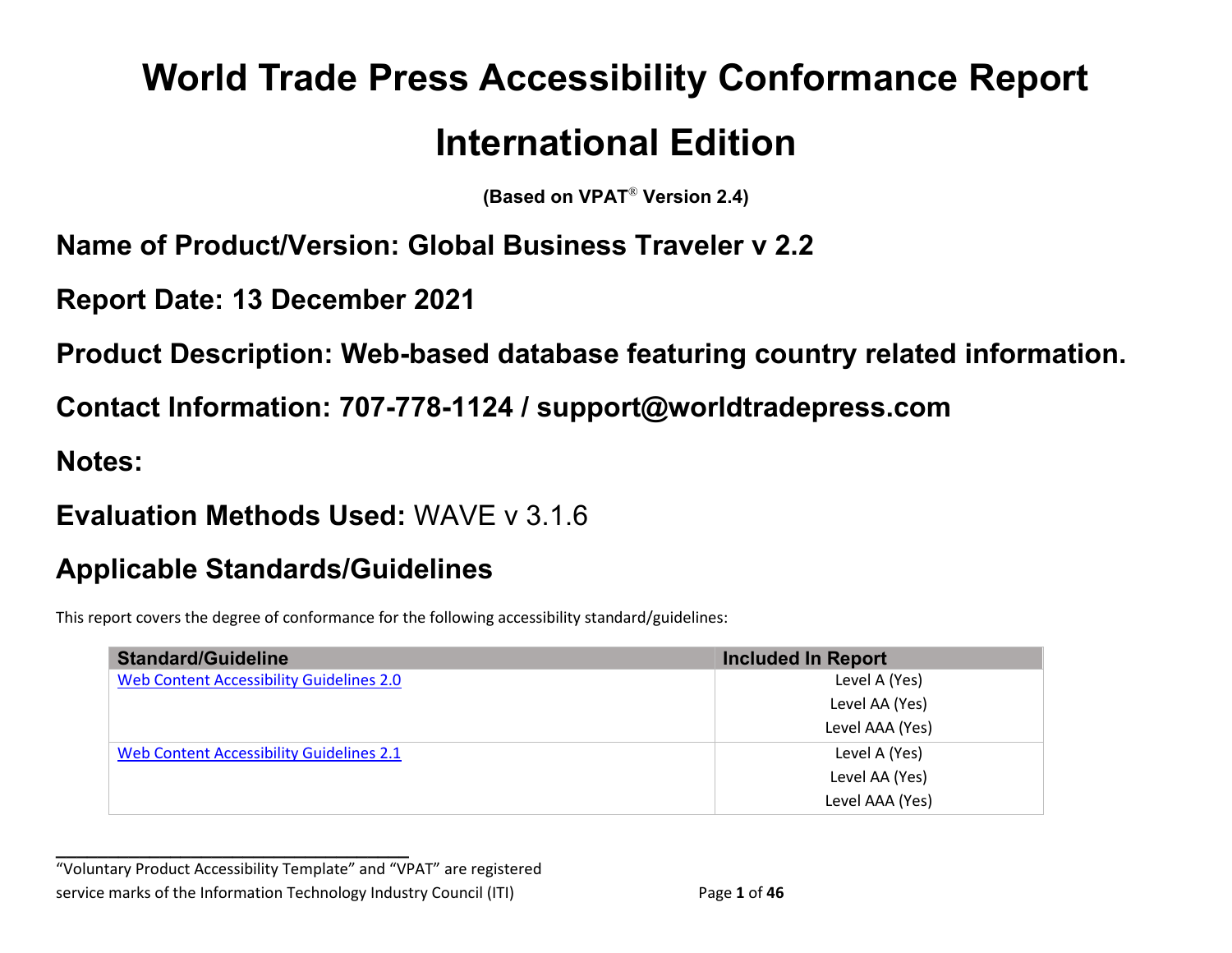| <b>Standard/Guideline</b>                                                                                                           | <b>Included In Report</b> |
|-------------------------------------------------------------------------------------------------------------------------------------|---------------------------|
| Revised Section 508 standards published January 18, 2017 and corrected January 22,<br>2018                                          | (Yes)                     |
| EN 301 549 Accessibility requirements suitable for public procurement of ICT<br>products and services in Europe, - V3.1.1 (2019-11) | (Yes)                     |

## **Terms**

The terms used in the Conformance Level information are defined as follows:

- **Supports**: The functionality of the product has at least one method that meets the criterion without known defects or meets with equivalent facilitation.
- **Partially Supports**: Some functionality of the product does not meet the criterion.
- **Does Not Support**: The majority of product functionality does not meet the criterion.
- **Not Applicable**: The criterion is not relevant to the product.
- **Not Evaluated**: The product has not been evaluated against the criterion. This can be used only in WCAG 2.0 Level AAA.

# <span id="page-1-0"></span>**WCAG 2.x Report**

Tables 1 and 2 also document conformance with:

- EN 301 549: Chapter 9 Web, Sections 10.1-10.4 of Chapter 10 Non-Web documents, and Sections 11.1-11.4 and 11.8.2 of Chapter 11 - Non-Web Software (open and closed functionality), and Sections 12.1.2 and 12.2.4 of Chapter 12 – Documentation
- Revised Section 508: Chapter 5 501.1 Scope, 504.2 Content Creation or Editing, and Chapter 6 602.3 Electronic Support Documentation.

Note: When reporting on conformance with the WCAG 2.x Success Criteria, they are scoped for full pages, complete processes, and accessibility-supported ways of using technology as documented in the [WCAG 2.0 Conformance Requirements.](https://www.w3.org/TR/WCAG20/#conformance-reqs)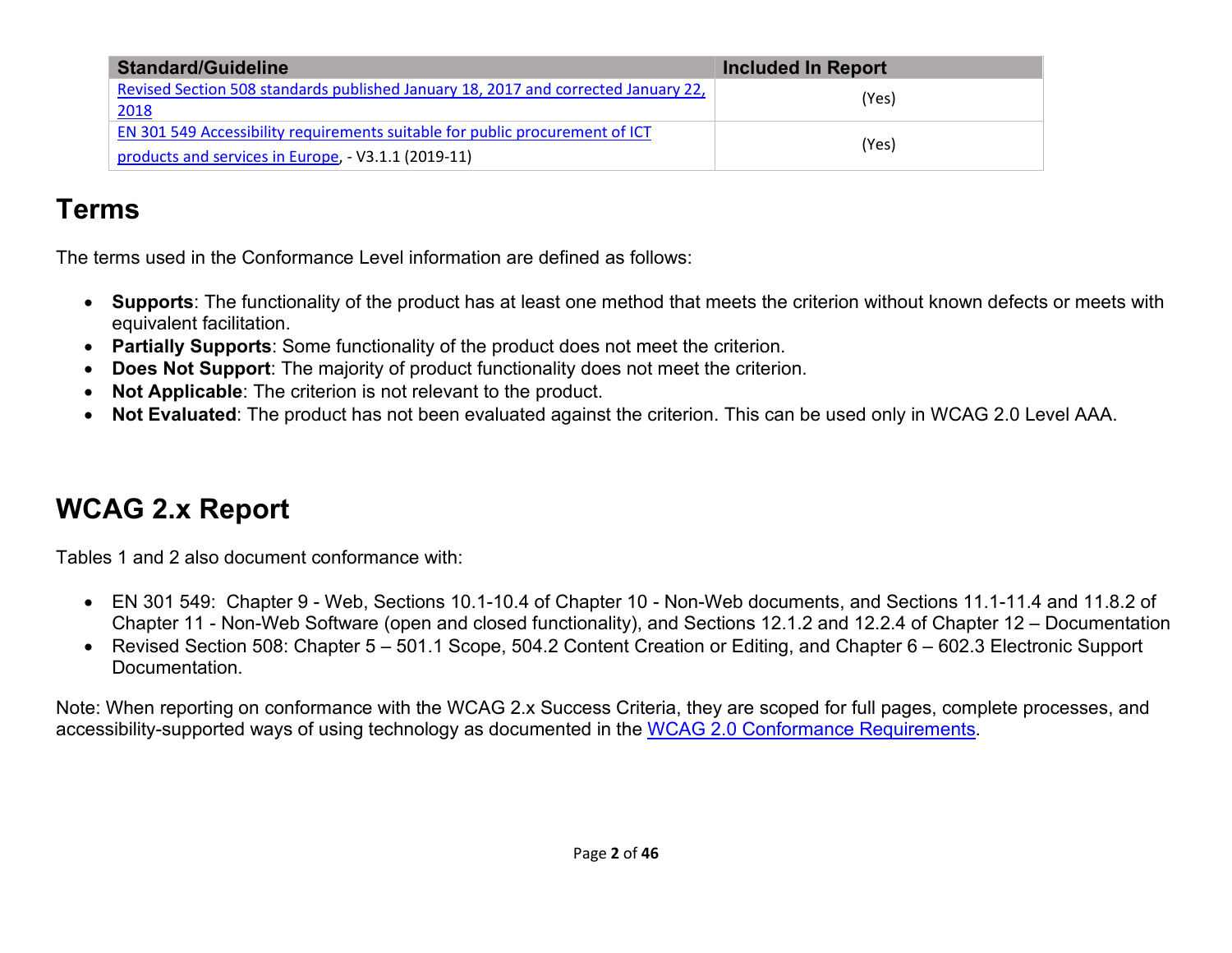## **Table 1: Success Criteria, Level A**

| <b>Criteria</b>                                              | <b>Conformance Level</b> | <b>Remarks and Explanations</b>                   |
|--------------------------------------------------------------|--------------------------|---------------------------------------------------|
| 1.1.1 Non-text Content (Level A)                             |                          |                                                   |
| Also applies to:                                             |                          |                                                   |
| EN 301 549 Criteria                                          |                          |                                                   |
| $\bullet$ 9.1.1.1 (Web)                                      |                          |                                                   |
| 10.1.1.1 (Non-web document)<br>$\bullet$                     |                          |                                                   |
| 11.1.1.1.1 (Open Functionality Software)<br>$\bullet$        |                          |                                                   |
| 11.1.1.1.2 (Closed Functionality Software)                   |                          |                                                   |
| 11.8.2 (Authoring Tool)                                      | Supports                 | All non-text content has alternative text.        |
| 12.1.2 (Product Docs)                                        |                          |                                                   |
| 12.2.4 (Support Docs)                                        |                          |                                                   |
| <b>Revised Section 508</b>                                   |                          |                                                   |
| 501 (Web)(Software)<br>$\bullet$                             |                          |                                                   |
| 504.2 (Authoring Tool)                                       |                          |                                                   |
| 602.3 (Support Docs)<br>$\bullet$                            |                          |                                                   |
| 1.2.1 Audio-only and Video-only (Prerecorded) (Level A)      |                          |                                                   |
| Also applies to:                                             |                          |                                                   |
| EN 301 549 Criteria                                          |                          |                                                   |
| 9.1.2.1 (Web)<br>$\bullet$                                   |                          |                                                   |
| 10.1.2.1 (Non-web document)<br>$\bullet$                     |                          |                                                   |
| 11.1.2.1.1 (Open Functionality Software)                     |                          |                                                   |
| 11.1.2.1.2.1 and 11.1.2.1.2.2 (Closed Software)<br>$\bullet$ | Supports                 | Transcripts are provided for all how-to videos in |
| 11.8.2 (Authoring Tool)                                      |                          | addition to audio tracks combined with video.     |
| 12.1.2 (Product Docs)                                        |                          |                                                   |
| 12.2.4 (Support Docs)<br>$\bullet$                           |                          |                                                   |
| <b>Revised Section 508</b>                                   |                          |                                                   |
| 501 (Web)(Software)<br>٠                                     |                          |                                                   |
| 504.2 (Authoring Tool)                                       |                          |                                                   |
| 602.3 (Support Docs)<br>$\bullet$                            |                          |                                                   |
| 1.2.2 Captions (Prerecorded) (Level A)                       |                          |                                                   |
| Also applies to:                                             | Not Applicable           | Transcripts are provided for all how-to videos.   |
| EN 301 549 Criteria                                          |                          |                                                   |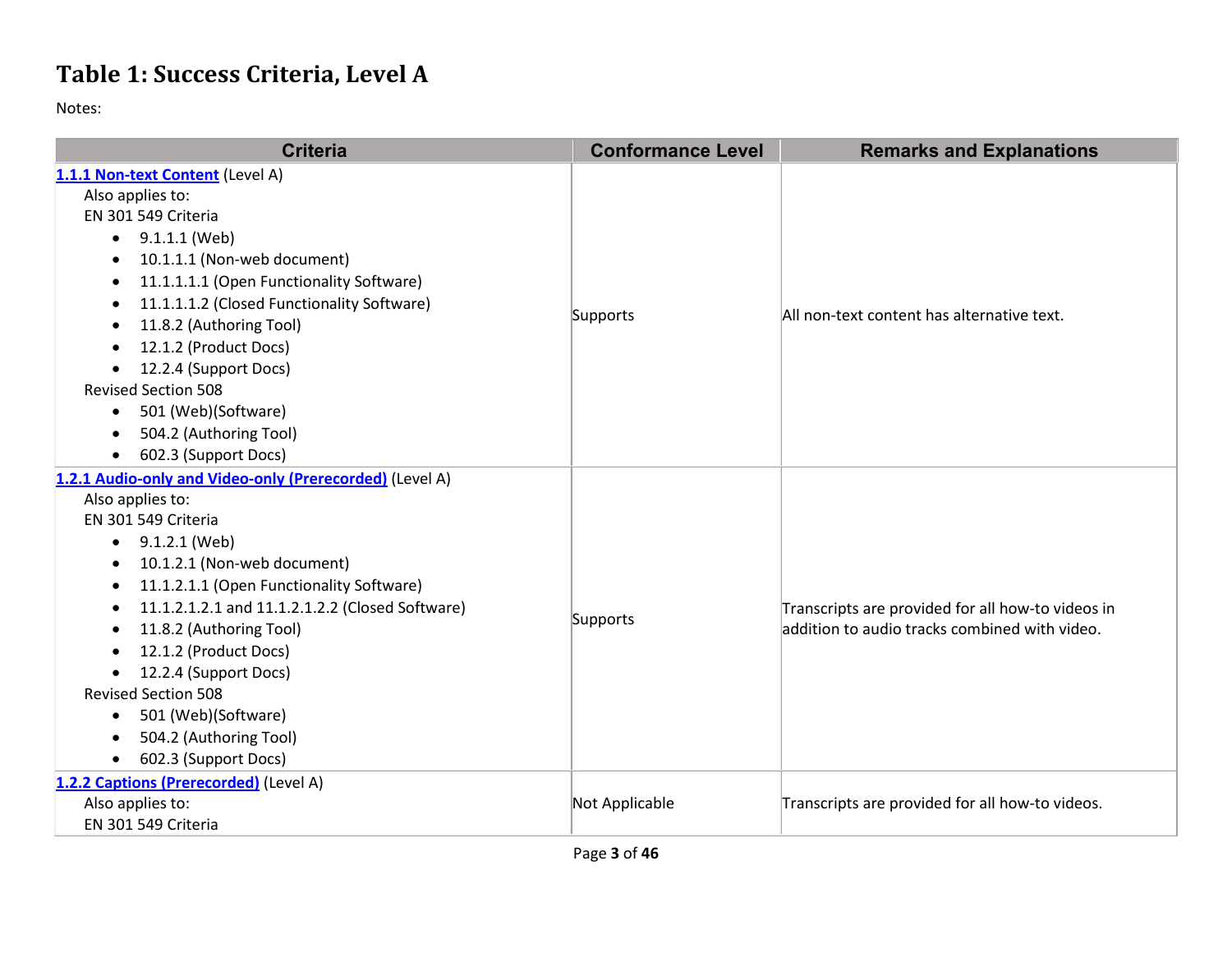| <b>Criteria</b>                                                      | <b>Conformance Level</b> | <b>Remarks and Explanations</b>                          |
|----------------------------------------------------------------------|--------------------------|----------------------------------------------------------|
| 9.1.2.2 (Web)                                                        |                          |                                                          |
| 10.1.2.2 (Non-web document)                                          |                          |                                                          |
| 11.1.2.2 (Open Functionality Software)                               |                          |                                                          |
| 11.1.2.2 (Closed Software)                                           |                          |                                                          |
| 11.8.2 (Authoring Tool)                                              |                          |                                                          |
| 12.1.2 (Product Docs)                                                |                          |                                                          |
| 12.2.4 (Support Docs)                                                |                          |                                                          |
| <b>Revised Section 508</b>                                           |                          |                                                          |
| 501 (Web)(Software)<br>$\bullet$                                     |                          |                                                          |
| 504.2 (Authoring Tool)                                               |                          |                                                          |
| 602.3 (Support Docs)                                                 |                          |                                                          |
| 1.2.3 Audio Description or Media Alternative (Prerecorded) (Level A) |                          |                                                          |
| Also applies to:                                                     |                          |                                                          |
| EN 301 549 Criteria                                                  |                          |                                                          |
| $\bullet$ 9.1.2.3 (Web)                                              |                          |                                                          |
| 10.1.2.3 (Non-web document)<br>$\bullet$                             |                          |                                                          |
| 11.1.2.3.1 (Open Functionality Software)<br>$\bullet$                |                          | Every video has an associated table explaining what the  |
| 11.1.2.3.2 (Closed Software)                                         | Supports                 | video is, the tagline from the video, the company (if    |
| 11.8.2 (Authoring Tool)                                              |                          | applicable) and any other description information that   |
| 12.1.2 (Product Docs)                                                |                          | would be pertinent to the video.                         |
| 12.2.4 (Support Docs)                                                |                          |                                                          |
| <b>Revised Section 508</b>                                           |                          |                                                          |
| 501 (Web)(Software)<br>$\bullet$                                     |                          |                                                          |
| 504.2 (Authoring Tool)<br>$\bullet$                                  |                          |                                                          |
| 602.3 (Support Docs)<br>$\bullet$                                    |                          |                                                          |
| 1.3.1 Info and Relationships (Level A)                               |                          |                                                          |
| Also applies to:                                                     |                          |                                                          |
| EN 301 549 Criteria                                                  |                          | All information is presented in a way to clearly         |
| 9.1.3.1 (Web)<br>$\bullet$                                           |                          | understand the relationship to the navigation.           |
| 10.1.3.1 (Non-web document)                                          | Supports                 | Furthermore, this product does not interfere with        |
| 11.1.3.1.1 (Open Functionality Software)<br>$\bullet$                |                          | assistive technologies provided by the browser or third- |
| 11.1.3.1.2 (Closed Software)<br>$\bullet$                            |                          | party software.                                          |
| 11.8.2 (Authoring Tool)                                              |                          |                                                          |
| 12.1.2 (Product Docs)<br>$\bullet$                                   |                          |                                                          |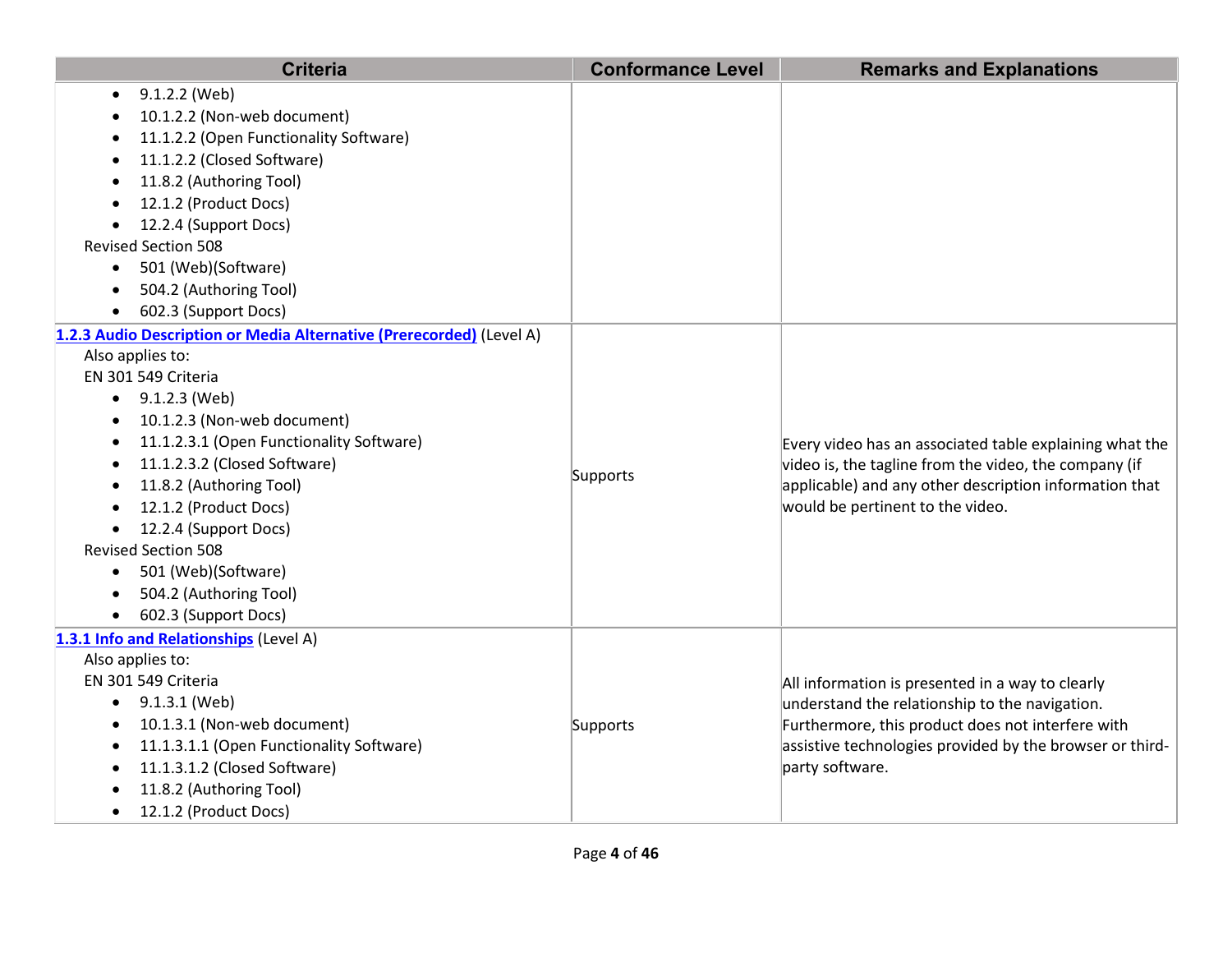| <b>Criteria</b>                                                                                                                                                                                                                                                                                                                                                                                                          | <b>Conformance Level</b> | <b>Remarks and Explanations</b>                                                                                                                                                                                                                                          |
|--------------------------------------------------------------------------------------------------------------------------------------------------------------------------------------------------------------------------------------------------------------------------------------------------------------------------------------------------------------------------------------------------------------------------|--------------------------|--------------------------------------------------------------------------------------------------------------------------------------------------------------------------------------------------------------------------------------------------------------------------|
| 12.2.4 (Support Docs)<br><b>Revised Section 508</b><br>501 (Web)(Software)<br>$\bullet$<br>504.2 (Authoring Tool)<br>602.3 (Support Docs)                                                                                                                                                                                                                                                                                |                          |                                                                                                                                                                                                                                                                          |
| 1.3.2 Meaningful Sequence (Level A)<br>Also applies to:<br>EN 301 549 Criteria<br>$\bullet$ 9.1.3.2 (Web)<br>10.1.3.2 (Non-web document)<br>11.1.3.2.1 (Open Functionality Software)<br>11.1.3.2.2 (Closed Software)<br>11.8.2 (Authoring Tool)<br>12.1.2 (Product Docs)<br>12.2.4 (Support Docs)<br><b>Revised Section 508</b><br>501 (Web)(Software)<br>$\bullet$<br>504.2 (Authoring Tool)<br>602.3 (Support Docs)    | Supports                 | All content is presented in a clear and consistent<br>manner allow for ease of use and understanding.<br>Furthermore, this product does not interfere with<br>assistive technologies provided by the browser or third -<br>party software.                               |
| 1.3.3 Sensory Characteristics (Level A)<br>Also applies to:<br>EN 301 549 Criteria<br>9.1.3.3 (Web)<br>$\bullet$<br>10.1.3.3 (Non-web document)<br>11.1.3.3 (Open Functionality Software)<br>11.1.3.3 (Closed Software)<br>11.8.2 (Authoring Tool)<br>12.1.2 (Product Docs)<br>12.2.4 (Support Docs)<br><b>Revised Section 508</b><br>501 (Web)(Software)<br>$\bullet$<br>504.2 (Authoring Tool)<br>602.3 (Support Docs) | Supports                 | This product does not interfere with assistive<br>technologies provided by the browser or third -party<br>software. In certain circumstances where there are<br>sensory characteristics (map selections), there is an<br>associated list that provides the same content. |
| 1.4.1 Use of Color (Level A)                                                                                                                                                                                                                                                                                                                                                                                             | Supports                 | All elements use text as a means of conveying                                                                                                                                                                                                                            |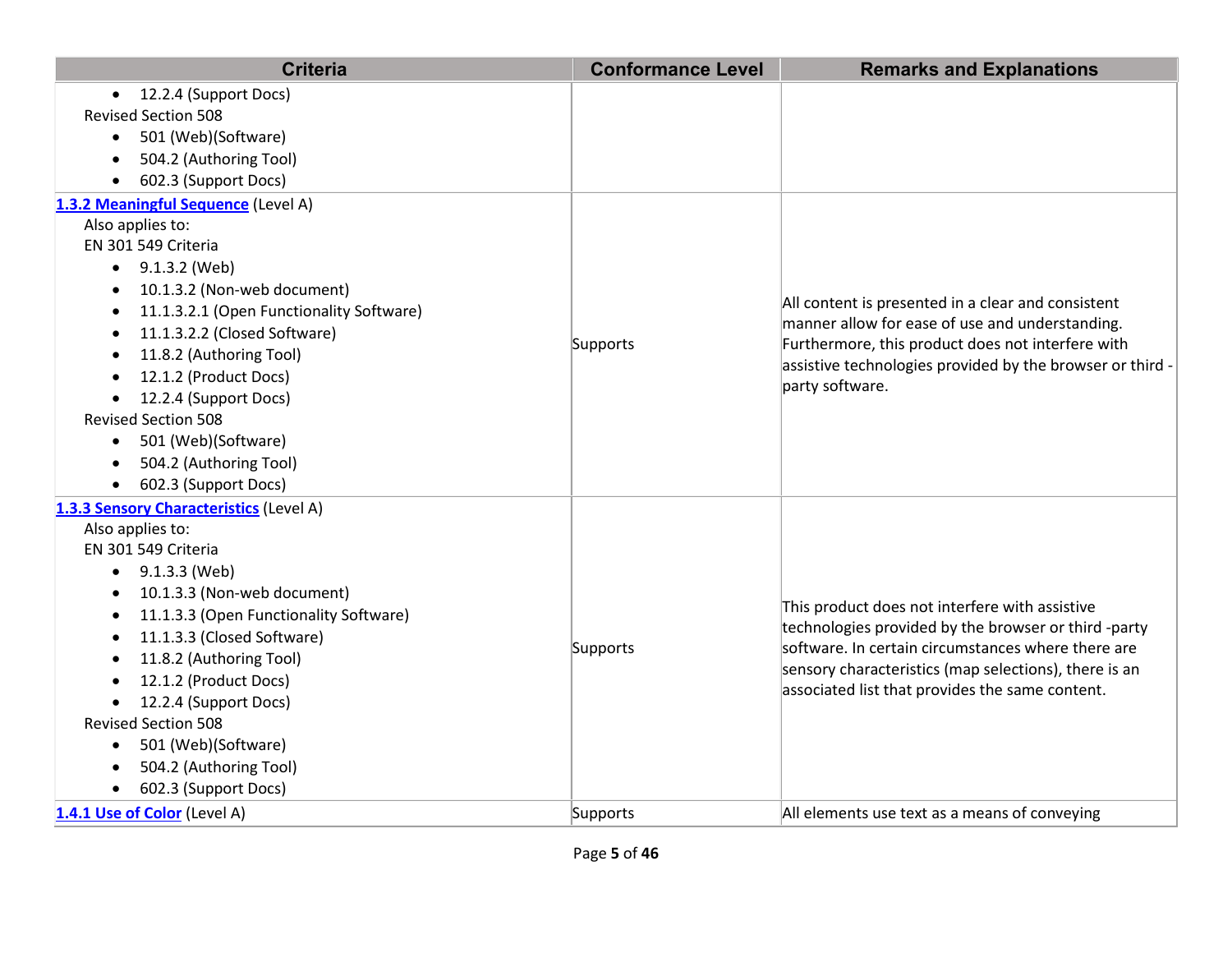| <b>Criteria</b>                           | <b>Conformance Level</b> | <b>Remarks and Explanations</b>                           |
|-------------------------------------------|--------------------------|-----------------------------------------------------------|
| Also applies to:                          |                          | information. While color is used to add visual appeal, it |
| EN 301 549 Criteria                       |                          | also conforms to minimum contrast requirements.           |
| $\bullet$ 9.1.4.1 (Web)                   |                          |                                                           |
| 10.1.4.1 (Non-web document)               |                          |                                                           |
| 11.1.4.1 (Open Functionality Software)    |                          |                                                           |
| 11.1.4.1 (Closed Software)<br>$\bullet$   |                          |                                                           |
| 11.8.2 (Authoring Tool)                   |                          |                                                           |
| 12.1.2 (Product Docs)                     |                          |                                                           |
| 12.2.4 (Support Docs)                     |                          |                                                           |
| <b>Revised Section 508</b>                |                          |                                                           |
| 501 (Web)(Software)<br>$\bullet$          |                          |                                                           |
| 504.2 (Authoring Tool)                    |                          |                                                           |
| 602.3 (Support Docs)<br>$\bullet$         |                          |                                                           |
| 1.4.2 Audio Control (Level A)             |                          |                                                           |
| Also applies to:                          |                          |                                                           |
| EN 301 549 Criteria                       |                          |                                                           |
| 9.1.4.2 (Web)<br>$\bullet$                |                          |                                                           |
| 10.1.4.2 (Non-web document)               |                          |                                                           |
| 11.1.4.2 (Open Functionality Software)    |                          | This product does not have any audio that automatically   |
| 11.1.4.2 (Closed Software)                | Not Applicable           | plays. Any element such as video that has audio can be    |
| 11.8.2 (Authoring Tool)                   |                          | controlled within that element including play, pause,     |
| 12.1.2 (Product Docs)                     |                          | and volume control independent of the system.             |
| 12.2.4 (Support Docs)<br>$\bullet$        |                          |                                                           |
| <b>Revised Section 508</b>                |                          |                                                           |
| 501 (Web)(Software)<br>$\bullet$          |                          |                                                           |
| 504.2 (Authoring Tool)                    |                          |                                                           |
| 602.3 (Support Docs)                      |                          |                                                           |
| 2.1.1 Keyboard (Level A)                  |                          |                                                           |
| Also applies to:                          |                          |                                                           |
| EN 301 549 Criteria                       |                          | All elements of this product can be navigated using a     |
| $\bullet$ 9.2.1.1 (Web)                   | Supports                 | keyboard in a clear and logical manner.                   |
| 10.2.1.1 (Non-web document)<br>$\bullet$  |                          |                                                           |
| 11.2.1.1.1 (Open Functionality Software)  |                          |                                                           |
| 11.2.1.1.2 (Closed Software)<br>$\bullet$ |                          |                                                           |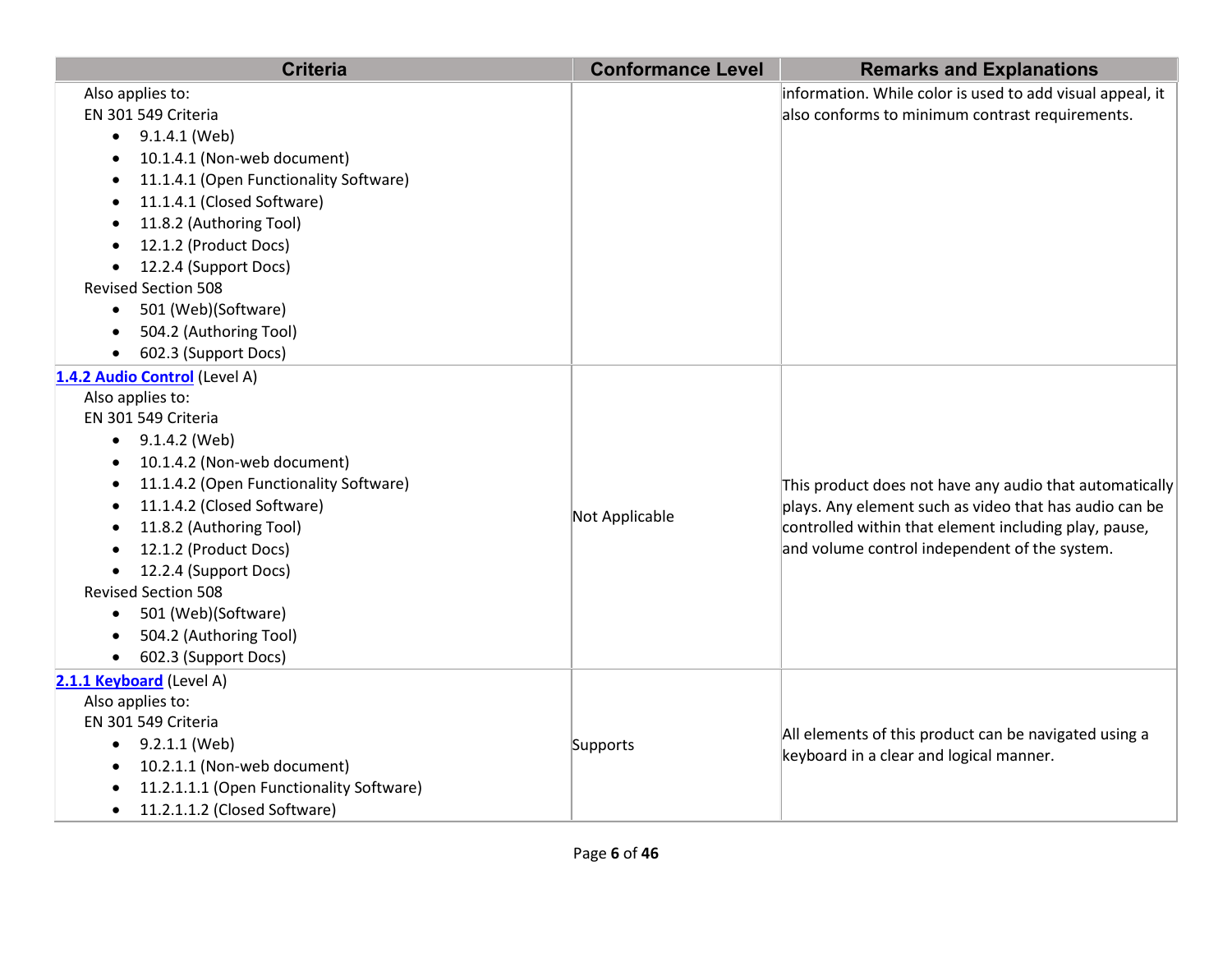| <b>Criteria</b>                                  | <b>Conformance Level</b> | <b>Remarks and Explanations</b>                                                                                                                                 |
|--------------------------------------------------|--------------------------|-----------------------------------------------------------------------------------------------------------------------------------------------------------------|
| 11.8.2 (Authoring Tool)<br>٠                     |                          |                                                                                                                                                                 |
| 12.1.2 (Product Docs)                            |                          |                                                                                                                                                                 |
| 12.2.4 (Support Docs)                            |                          |                                                                                                                                                                 |
| <b>Revised Section 508</b>                       |                          |                                                                                                                                                                 |
| 501 (Web)(Software)<br>$\bullet$                 |                          |                                                                                                                                                                 |
| 504.2 (Authoring Tool)<br>$\bullet$              |                          |                                                                                                                                                                 |
| 602.3 (Support Docs)                             |                          |                                                                                                                                                                 |
| 2.1.2 No Keyboard Trap (Level A)                 |                          |                                                                                                                                                                 |
| Also applies to:                                 |                          |                                                                                                                                                                 |
| EN 301 549 Criteria                              |                          |                                                                                                                                                                 |
| $\bullet$ 9.2.1.2 (Web)                          |                          |                                                                                                                                                                 |
| 10.2.1.2 (Non-web document)                      |                          |                                                                                                                                                                 |
| 11.2.1.2 (Open Functionality Software)           |                          | This product does not feature keyboard traps. All<br>elements are presented in a clear and logically manner<br>to allow for ease of use while using a keyboard. |
| 11.2.1.2 (Closed Software)<br>٠                  | Supports                 |                                                                                                                                                                 |
| 11.8.2 (Authoring Tool)<br>$\bullet$             |                          |                                                                                                                                                                 |
| 12.1.2 (Product Docs)                            |                          |                                                                                                                                                                 |
| 12.2.4 (Support Docs)<br>$\bullet$               |                          |                                                                                                                                                                 |
| <b>Revised Section 508</b>                       |                          |                                                                                                                                                                 |
| 501 (Web)(Software)<br>$\bullet$                 |                          |                                                                                                                                                                 |
| 504.2 (Authoring Tool)                           |                          |                                                                                                                                                                 |
| 602.3 (Support Docs)                             |                          |                                                                                                                                                                 |
| 2.1.4 Character Key Shortcuts (Level A 2.1 only) |                          |                                                                                                                                                                 |
| Also applies to:                                 |                          |                                                                                                                                                                 |
| EN 301 549 Criteria                              |                          |                                                                                                                                                                 |
| $\bullet$ 9.2.1.4 (Web)                          |                          |                                                                                                                                                                 |
| 10.2.1.4 (Non-web document)                      |                          |                                                                                                                                                                 |
| 11.2.1.4.1 (Open Functionality Software)         | Not Applicable           | This product does not use any character key shortcuts.                                                                                                          |
| 11.2.1.4.2 (Closed Software)                     |                          |                                                                                                                                                                 |
| 11.8.2 (Authoring Tool)                          |                          |                                                                                                                                                                 |
| 12.1.2 (Product Docs)                            |                          |                                                                                                                                                                 |
| 12.2.4 (Support Docs)<br>$\bullet$               |                          |                                                                                                                                                                 |
| Revised Section 508 - Does not apply             |                          |                                                                                                                                                                 |
| 2.2.1 Timing Adjustable (Level A)                | Supports                 | This product has a timeout feature to automatically log                                                                                                         |
| Also applies to:                                 |                          | off a user after a period of twenty-four (24) hours.                                                                                                            |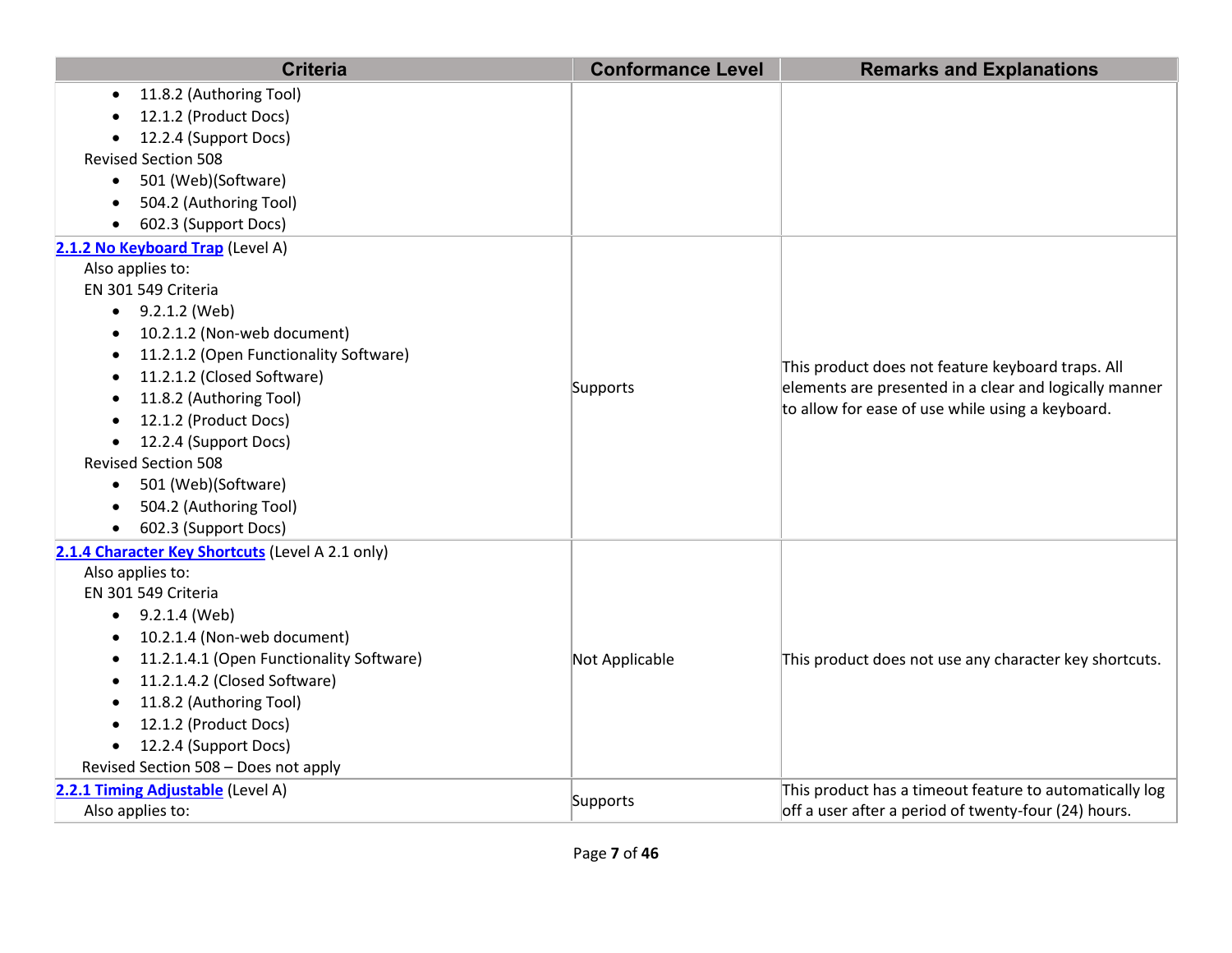| <b>Criteria</b>                                     | <b>Conformance Level</b> | <b>Remarks and Explanations</b>                        |
|-----------------------------------------------------|--------------------------|--------------------------------------------------------|
| EN 301 549 Criteria                                 |                          |                                                        |
| 9.2.2.1 (Web)                                       |                          |                                                        |
| 10.2.2.1 (Non-web document)<br>$\bullet$            |                          |                                                        |
| 11.2.2.1 (Open Functionality Software)              |                          |                                                        |
| 11.2.2.1 (Closed Software)<br>$\bullet$             |                          |                                                        |
| 11.8.2 (Authoring Tool)<br>$\bullet$                |                          |                                                        |
| 12.1.2 (Product Docs)<br>$\bullet$                  |                          |                                                        |
| 12.2.4 (Support Docs)                               |                          |                                                        |
| <b>Revised Section 508</b>                          |                          |                                                        |
| 501 (Web)(Software)<br>$\bullet$                    |                          |                                                        |
| 504.2 (Authoring Tool)                              |                          |                                                        |
| 602.3 (Support Docs)                                |                          |                                                        |
| 2.2.2 Pause, Stop, Hide (Level A)                   |                          |                                                        |
| Also applies to:                                    |                          |                                                        |
| EN 301 549 Criteria                                 |                          |                                                        |
| $\bullet$ 9.2.2.2 (Web)                             |                          |                                                        |
| 10.2.2.2 (Non-web document)<br>$\bullet$            |                          |                                                        |
| 11.2.2.2 (Open Functionality Software)<br>$\bullet$ |                          |                                                        |
| 11.2.2.2 (Closed Software)                          | Not Applicable           | This product does not contain any content that moves,  |
| 11.8.2 (Authoring Tool)                             |                          | blinks, scrolls, or auto-updates                       |
| 12.1.2 (Product Docs)                               |                          |                                                        |
| 12.2.4 (Support Docs)                               |                          |                                                        |
| <b>Revised Section 508</b>                          |                          |                                                        |
| 501 (Web)(Software)<br>$\bullet$                    |                          |                                                        |
| 504.2 (Authoring Tool)<br>$\bullet$                 |                          |                                                        |
| 602.3 (Support Docs)<br>$\bullet$                   |                          |                                                        |
| 2.3.1 Three Flashes or Below Threshold (Level A)    |                          |                                                        |
| Also applies to:                                    |                          |                                                        |
| EN 301 549 Criteria                                 |                          |                                                        |
| $\bullet$ 9.2.3.1 (Web)                             | Supports                 | This product does not contain any blinking or flashing |
| 10.2.3.1 (Non-web document)<br>$\bullet$            |                          | components.                                            |
| 11.2.3.1 (Open Functionality Software)<br>$\bullet$ |                          |                                                        |
| 11.2.3.1 (Closed Software)                          |                          |                                                        |
| 11.8.2 (Authoring Tool)                             |                          |                                                        |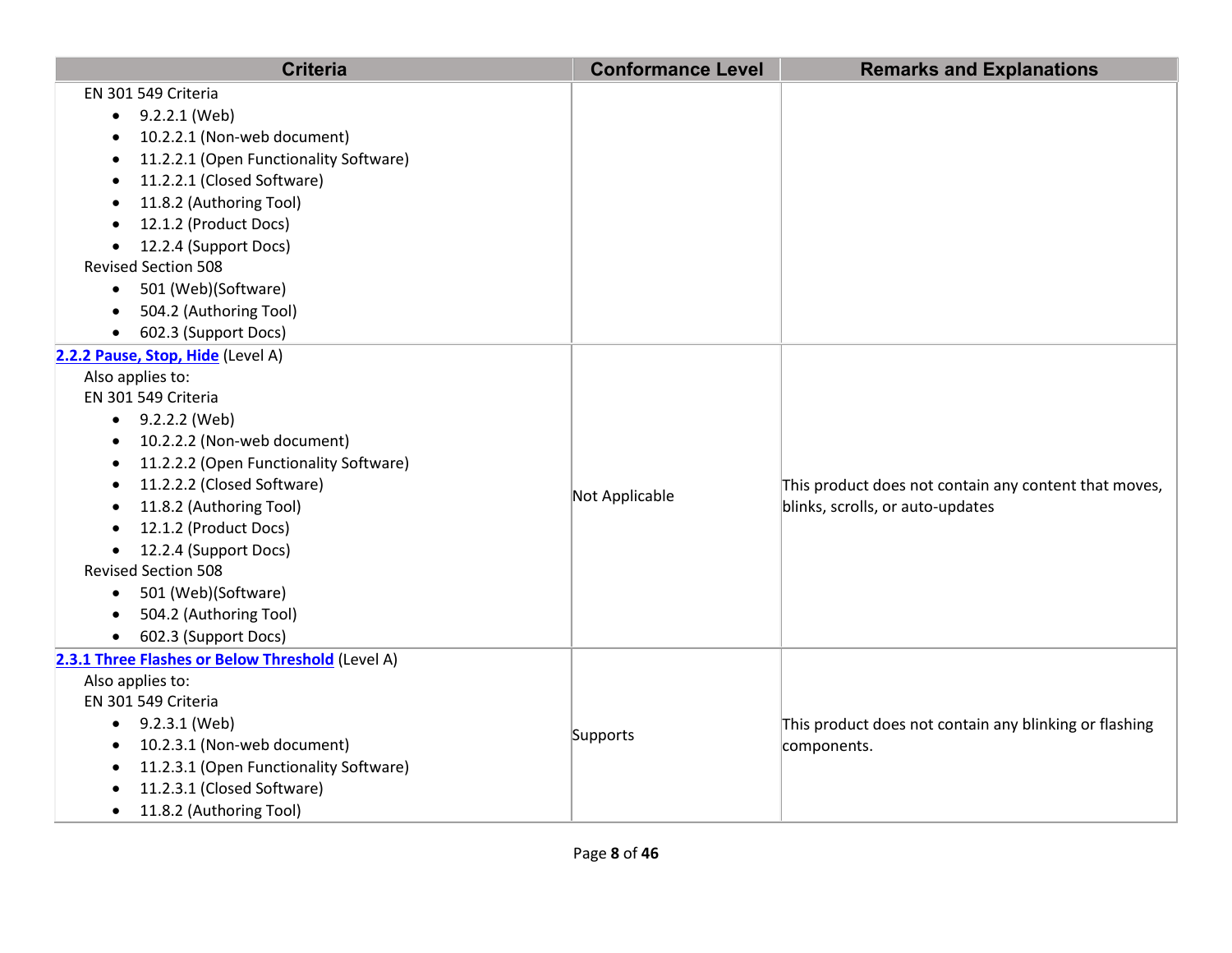|           | <b>Criteria</b>                                          | <b>Conformance Level</b> | <b>Remarks and Explanations</b>                                                         |
|-----------|----------------------------------------------------------|--------------------------|-----------------------------------------------------------------------------------------|
| $\bullet$ | 12.1.2 (Product Docs)                                    |                          |                                                                                         |
|           | 12.2.4 (Support Docs)                                    |                          |                                                                                         |
|           | <b>Revised Section 508</b>                               |                          |                                                                                         |
| $\bullet$ | 501 (Web)(Software)                                      |                          |                                                                                         |
|           | 504.2 (Authoring Tool)                                   |                          |                                                                                         |
|           | 602.3 (Support Docs)                                     |                          |                                                                                         |
|           | 2.4.1 Bypass Blocks (Level A)                            |                          |                                                                                         |
|           | Also applies to:                                         |                          |                                                                                         |
|           | EN 301 549 Criteria                                      |                          |                                                                                         |
| $\bullet$ | 9.2.4.1 (Web)                                            |                          |                                                                                         |
|           | 10.2.4.1 (Non-web document) - Does not apply             |                          |                                                                                         |
| ٠         | 11.2.4.1 (Open Functionality Software) - Does not apply  |                          | This product does not contain blocks of content that are<br>repeated on multiple pages. |
| $\bullet$ | 11.2.4.1 (Closed Software) - Does not apply              | Not Applicable           |                                                                                         |
| $\bullet$ | 11.8.2 (Authoring Tool)                                  |                          |                                                                                         |
|           | 12.1.2 (Product Docs)                                    |                          |                                                                                         |
| $\bullet$ | 12.2.4 (Support Docs)                                    |                          |                                                                                         |
|           | <b>Revised Section 508</b>                               |                          |                                                                                         |
| $\bullet$ | 501 (Web)(Software) - Does not apply to non-web software |                          |                                                                                         |
| $\bullet$ | 504.2 (Authoring Tool)                                   |                          |                                                                                         |
| $\bullet$ | 602.3 (Support Docs) - Does not apply to non-web docs    |                          |                                                                                         |
|           | 2.4.2 Page Titled (Level A)                              |                          |                                                                                         |
|           | Also applies to:                                         |                          |                                                                                         |
|           | EN 301 549 Criteria                                      |                          |                                                                                         |
|           | $\bullet$ 9.2.4.2 (Web)                                  |                          |                                                                                         |
|           | 10.2.4.2 (Non-web document)                              |                          |                                                                                         |
|           | 11.2.4.2 (Open Functionality Software) - Does not apply  |                          |                                                                                         |
|           | 11.2.4.2 (Closed Software) - Does not apply              | Supports                 | All pages feature a descriptive title indicating the topic                              |
|           | 11.8.2 (Authoring Tool)                                  |                          | or purpose of the page.                                                                 |
|           | 12.1.2 (Product Docs)                                    |                          |                                                                                         |
| $\bullet$ | 12.2.4 (Support Docs)                                    |                          |                                                                                         |
|           | <b>Revised Section 508</b>                               |                          |                                                                                         |
| $\bullet$ | 501 (Web)(Software)                                      |                          |                                                                                         |
|           | 504.2 (Authoring Tool)                                   |                          |                                                                                         |
|           | 602.3 (Support Docs)                                     |                          |                                                                                         |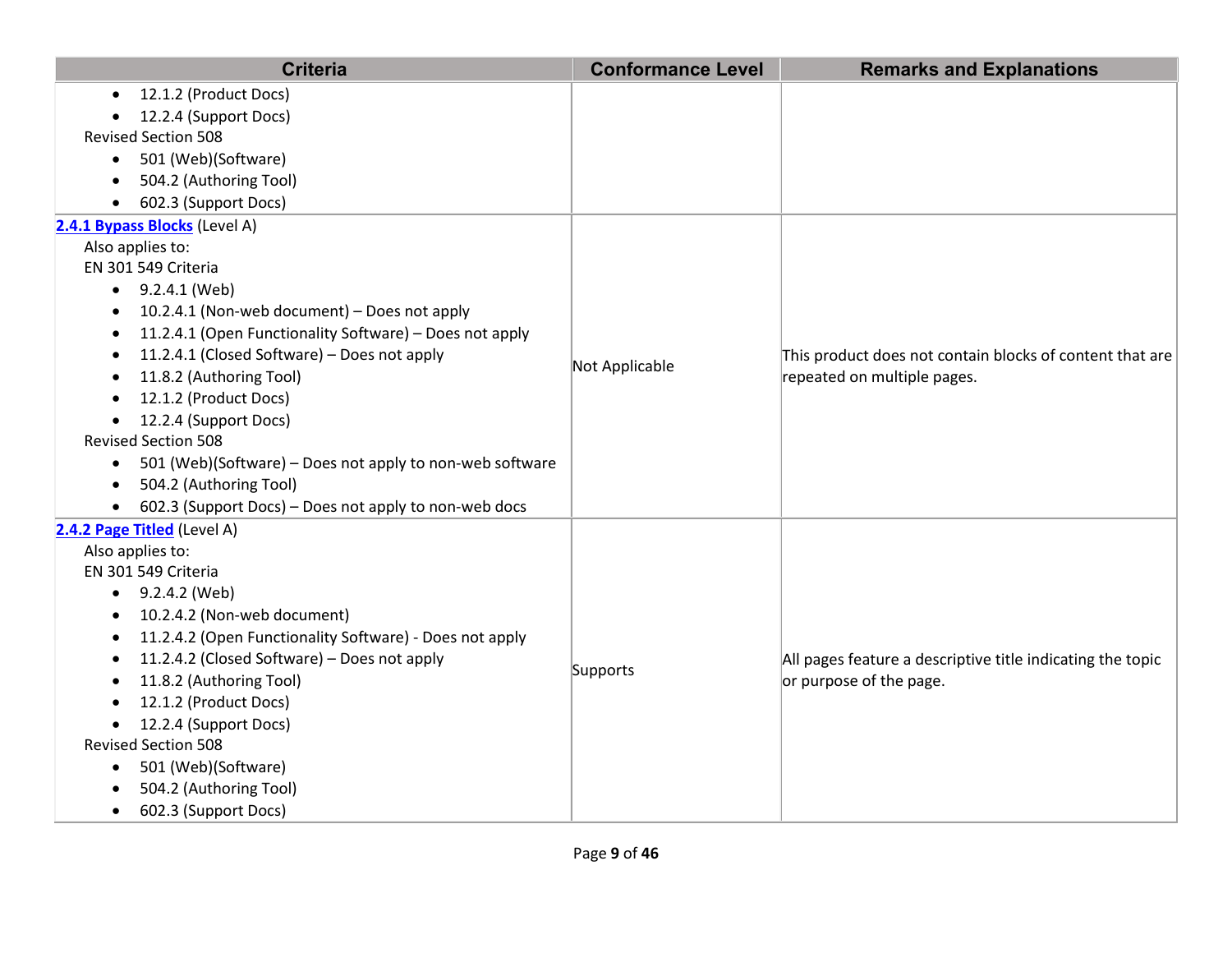| <b>Criteria</b>                                     | <b>Conformance Level</b> | <b>Remarks and Explanations</b>                                                               |
|-----------------------------------------------------|--------------------------|-----------------------------------------------------------------------------------------------|
| 2.4.3 Focus Order (Level A)                         |                          |                                                                                               |
| Also applies to:                                    |                          |                                                                                               |
| EN 301 549 Criteria                                 |                          |                                                                                               |
| 9.2.4.3 (Web)<br>$\bullet$                          |                          |                                                                                               |
| 10.2.4.3 (Non-web document)                         |                          |                                                                                               |
| 11.2.4.3 (Open Functionality Software)<br>$\bullet$ |                          | All elements receive a focus order to efficiently navigate<br>the page using only a keyboard. |
| 11.2.4.3 (Closed Software)                          |                          |                                                                                               |
| 11.8.2 (Authoring Tool)<br>$\bullet$                | Supports                 |                                                                                               |
| 12.1.2 (Product Docs)                               |                          |                                                                                               |
| 12.2.4 (Support Docs)                               |                          |                                                                                               |
| <b>Revised Section 508</b>                          |                          |                                                                                               |
| 501 (Web)(Software)<br>$\bullet$                    |                          |                                                                                               |
| 504.2 (Authoring Tool)                              |                          |                                                                                               |
| 602.3 (Support Docs)<br>$\bullet$                   |                          |                                                                                               |
| 2.4.4 Link Purpose (In Context) (Level A)           |                          |                                                                                               |
| Also applies to:                                    |                          | Each link clearly defines what its purpose is.                                                |
| EN 301 549 Criteria                                 |                          |                                                                                               |
| 9.2.4.4 (Web)<br>$\bullet$                          |                          |                                                                                               |
| 10.2.4.4 (Non-web document)                         |                          |                                                                                               |
| 11.2.4.4 (Open Functionality Software)<br>$\bullet$ |                          |                                                                                               |
| 11.2.4.4 (Closed Software<br>$\bullet$              | Supports                 |                                                                                               |
| 11.8.2 (Authoring Tool)<br>$\bullet$                |                          |                                                                                               |
| 12.1.2 (Product Docs)                               |                          |                                                                                               |
| 12.2.4 (Support Docs)                               |                          |                                                                                               |
| <b>Revised Section 508</b>                          |                          |                                                                                               |
| 501 (Web)(Software)<br>$\bullet$                    |                          |                                                                                               |
| 504.2 (Authoring Tool)<br>$\bullet$                 |                          |                                                                                               |
| 602.3 (Support Docs)                                |                          |                                                                                               |
| 2.5.1 Pointer Gestures (Level A 2.1 only)           |                          |                                                                                               |
| Also applies to:                                    |                          | This product does not use multipoint or path-based                                            |
| EN 301 549 Criteria                                 | Not Applicable           | gestures. Furthermore, this product does not interfere                                        |
| 9.2.5.1 (Web)<br>$\bullet$                          |                          | with assistive technologies use of multipoint or path-                                        |
| 10.2.5.1 (Non-web document)                         |                          | based gestures.                                                                               |
| 11.2.5.1 (Open Functionality Software)              |                          |                                                                                               |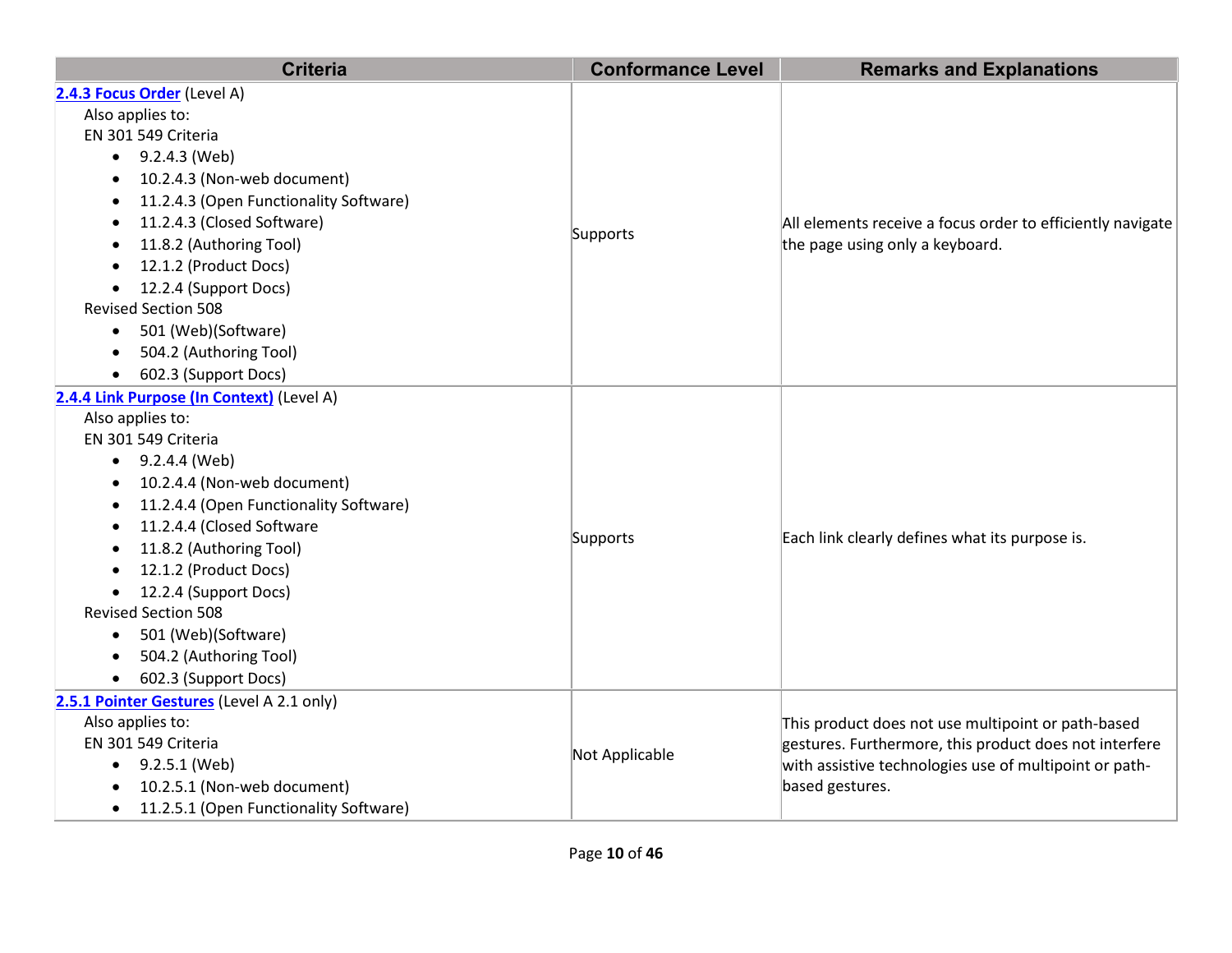| <b>Criteria</b>                               | <b>Conformance Level</b> | <b>Remarks and Explanations</b>                                                                                                                    |
|-----------------------------------------------|--------------------------|----------------------------------------------------------------------------------------------------------------------------------------------------|
| 11.2.5.1 (Closed Software)                    |                          |                                                                                                                                                    |
| 11.8.2 (Authoring Tool)                       |                          |                                                                                                                                                    |
| 12.1.2 (Product Docs)                         |                          |                                                                                                                                                    |
| 12.2.4 (Support Docs)<br>$\bullet$            |                          |                                                                                                                                                    |
| Revised Section 508 - Does not apply          |                          |                                                                                                                                                    |
| 2.5.2 Pointer Cancellation (Level A 2.1 only) |                          |                                                                                                                                                    |
| Also applies to:                              |                          |                                                                                                                                                    |
| EN 301 549 Criteria                           |                          |                                                                                                                                                    |
| $\bullet$ 9.2.5.2 (Web)                       |                          |                                                                                                                                                    |
| 10.2.5.2 (Non-web document)                   |                          | This product does not use single pointer functions for                                                                                             |
| 11.2.5.2 (Open Functionality Software)        | Not Applicable           | cancellation or reversal of an event. Furthermore, this<br>product does not interfere with assistive technologies                                  |
| 11.2.5.2 (Closed Software)                    |                          | use of single pointer functions.                                                                                                                   |
| 11.8.2 (Authoring Tool)                       |                          |                                                                                                                                                    |
| 12.1.2 (Product Docs)<br>$\bullet$            |                          |                                                                                                                                                    |
| 12.2.4 (Support Docs)<br>$\bullet$            |                          |                                                                                                                                                    |
| Revised Section 508 - Does not apply          |                          |                                                                                                                                                    |
| 2.5.3 Label in Name (Level A 2.1 only)        |                          |                                                                                                                                                    |
| Also applies to:                              |                          |                                                                                                                                                    |
| EN 301 549 Criteria                           |                          |                                                                                                                                                    |
| 9.2.5.3 (Web)<br>$\bullet$                    |                          |                                                                                                                                                    |
| 10.2.5.3 (Non-web document)                   |                          | A user interface options with labels that include text<br>also include a name element clearly defining that<br>element.                            |
| 11.2.5.3.1 (Open Functionality Software)      | Supports                 |                                                                                                                                                    |
| 11.2.5.3.2 (Closed Software)<br>$\bullet$     |                          |                                                                                                                                                    |
| 11.8.2 (Authoring Tool)                       |                          |                                                                                                                                                    |
| 12.1.2 (Product Docs)                         |                          |                                                                                                                                                    |
| 12.2.4 (Support Docs)<br>$\bullet$            |                          |                                                                                                                                                    |
| Revised Section 508 - Does not apply          |                          |                                                                                                                                                    |
| 2.5.4 Motion Actuation (Level A 2.1 only)     |                          |                                                                                                                                                    |
| Also applies to:                              |                          | This product does not use functionality that requires                                                                                              |
| EN 301 549 Criteria                           | Not Applicable           | motion by either device or user. Furthermore, this<br>product does not interfere with assistive technologies<br>that use motion for functionality. |
| 9.2.5.4 (Web)<br>$\bullet$                    |                          |                                                                                                                                                    |
| 10.2.5.4 (Non-web document)<br>$\bullet$      |                          |                                                                                                                                                    |
| 11.2.5.4 (Open Functionality Software)        |                          |                                                                                                                                                    |
| 11.2.5.4 (Closed Software)<br>$\bullet$       |                          |                                                                                                                                                    |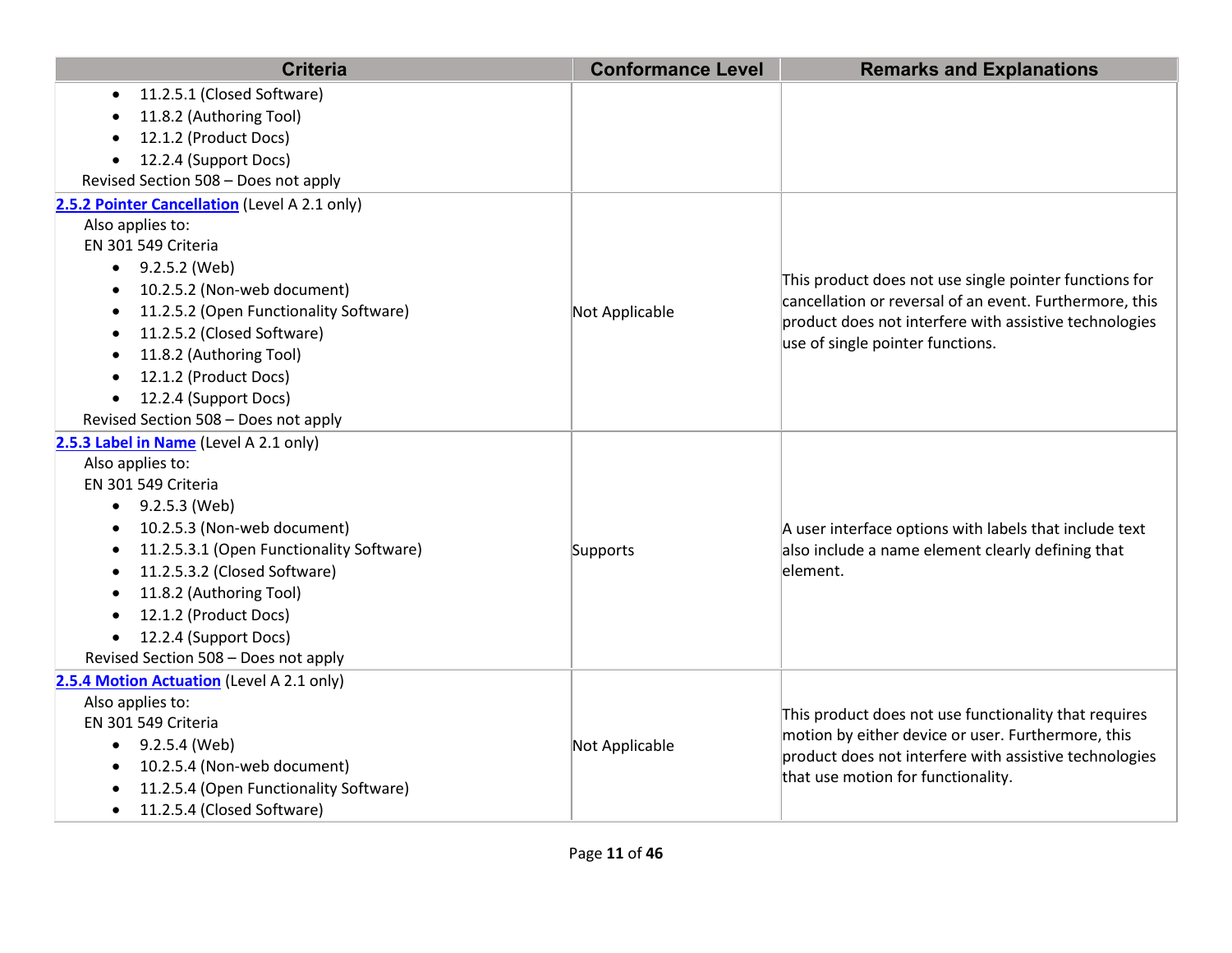| <b>Criteria</b>                                     | <b>Conformance Level</b> | <b>Remarks and Explanations</b>                          |
|-----------------------------------------------------|--------------------------|----------------------------------------------------------|
| 11.8.2 (Authoring Tool)                             |                          |                                                          |
| 12.1.2 (Product Docs)                               |                          |                                                          |
| 12.2.4 (Support Docs)                               |                          |                                                          |
| Revised Section 508 - Does not apply                |                          |                                                          |
| 3.1.1 Language of Page (Level A)                    |                          |                                                          |
| Also applies to:                                    |                          |                                                          |
| EN 301 549 Criteria                                 |                          |                                                          |
| $\bullet$ 9.3.1.1 (Web)                             |                          |                                                          |
| 10.3.1.1 (Non-web document)<br>٠                    |                          |                                                          |
| 11.3.1.1.1 (Open Functionality Software)            |                          | The default language of the page is set to English. Upon |
| 11.3.1.1.2 (Closed Software)                        |                          | loading of the page, the text can be translated to the   |
| 11.8.2 (Authoring Tool)                             | Supports                 | browser's settings automatically or by means of a        |
| 12.1.2 (Product Docs)                               |                          | manual selection using Google Translate.                 |
| 12.2.4 (Support Docs)<br>$\bullet$                  |                          |                                                          |
| <b>Revised Section 508</b>                          |                          |                                                          |
| 501 (Web)(Software)<br>$\bullet$                    |                          |                                                          |
| 504.2 (Authoring Tool)                              |                          |                                                          |
| 602.3 (Support Docs)                                |                          |                                                          |
| 3.2.1 On Focus (Level A)                            |                          |                                                          |
| Also applies to:                                    |                          |                                                          |
| EN 301 549 Criteria                                 |                          |                                                          |
| 9.3.2.1 (Web)<br>$\bullet$                          |                          |                                                          |
| 10.3.2.1 (Non-web document)                         |                          |                                                          |
| 11.3.2.1 (Open Functionality Software)<br>$\bullet$ |                          |                                                          |
| 11.3.2.1 (Closed Software)                          |                          |                                                          |
| 11.8.2 (Authoring Tool)                             | Supports                 | Context does not change when an item receives focus.     |
| 12.1.2 (Product Docs)                               |                          |                                                          |
| 12.2.4 (Support Docs)                               |                          |                                                          |
| <b>Revised Section 508</b>                          |                          |                                                          |
| 501 (Web)(Software)<br>$\bullet$                    |                          |                                                          |
| 504.2 (Authoring Tool)                              |                          |                                                          |
| 602.3 (Support Docs)                                |                          |                                                          |
| 3.2.2 On Input (Level A)                            | Not Applicable           | User interface is not changeable in this product.        |
| Also applies to:                                    |                          |                                                          |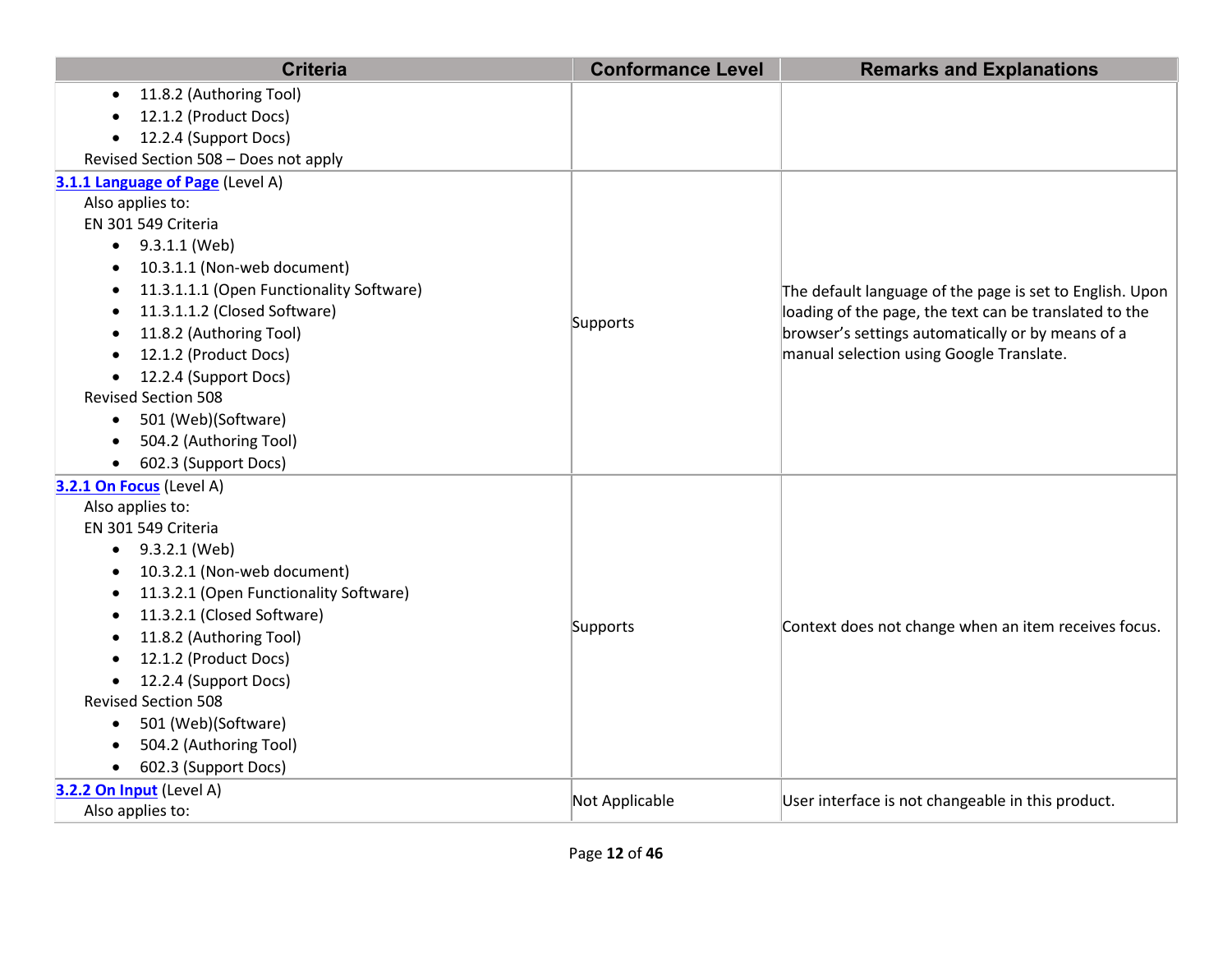| <b>Criteria</b>                                     | <b>Conformance Level</b> | <b>Remarks and Explanations</b>                                                                  |
|-----------------------------------------------------|--------------------------|--------------------------------------------------------------------------------------------------|
| EN 301 549 Criteria                                 |                          |                                                                                                  |
| 9.3.2.2 (Web)                                       |                          |                                                                                                  |
| 10.3.2.2 (Non-web document)                         |                          |                                                                                                  |
| 11.3.2.2 (Open Functionality Software)              |                          |                                                                                                  |
| 11.3.2.2 (Closed Software)                          |                          |                                                                                                  |
| 11.8.2 (Authoring Tool)                             |                          |                                                                                                  |
| 12.1.2 (Product Docs)<br>$\bullet$                  |                          |                                                                                                  |
| 12.2.4 (Support Docs)                               |                          |                                                                                                  |
| <b>Revised Section 508</b>                          |                          |                                                                                                  |
| 501 (Web)(Software)<br>$\bullet$                    |                          |                                                                                                  |
| 504.2 (Authoring Tool)                              |                          |                                                                                                  |
| 602.3 (Support Docs)<br>$\bullet$                   |                          |                                                                                                  |
| 3.3.1 Error Identification (Level A)                |                          |                                                                                                  |
| Also applies to:                                    |                          |                                                                                                  |
| EN 301 549 Criteria                                 |                          |                                                                                                  |
| $\bullet$ 9.3.3.1 (Web)                             |                          |                                                                                                  |
| 10.3.3.1 (Non-web document)<br>$\bullet$            |                          |                                                                                                  |
| 11.3.3.1.1 (Open Functionality Software)            |                          |                                                                                                  |
| 11.3.3.1.2 (Closed Software)                        | Supports                 | Error messages detailing input issues are clearly                                                |
| 11.8.2 (Authoring Tool)                             |                          | displayed and defined.                                                                           |
| 12.1.2 (Product Docs)                               |                          |                                                                                                  |
| 12.2.4 (Support Docs)                               |                          |                                                                                                  |
| <b>Revised Section 508</b>                          |                          |                                                                                                  |
| • 501 (Web)(Software)                               |                          |                                                                                                  |
| 504.2 (Authoring Tool)                              |                          |                                                                                                  |
| • 602.3 (Support Docs)                              |                          |                                                                                                  |
| 3.3.2 Labels or Instructions (Level A)              |                          |                                                                                                  |
| Also applies to:                                    |                          |                                                                                                  |
| EN 301 549 Criteria                                 |                          | Every input field has a clear label that identifies and<br>describes what information is needed. |
| $\bullet$ 9.3.3.2 (Web)                             | Supports                 |                                                                                                  |
| 10.3.3.2 (Non-web document)                         |                          |                                                                                                  |
| 11.3.3.2 (Open Functionality Software)<br>$\bullet$ |                          |                                                                                                  |
| 11.3.3.2 (Closed Software)                          |                          |                                                                                                  |
| 11.8.2 (Authoring Tool)<br>$\bullet$                |                          |                                                                                                  |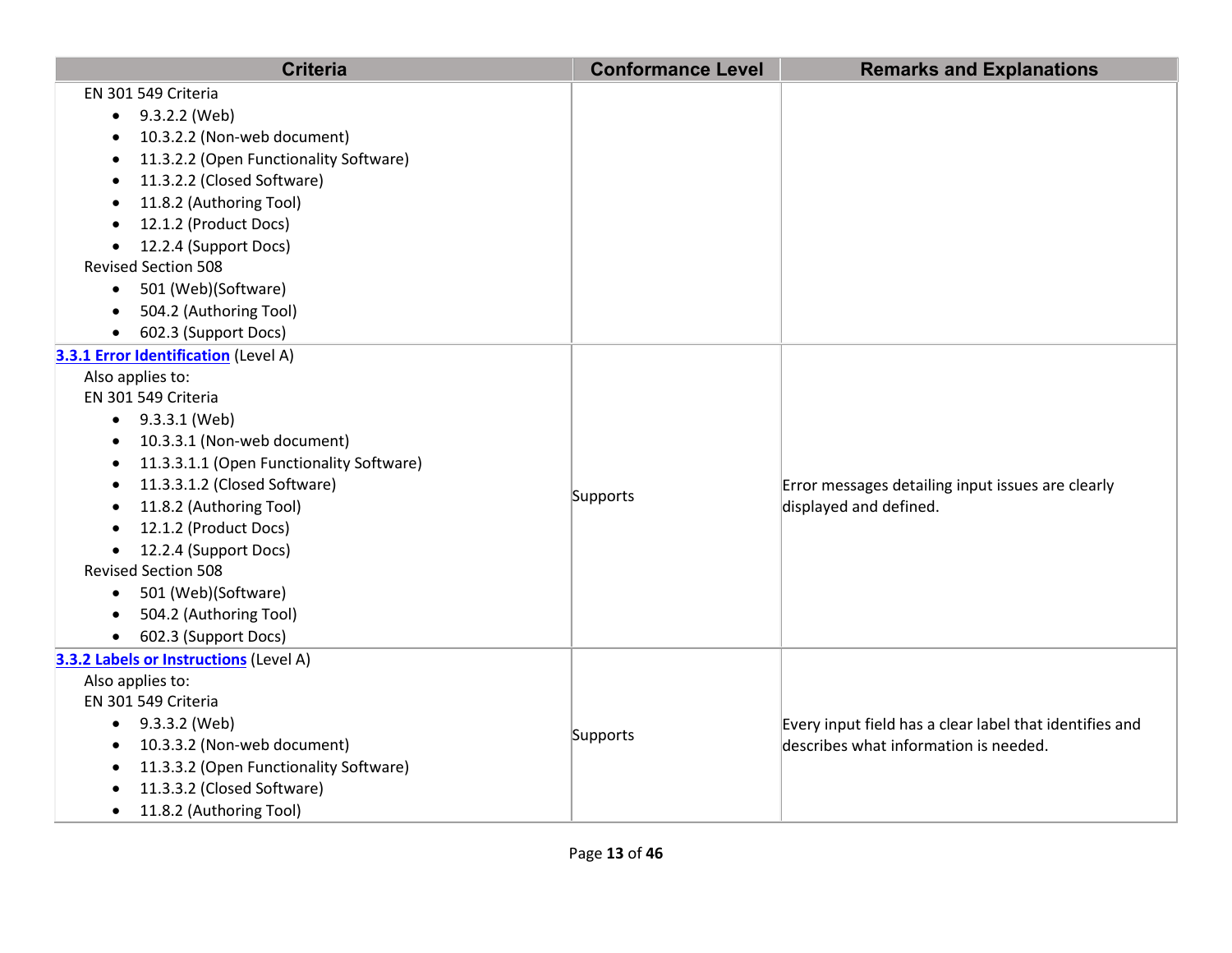|           | <b>Criteria</b>                               | <b>Conformance Level</b> | <b>Remarks and Explanations</b>                                                        |
|-----------|-----------------------------------------------|--------------------------|----------------------------------------------------------------------------------------|
| $\bullet$ | 12.1.2 (Product Docs)                         |                          |                                                                                        |
|           | 12.2.4 (Support Docs)                         |                          |                                                                                        |
|           | <b>Revised Section 508</b>                    |                          |                                                                                        |
| $\bullet$ | 501 (Web)(Software)                           |                          |                                                                                        |
| $\bullet$ | 504.2 (Authoring Tool)                        |                          |                                                                                        |
| $\bullet$ | 602.3 (Support Docs)                          |                          |                                                                                        |
|           | 4.1.1 Parsing (Level A)                       |                          |                                                                                        |
|           | Also applies to:                              |                          |                                                                                        |
|           | EN 301 549 Criteria                           |                          |                                                                                        |
| $\bullet$ | 9.4.1.1 (Web)                                 |                          |                                                                                        |
| ٠         | 10.4.1.1 (Non-web document)                   |                          |                                                                                        |
| $\bullet$ | 11.4.1.1.1 (Open Functionality Software)      |                          |                                                                                        |
| $\bullet$ | 11.4.1.1.2 (Closed Software) - Does not apply | Supports                 | All elements and tags are property structured and<br>nested using only unique ID tags. |
| $\bullet$ | 11.8.2 (Authoring Tool)                       |                          |                                                                                        |
|           | 12.1.2 (Product Docs)                         |                          |                                                                                        |
| $\bullet$ | 12.2.4 (Support Docs)                         |                          |                                                                                        |
|           | <b>Revised Section 508</b>                    |                          |                                                                                        |
| $\bullet$ | 501 (Web)(Software)                           |                          |                                                                                        |
| $\bullet$ | 504.2 (Authoring Tool)                        |                          |                                                                                        |
| $\bullet$ | 602.3 (Support Docs)                          |                          |                                                                                        |
|           | 4.1.2 Name, Role, Value (Level A)             |                          |                                                                                        |
|           | Also applies to:                              |                          |                                                                                        |
|           | EN 301 549 Criteria                           |                          |                                                                                        |
|           | $\bullet$ 9.4.1.2 (Web)                       |                          |                                                                                        |
|           | 10.4.1.2 (Non-web document)                   |                          |                                                                                        |
|           | 11.4.1.2.1 (Open Functionality Software)      |                          |                                                                                        |
| $\bullet$ | 11.4.1.2.2 (Closed Software) - Not required   | Supports                 | All user interface components are clearly identified.                                  |
|           | 11.8.2 (Authoring Tool)                       |                          |                                                                                        |
|           | 12.1.2 (Product Docs)                         |                          |                                                                                        |
| $\bullet$ | 12.2.4 (Support Docs)                         |                          |                                                                                        |
|           | <b>Revised Section 508</b>                    |                          |                                                                                        |
| $\bullet$ | 501 (Web)(Software)                           |                          |                                                                                        |
|           | 504.2 (Authoring Tool)                        |                          |                                                                                        |
| $\bullet$ | 602.3 (Support Docs)                          |                          |                                                                                        |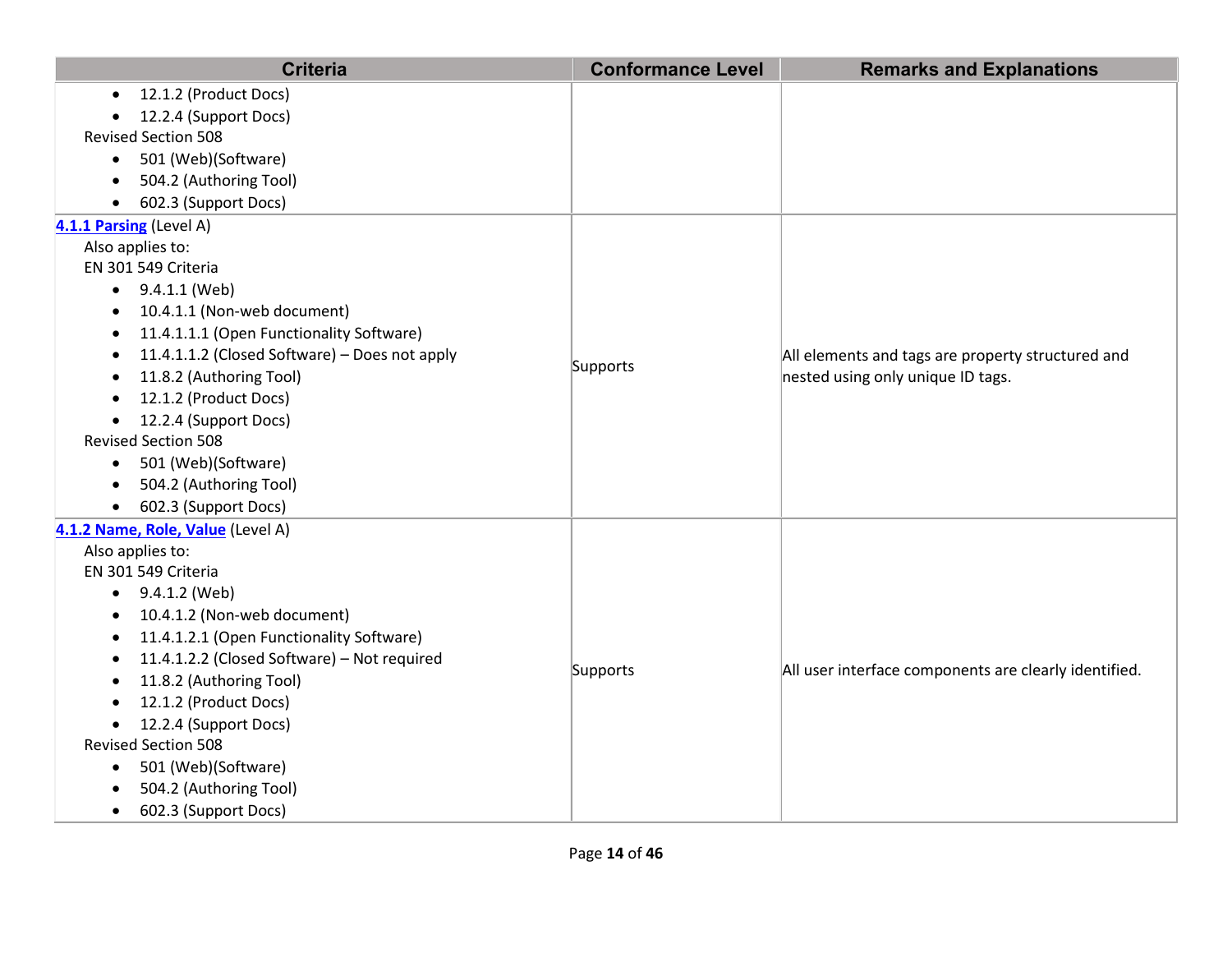## **Table 2: Success Criteria, Level AA**

| <b>Criteria</b>                                                                                                                                                                                                                                                                                                                                                                                                             | <b>Conformance Level</b> | <b>Remarks and Explanations</b>                         |
|-----------------------------------------------------------------------------------------------------------------------------------------------------------------------------------------------------------------------------------------------------------------------------------------------------------------------------------------------------------------------------------------------------------------------------|--------------------------|---------------------------------------------------------|
| 1.2.4 Captions (Live) (Level AA)<br>Also applies to:<br>EN 301 549 Criteria<br>$\bullet$ 9.1.2.4 (Web)<br>10.1.2.4 (Non-web document)<br>11.1.2.4 (Open Functionality Software)<br>11.1.2.4 (Closed Software)<br>11.8.2 (Authoring Tool)<br>12.1.2 (Product Docs)<br>12.2.4 (Support Docs)<br><b>Revised Section 508</b><br>501 (Web)(Software)<br>$\bullet$<br>504.2 (Authoring Tool)<br>602.3 (Support Docs)<br>$\bullet$ | Not Applicable           | This product does not use audio requiring captions      |
| 1.2.5 Audio Description (Prerecorded) (Level AA)<br>Also applies to:<br>EN 301 549 Criteria<br>9.1.2.5 (Web)<br>10.1.2.5 (Non-web document)<br>11.1.2.5 (Open Functionality Software)<br>11.1.2.5 (Closed Software)<br>11.8.2 (Authoring Tool)<br>12.1.2 (Product Docs)<br>12.2.4 (Support Docs)<br><b>Revised Section 508</b><br>501 (Web)(Software)<br>504.2 (Authoring Tool)<br>602.3 (Support Docs)                     | Not Applicable           | This product does not use audio requiring descriptions. |
| 1.3.4 Orientation (Level AA 2.1 only)                                                                                                                                                                                                                                                                                                                                                                                       | Supports                 | This product responsive in design and will function and |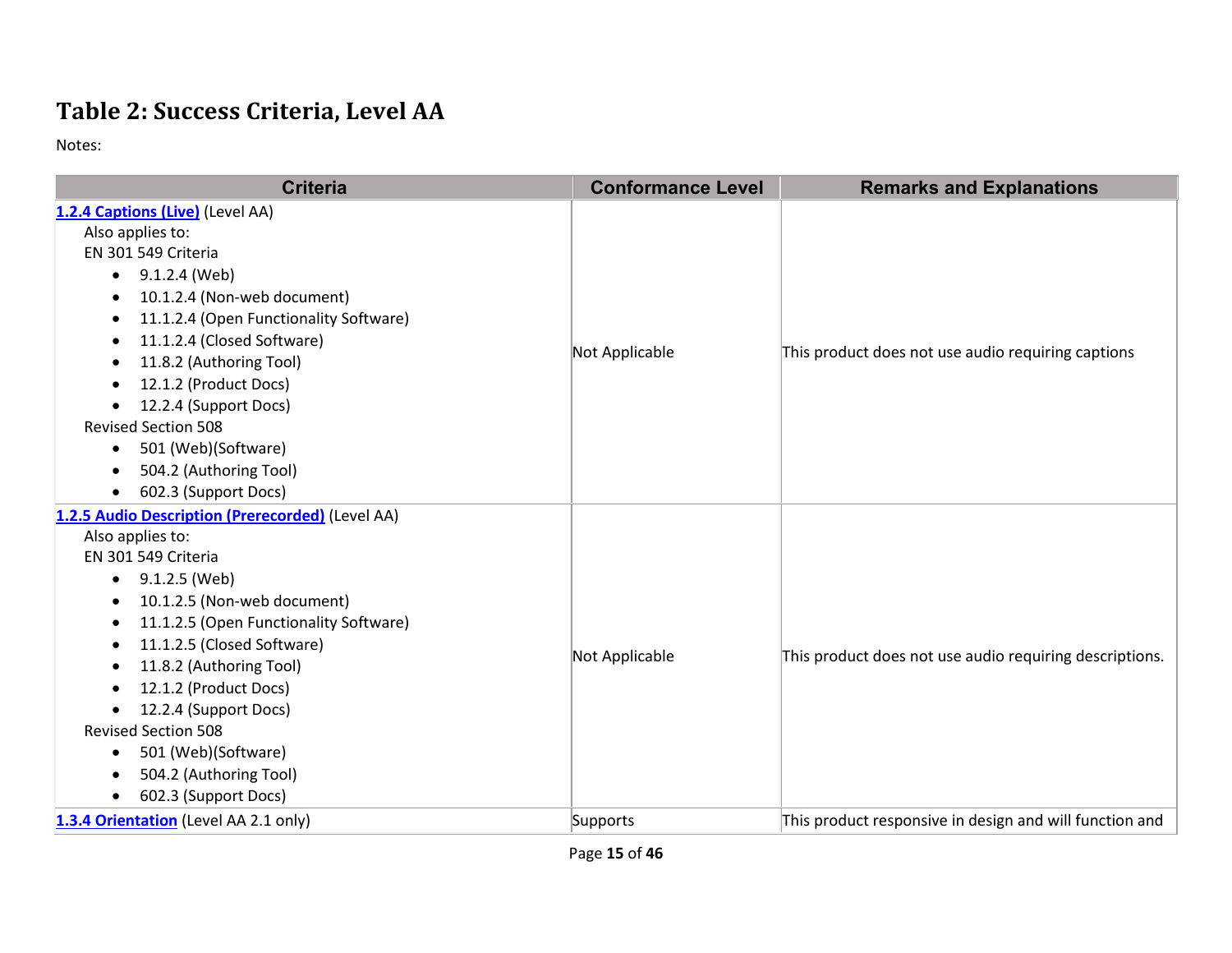| <b>Criteria</b>                                       | <b>Conformance Level</b> | <b>Remarks and Explanations</b>                                                                       |
|-------------------------------------------------------|--------------------------|-------------------------------------------------------------------------------------------------------|
| Also applies to:                                      |                          | operate as normal in either portrait or landscape views.                                              |
| EN 301 549 Criteria                                   |                          |                                                                                                       |
| 9.1.3.4 (Web)                                         |                          |                                                                                                       |
| 10.1.3.4 (Non-web document)                           |                          |                                                                                                       |
| 11.1.3.4 (Open Functionality Software)                |                          |                                                                                                       |
| 11.1.3.4 (Closed Software)                            |                          |                                                                                                       |
| 11.8.2 (Authoring Tool)                               |                          |                                                                                                       |
| 12.1.2 (Product Docs)                                 |                          |                                                                                                       |
| 12.2.4 (Support Docs)                                 |                          |                                                                                                       |
| Revised Section 508 - Does not apply                  |                          |                                                                                                       |
| 1.3.5 Identify Input Purpose (Level AA 2.1 only)      |                          |                                                                                                       |
| Also applies to:                                      |                          |                                                                                                       |
| EN 301 549 Criteria                                   |                          |                                                                                                       |
| $\bullet$ 9.1.3.5 (Web)                               |                          | This product clearly defines each input field and is easy<br>to determine what the input is used for. |
| 10.1.3.5 (Non-web document)                           |                          |                                                                                                       |
| 11.1.3.5.1 (Open Functionality Software)<br>$\bullet$ | Supports                 |                                                                                                       |
| 11.1.3.5.2 (Closed Software)<br>$\bullet$             |                          |                                                                                                       |
| 11.8.2 (Authoring Tool)                               |                          |                                                                                                       |
| 12.1.2 (Product Docs)                                 |                          |                                                                                                       |
| 12.2.4 (Support Docs)                                 |                          |                                                                                                       |
| Revised Section 508 - Does not apply                  |                          |                                                                                                       |
| 1.4.3 Contrast (Minimum) (Level AA)                   |                          |                                                                                                       |
| Also applies to:                                      |                          |                                                                                                       |
| EN 301 549 Criteria                                   |                          |                                                                                                       |
| $\bullet$ 9.1.4.3 (Web)                               |                          |                                                                                                       |
| 10.1.4.3 (Non-web document)                           |                          |                                                                                                       |
| 11.1.4.3 (Open Functionality Software)                |                          |                                                                                                       |
| 11.1.4.3 (Closed Software)                            | Supports                 | This product maintains a contrast ration of 8.59:1                                                    |
| 11.8.2 (Authoring Tool)                               |                          |                                                                                                       |
| 12.1.2 (Product Docs)                                 |                          |                                                                                                       |
| 12.2.4 (Support Docs)                                 |                          |                                                                                                       |
| <b>Revised Section 508</b>                            |                          |                                                                                                       |
| 501 (Web)(Software)<br>$\bullet$                      |                          |                                                                                                       |
| 504.2 (Authoring Tool)<br>$\bullet$                   |                          |                                                                                                       |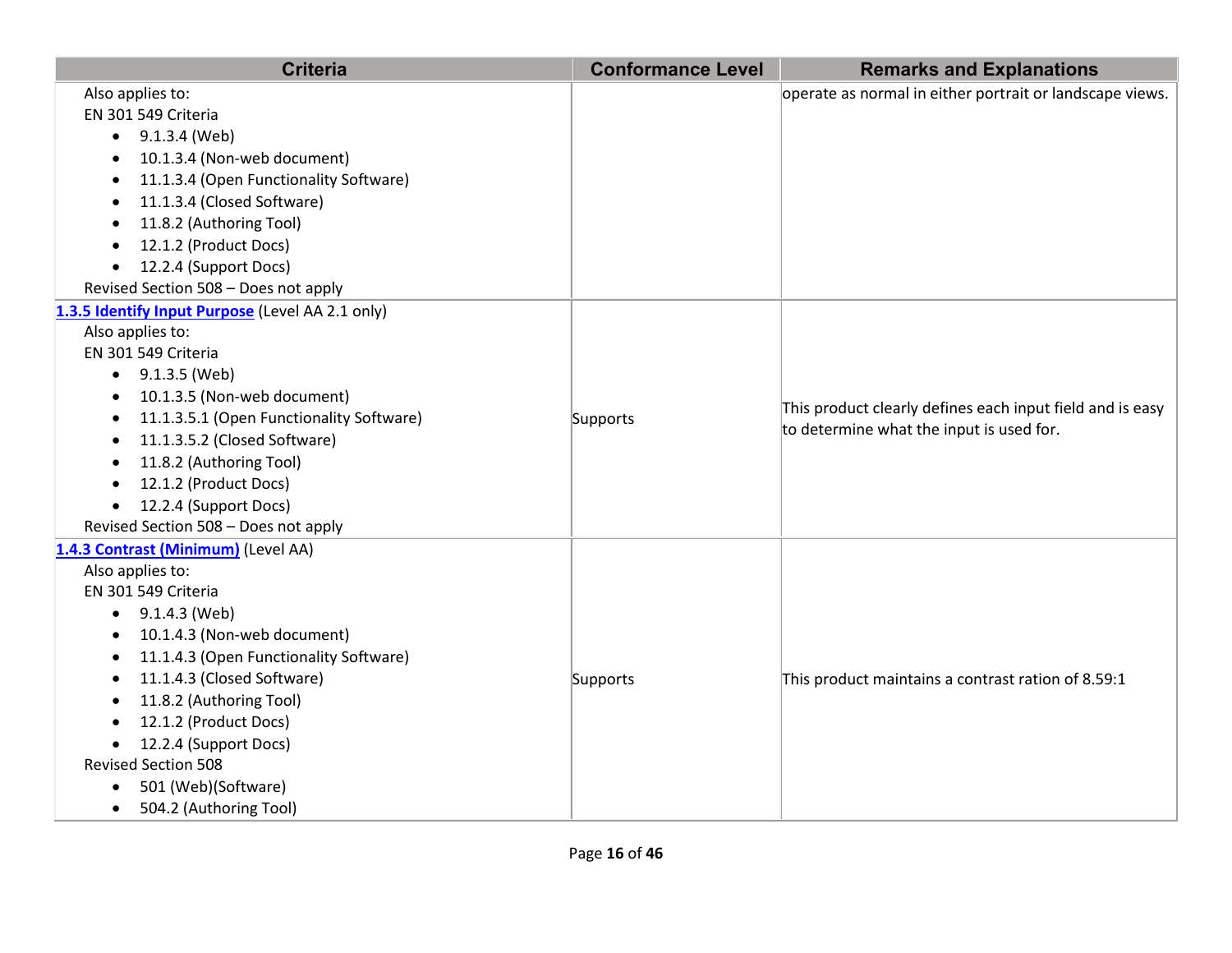| <b>Criteria</b>                                            | <b>Conformance Level</b> | <b>Remarks and Explanations</b>                                                                            |
|------------------------------------------------------------|--------------------------|------------------------------------------------------------------------------------------------------------|
| 602.3 (Support Docs)<br>$\bullet$                          |                          |                                                                                                            |
| 1.4.4 Resize text (Level AA)                               |                          |                                                                                                            |
| Also applies to:                                           |                          |                                                                                                            |
| EN 301 549 Criteria                                        |                          | This product allows for text to be resized up 300 percent<br>without loss of content or functionality.     |
| $\bullet$ 9.1.4.4 (Web)                                    |                          |                                                                                                            |
| 10.1.4.4 (Non-web document)<br>٠                           |                          |                                                                                                            |
| 11.1.4.4.1 (Open Functionality Software)                   |                          |                                                                                                            |
| 11.1.4.4.2 (Closed Software)                               |                          |                                                                                                            |
| 11.8.2 (Authoring Tool)                                    | Supports                 |                                                                                                            |
| 12.1.2 (Product Docs)                                      |                          |                                                                                                            |
| 12.2.4 (Support Docs)<br>$\bullet$                         |                          |                                                                                                            |
| <b>Revised Section 508</b>                                 |                          |                                                                                                            |
| 501 (Web)(Software)<br>$\bullet$                           |                          |                                                                                                            |
| 504.2 (Authoring Tool)<br>$\bullet$                        |                          |                                                                                                            |
| 602.3 (Support Docs)                                       |                          |                                                                                                            |
| 1.4.5 Images of Text (Level AA)                            |                          |                                                                                                            |
| Also applies to:                                           |                          |                                                                                                            |
| EN 301 549 Criteria                                        |                          |                                                                                                            |
| 9.1.4.5 (Web)<br>$\bullet$                                 |                          |                                                                                                            |
| 10.1.4.5 (Non-web document)                                |                          |                                                                                                            |
| 11.1.4.5.1 (Open Functionality Software)<br>$\bullet$      |                          |                                                                                                            |
| 11.1.4.5.2 (Closed Software) - Does not apply<br>$\bullet$ |                          |                                                                                                            |
| 11.8.2 (Authoring Tool)                                    | Not Applicable           | This product does not use images of text.                                                                  |
| 12.1.2 (Product Docs)                                      |                          |                                                                                                            |
| 12.2.4 (Support Docs)<br>$\bullet$                         |                          |                                                                                                            |
| <b>Revised Section 508</b>                                 |                          |                                                                                                            |
| 501 (Web)(Software)<br>$\bullet$                           |                          |                                                                                                            |
| 504.2 (Authoring Tool)                                     |                          |                                                                                                            |
| 602.3 (Support Docs)<br>$\bullet$                          |                          |                                                                                                            |
| 1.4.10 Reflow (Level AA 2.1 only)                          |                          |                                                                                                            |
| Also applies to:                                           |                          |                                                                                                            |
| EN 301 549 Criteria                                        | Supports                 | This product allows for one dimensional vertical<br>scrolling at any width to a minimum of 320 CSS pixels. |
| 9.1.4.10 (Web)<br>$\bullet$                                |                          |                                                                                                            |
| 10.1.4.10 (Non-web document)<br>$\bullet$                  |                          |                                                                                                            |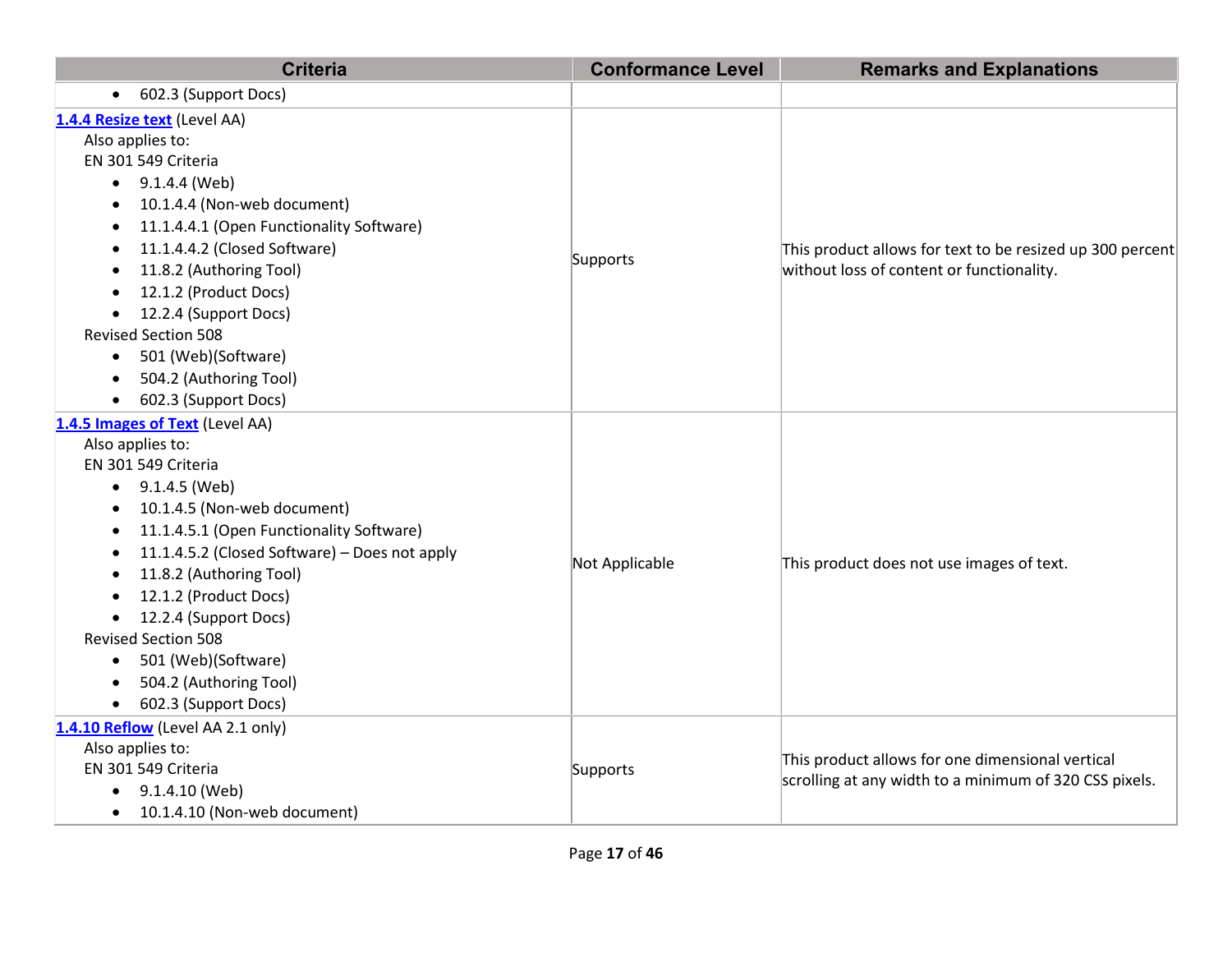| <b>Criteria</b>                                      | <b>Conformance Level</b> | <b>Remarks and Explanations</b>                           |
|------------------------------------------------------|--------------------------|-----------------------------------------------------------|
| 11.1.4.10 (Open Functionality Software)<br>$\bullet$ |                          |                                                           |
| 11.1.4.10 (Closed Software)                          |                          |                                                           |
| 11.8.2 (Authoring Tool)                              |                          |                                                           |
| 12.1.2 (Product Docs)                                |                          |                                                           |
| 12.2.4 (Support Docs)<br>$\bullet$                   |                          |                                                           |
| Revised Section 508 - Does not apply                 |                          |                                                           |
| 1.4.11 Non-text Contrast (Level AA 2.1 only)         |                          |                                                           |
| Also applies to:                                     |                          |                                                           |
| EN 301 549 Criteria                                  |                          |                                                           |
| 9.1.4.11 (Web)                                       |                          |                                                           |
| 10.1.4.11 (Non-web document)                         |                          |                                                           |
| 11.1.4.11 (Open Functionality Software)              | Supports                 | This product maintains a non-text contrast ratio of 5.8:1 |
| 11.1.4.11 (Closed Software)                          |                          |                                                           |
| 11.8.2 (Authoring Tool)<br>$\bullet$                 |                          |                                                           |
| 12.1.2 (Product Docs)<br>$\bullet$                   |                          |                                                           |
| 12.2.4 (Support Docs)<br>$\bullet$                   |                          |                                                           |
| Revised Section 508 - Does not apply                 |                          |                                                           |
| 1.4.12 Text Spacing (Level AA 2.1 only)              |                          |                                                           |
| Also applies to:                                     |                          |                                                           |
| EN 301 549 Criteria                                  |                          |                                                           |
| $\bullet$ 9.1.4.12 (Web)                             |                          |                                                           |
| 10.1.4.12 (Non-web document)                         |                          | This product meets the minimum text spacing               |
| 11.1.4.12 (Open Functionality Software)<br>$\bullet$ | Supports                 | requirements.                                             |
| 11.1.4.12 (Closed Software)                          |                          |                                                           |
| 11.8.2 (Authoring Tool)                              |                          |                                                           |
| 12.1.2 (Product Docs)                                |                          |                                                           |
| 12.2.4 (Support Docs)<br>$\bullet$                   |                          |                                                           |
| Revised Section 508 - Does not apply                 |                          |                                                           |
| 1.4.13 Content on Hover or Focus (Level AA 2.1 only) |                          |                                                           |
| Also applies to:                                     |                          |                                                           |
| EN 301 549 Criteria                                  | Supports                 | This product meets the minimum requirements for           |
| 9.1.4.13 (Web)<br>$\bullet$                          |                          | hover and focus elements.                                 |
| 10.1.4.13 (Non-web document)                         |                          |                                                           |
| 11.1.4.13 (Open Functionality Software)<br>$\bullet$ |                          |                                                           |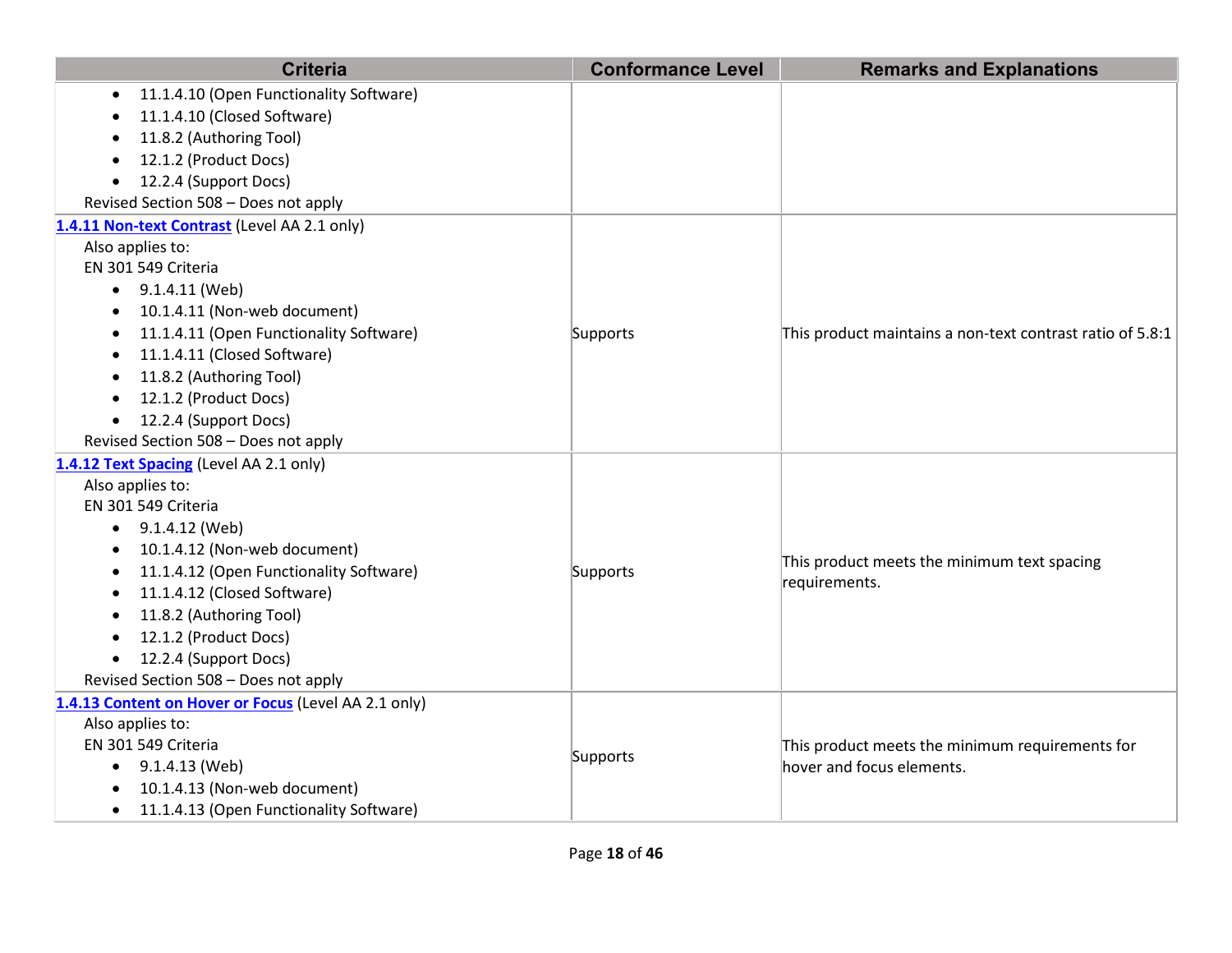| <b>Criteria</b>                                                       | <b>Conformance Level</b> | <b>Remarks and Explanations</b>                                         |
|-----------------------------------------------------------------------|--------------------------|-------------------------------------------------------------------------|
| 11.1.4.13 (Closed Software)<br>$\bullet$                              |                          |                                                                         |
| 11.8.2 (Authoring Tool)                                               |                          |                                                                         |
| 12.1.2 (Product Docs)                                                 |                          |                                                                         |
| 12.2.4 (Support Docs)<br>$\bullet$                                    |                          |                                                                         |
| Revised Section 508 - Does not apply                                  |                          |                                                                         |
| 2.4.5 Multiple Ways (Level AA)                                        |                          |                                                                         |
| Also applies to:                                                      |                          |                                                                         |
| EN 301 549 Criteria                                                   |                          |                                                                         |
| $\bullet$ 9.2.4.5 (Web)                                               |                          |                                                                         |
| 10.2.4.5 (Non-web document) - Does not apply                          |                          |                                                                         |
| 11.2.4.5 (Open Functionality Software) - Does not apply               |                          |                                                                         |
| 11.2.4.5 (Closed Software) - Does not apply                           |                          | This product features an intuitive navigation and a<br>search function. |
| 11.8.2 (Authoring Tool)                                               | Supports                 |                                                                         |
| 12.1.2 (Product Docs)                                                 |                          |                                                                         |
| 12.2.4 (Support Docs)<br>$\bullet$                                    |                          |                                                                         |
| <b>Revised Section 508</b>                                            |                          |                                                                         |
| 501 (Web)(Software) – Does not apply to non-web software<br>$\bullet$ |                          |                                                                         |
| 504.2 (Authoring Tool)<br>$\bullet$                                   |                          |                                                                         |
| 602.3 (Support Docs) - Does not apply to non-web docs<br>$\bullet$    |                          |                                                                         |
| 2.4.6 Headings and Labels (Level AA)                                  |                          |                                                                         |
| Also applies to:                                                      |                          |                                                                         |
| EN 301 549 Criteria                                                   |                          |                                                                         |
| $\bullet$ 9.2.4.6 (Web)                                               |                          |                                                                         |
| 10.2.4.6 (Non-web document)                                           |                          |                                                                         |
| 11.2.4.6 (Open Functionality Software)<br>$\bullet$                   |                          |                                                                         |
| 11.2.4.6 (Closed Software)                                            |                          | Headings and labels clearly define the page or element's                |
| 11.8.2 (Authoring Tool)                                               | Supports                 | topic or purpose.                                                       |
| 12.1.2 (Product Docs)                                                 |                          |                                                                         |
| 12.2.4 (Support Docs)                                                 |                          |                                                                         |
| <b>Revised Section 508</b>                                            |                          |                                                                         |
| 501 (Web)(Software)<br>٠                                              |                          |                                                                         |
| 504.2 (Authoring Tool)                                                |                          |                                                                         |
| 602.3 (Support Docs)<br>$\bullet$                                     |                          |                                                                         |
| 2.4.7 Focus Visible (Level AA)                                        | Supports                 | This product does not interfere with keyboard                           |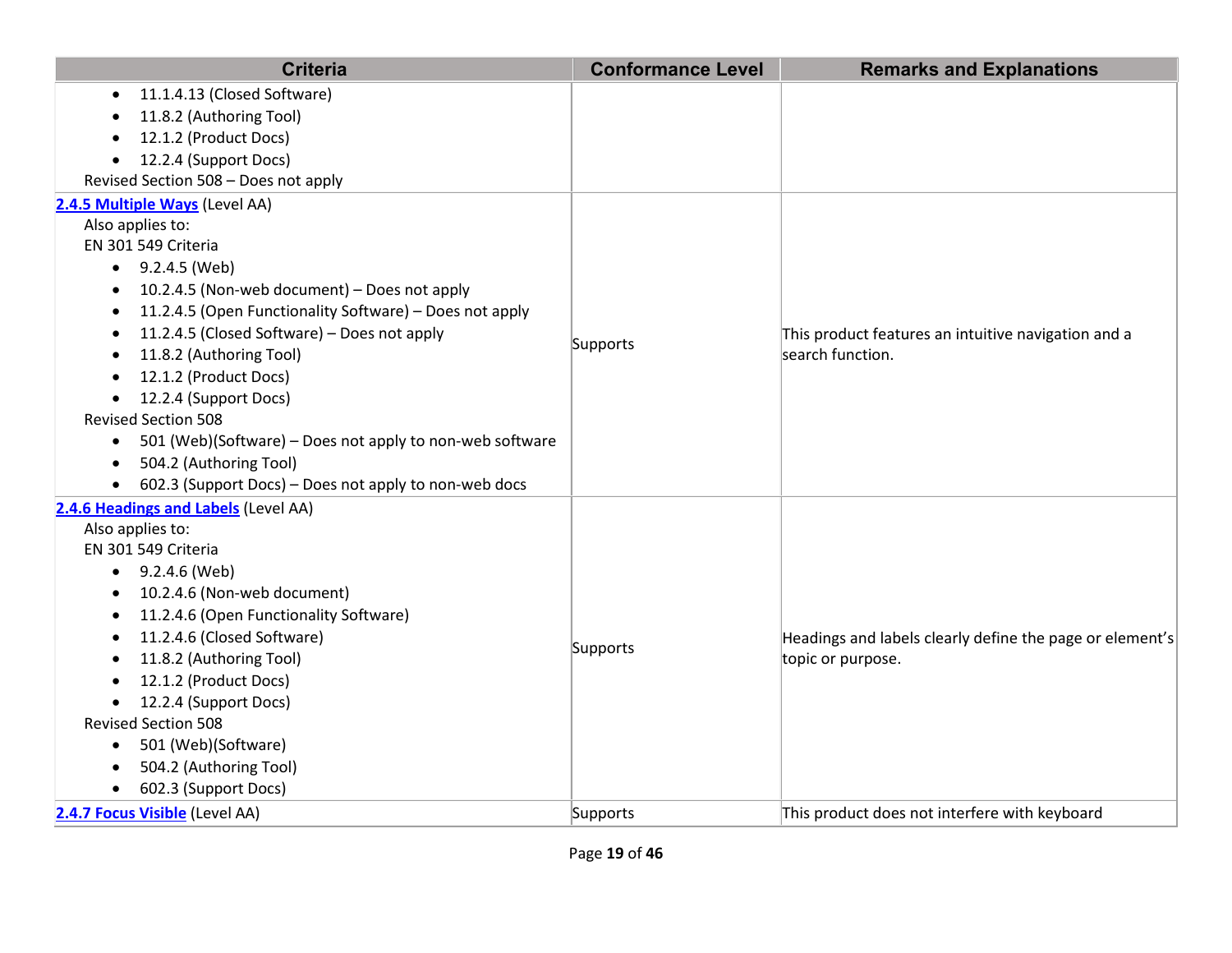| <b>Criteria</b>                                           | <b>Conformance Level</b> | <b>Remarks and Explanations</b>                           |
|-----------------------------------------------------------|--------------------------|-----------------------------------------------------------|
| Also applies to:                                          |                          | operation.                                                |
| EN 301 549 Criteria                                       |                          |                                                           |
| 9.2.4.7 (Web)<br>$\bullet$                                |                          |                                                           |
| 10.2.4.7 (Non-web document)                               |                          |                                                           |
| 11.2.4.7 (Open Functionality Software)                    |                          |                                                           |
| 11.2.4.7 (Closed Software)                                |                          |                                                           |
| 11.8.2 (Authoring Tool)                                   |                          |                                                           |
| 12.1.2 (Product Docs)                                     |                          |                                                           |
| 12.2.4 (Support Docs)                                     |                          |                                                           |
| <b>Revised Section 508</b>                                |                          |                                                           |
| 501 (Web)(Software)                                       |                          |                                                           |
| 504.2 (Authoring Tool)                                    |                          |                                                           |
| 602.3 (Support Docs)                                      |                          |                                                           |
| 3.1.2 Language of Parts (Level AA)                        |                          |                                                           |
| Also applies to:                                          |                          |                                                           |
| EN 301 549 Criteria                                       |                          |                                                           |
| $\bullet$ 9.3.1.2 (Web)                                   |                          |                                                           |
| 10.3.1.2 (Non-web document)                               |                          |                                                           |
| 11.3.1.2 (Open Functionality Software) - Does not apply   |                          | Every passage or phrase defaults to English and can be    |
| 11.3.1.2 (Closed Software) - Does not apply               | Supports                 | translated using the Google Translate feature. Titles or  |
| 11.8.2 (Authoring Tool)                                   |                          | proper names of articles, recipes, ingredients, and other |
| 12.1.2 (Product Docs)                                     |                          | related topics are written in their native language.      |
| 12.2.4 (Support Docs)<br>$\bullet$                        |                          |                                                           |
| <b>Revised Section 508</b>                                |                          |                                                           |
| 501 (Web)(Software)<br>$\bullet$                          |                          |                                                           |
| 504.2 (Authoring Tool)                                    |                          |                                                           |
| 602.3 (Support Docs)                                      |                          |                                                           |
| 3.2.3 Consistent Navigation (Level AA)                    |                          |                                                           |
| Also applies to:                                          |                          |                                                           |
| EN 301 549 Criteria                                       |                          | All menus consistent with each main topic are             |
| $\bullet$ 9.3.2.3 (Web)                                   | Supports                 | presented in the same configuration / order.              |
| 10.3.2.3 (Non-web document) - Does not apply<br>$\bullet$ |                          |                                                           |
| 11.3.2.3 (Open Functionality Software) - Does not apply   |                          |                                                           |
| 11.3.2.3 (Closed Software) - Does not apply<br>٠          |                          |                                                           |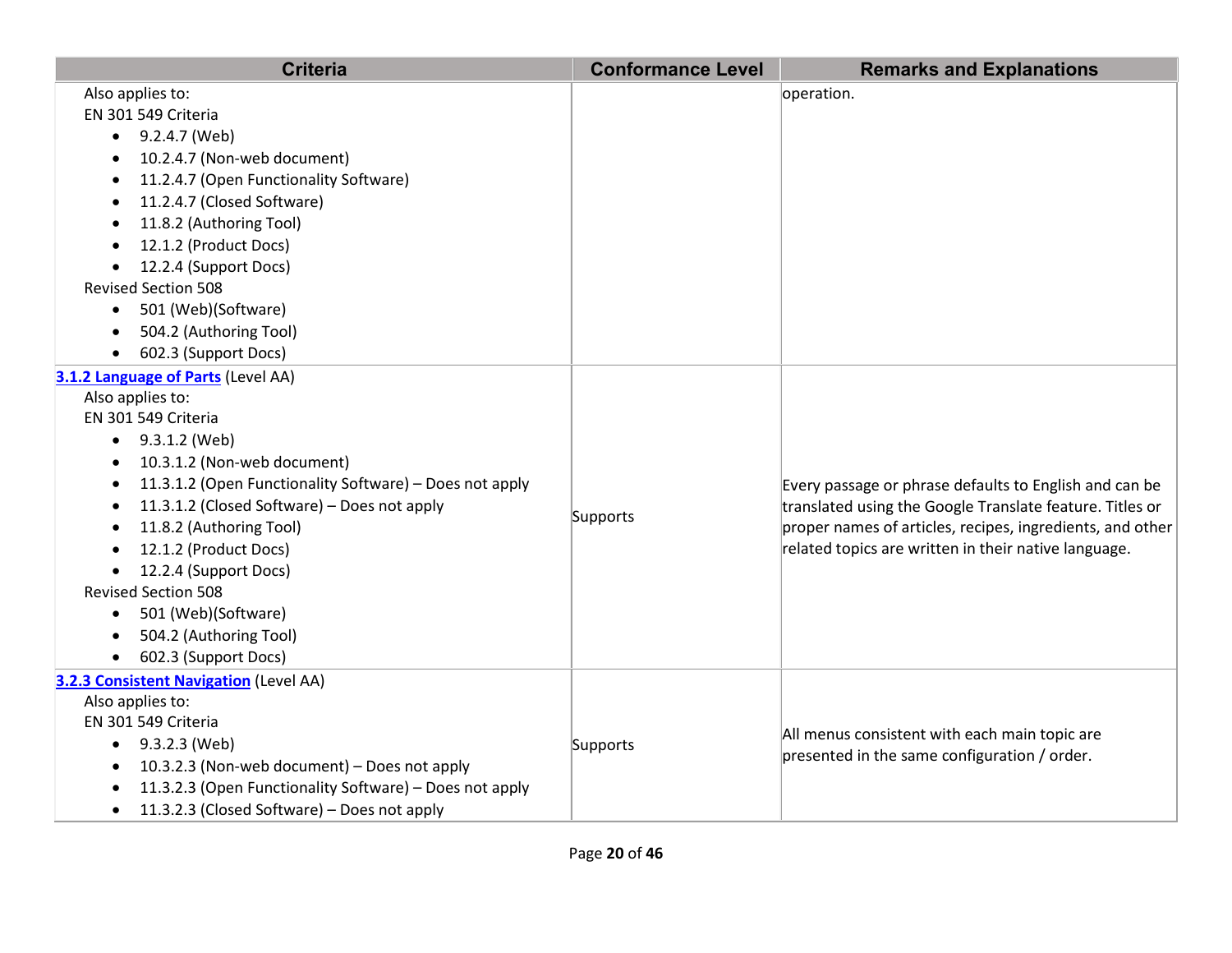| <b>Criteria</b>                                                       | <b>Conformance Level</b> | <b>Remarks and Explanations</b>                         |
|-----------------------------------------------------------------------|--------------------------|---------------------------------------------------------|
| 11.8.2 (Authoring Tool)                                               |                          |                                                         |
| 12.1.2 (Product Docs)                                                 |                          |                                                         |
| 12.2.4 (Support Docs)                                                 |                          |                                                         |
| <b>Revised Section 508</b>                                            |                          |                                                         |
| 501 (Web)(Software) - Does not apply to non-web software<br>$\bullet$ |                          |                                                         |
| 504.2 (Authoring Tool)<br>$\bullet$                                   |                          |                                                         |
| 602.3 (Support Docs) - Does not apply to non-web docs                 |                          |                                                         |
| 3.2.4 Consistent Identification (Level AA)                            |                          |                                                         |
| Also applies to:                                                      |                          |                                                         |
| EN 301 549 Criteria                                                   |                          |                                                         |
| $\bullet$ 9.3.2.4 (Web)                                               |                          |                                                         |
| 10.3.2.4 (Non-web document) - Does not apply                          |                          |                                                         |
| 11.3.2.4 (Open Functionality Software) - Does not apply               |                          |                                                         |
| 11.3.2.4 (Closed Software) - Does not apply<br>٠                      | Supports                 | All elements are identified as to their function within |
| 11.8.2 (Authoring Tool)                                               |                          | this product.                                           |
| 12.1.2 (Product Docs)                                                 |                          |                                                         |
| 12.2.4 (Support Docs)                                                 |                          |                                                         |
| <b>Revised Section 508</b>                                            |                          |                                                         |
| 501 (Web)(Software) - Does not apply to non-web software<br>$\bullet$ |                          |                                                         |
| 504.2 (Authoring Tool)                                                |                          |                                                         |
| 602.3 (Support Docs) - Does not apply to non-web docs                 |                          |                                                         |
| 3.3.3 Error Suggestion (Level AA)<br>Also applies to:                 |                          |                                                         |
| EN 301 549 Criteria                                                   |                          |                                                         |
| $-9.3.3.3$ (Web)                                                      |                          |                                                         |
| 10.3.3.3 (Non-web document)                                           |                          |                                                         |
| 11.3.3.3 (Open Functionality Software)                                |                          | Search features automatically provide search results    |
| 11.3.3.3 (Closed Software)                                            | Supports                 | based on user-input. All other input forms are manually |
| 11.8.2 (Authoring Tool)                                               |                          | submitted and evaluated and therefore not applicable.   |
| 12.1.2 (Product Docs)                                                 |                          |                                                         |
| 12.2.4 (Support Docs)<br>$\bullet$                                    |                          |                                                         |
| <b>Revised Section 508</b>                                            |                          |                                                         |
| 501 (Web)(Software)                                                   |                          |                                                         |
| 504.2 (Authoring Tool)<br>$\bullet$                                   |                          |                                                         |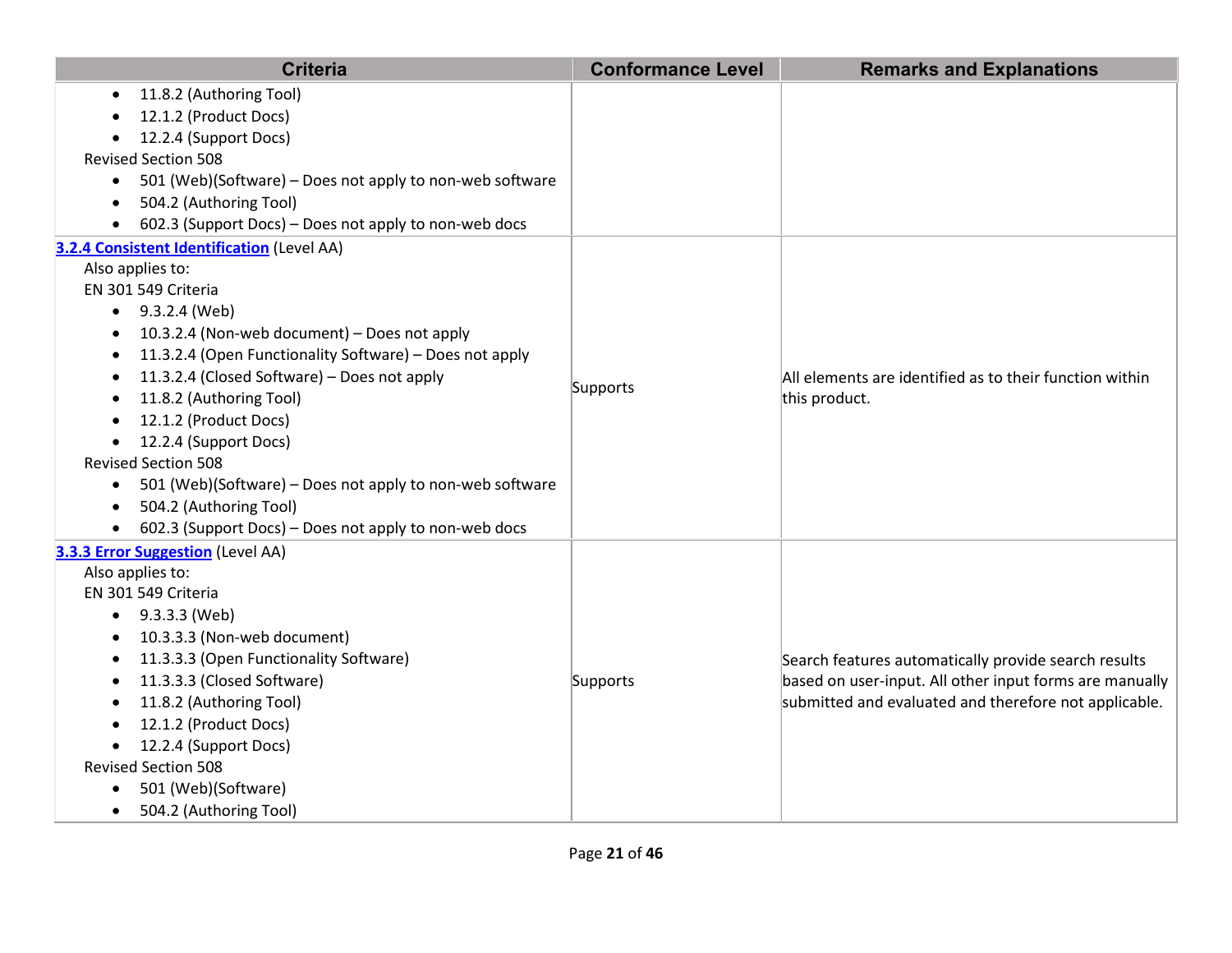| <b>Criteria</b>                                            | <b>Conformance Level</b> | <b>Remarks and Explanations</b>                                                         |
|------------------------------------------------------------|--------------------------|-----------------------------------------------------------------------------------------|
| 602.3 (Support Docs)<br>$\bullet$                          |                          |                                                                                         |
| 3.3.4 Error Prevention (Legal, Financial, Data) (Level AA) |                          |                                                                                         |
| Also applies to:                                           |                          |                                                                                         |
| EN 301 549 Criteria                                        |                          |                                                                                         |
| 9.3.3.4 (Web)<br>$\bullet$                                 |                          |                                                                                         |
| 10.3.3.4 (Non-web document)                                |                          |                                                                                         |
| 11.3.3.4 (Open Functionality Software)<br>$\bullet$        |                          |                                                                                         |
| 11.3.3.4 (Closed Software)<br>$\bullet$                    |                          | This product does not transact financial or legal                                       |
| 11.8.2 (Authoring Tool)                                    | Not Applicable           | transactions that require error prevention.                                             |
| 12.1.2 (Product Docs)                                      |                          |                                                                                         |
| 12.2.4 (Support Docs)<br>$\bullet$                         |                          |                                                                                         |
| <b>Revised Section 508</b>                                 |                          |                                                                                         |
| 501 (Web)(Software)<br>$\bullet$                           |                          |                                                                                         |
| 504.2 (Authoring Tool)                                     |                          |                                                                                         |
| 602.3 (Support Docs)<br>$\bullet$                          |                          |                                                                                         |
| 4.1.3 Status Messages (Level AA 2.1 only)                  |                          | This product meets the minimum requirements for<br>status messages by using ARIA-Labels |
| Also applies to:                                           |                          |                                                                                         |
| EN 301 549 Criteria                                        |                          |                                                                                         |
| 9.4.1.3 (Web)<br>$\bullet$                                 |                          |                                                                                         |
| 10.4.1.3 (Non-web document)                                |                          |                                                                                         |
| 11.4.1.3 (Open Functionality Software)                     | Supports                 |                                                                                         |
| 11.4.1.3 (Closed Software) - Does not apply                |                          |                                                                                         |
| 11.8.2 (Authoring Tool)<br>$\bullet$                       |                          |                                                                                         |
| 12.1.2 (Product Docs)                                      |                          |                                                                                         |
| 12.2.4 (Support Docs)                                      |                          |                                                                                         |
| Revised Section 508 - Does not apply                       |                          |                                                                                         |

## **Table 3: Success Criteria, Level AAA**

| <b>Criteria</b>                                                                       | <b>Conformance Level</b> | <b>Remarks and Explanations</b>                          |
|---------------------------------------------------------------------------------------|--------------------------|----------------------------------------------------------|
| 1.2.6 Sign Language (Prerecorded) (Level AAA)<br>EN 301 549 Criteria – Does not apply | Not Applicable           | This product does not use audio requiring sign language. |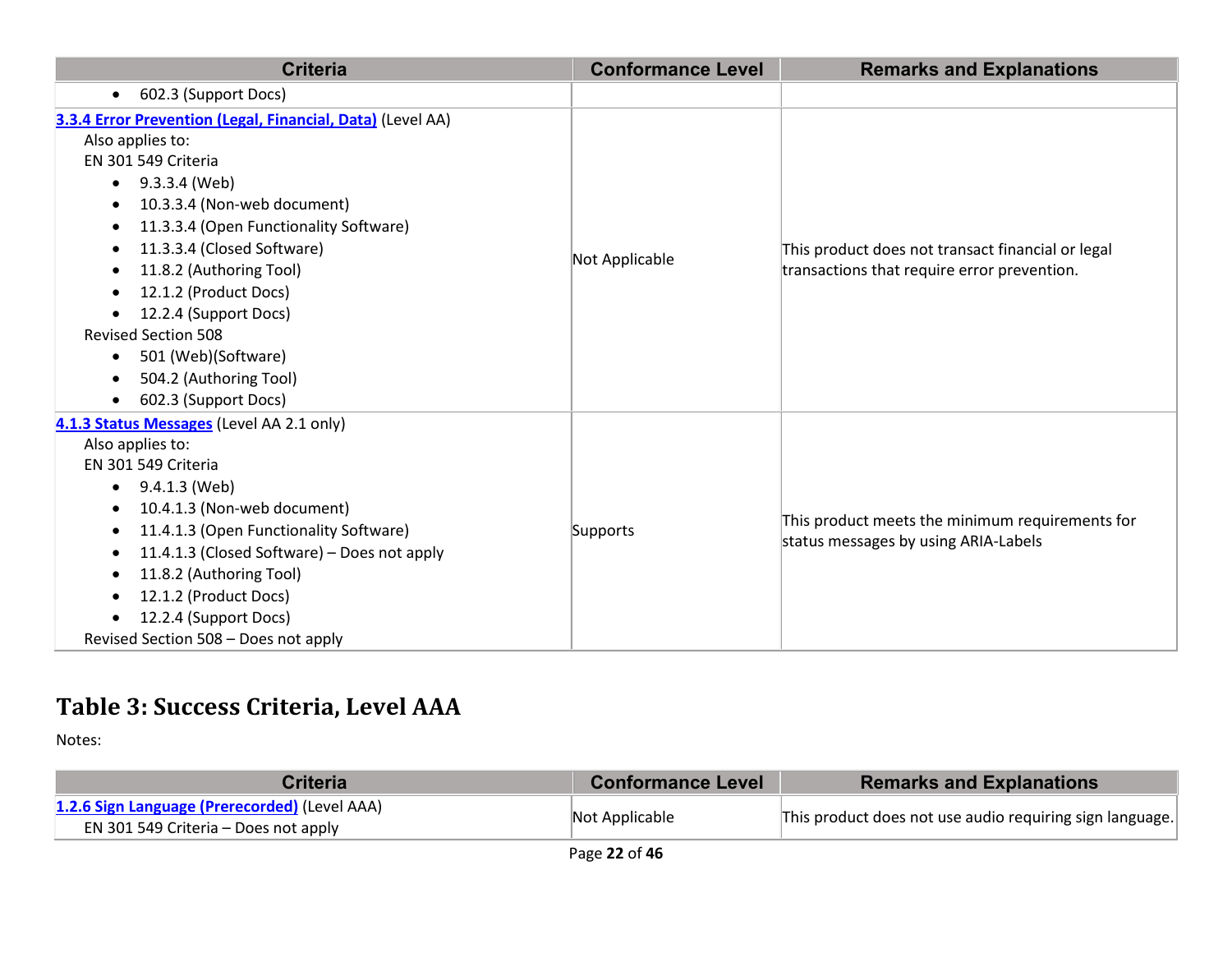| <b>Criteria</b>                                                                                                                            | <b>Conformance Level</b> | <b>Remarks and Explanations</b>                                                                                                                                                                                                     |
|--------------------------------------------------------------------------------------------------------------------------------------------|--------------------------|-------------------------------------------------------------------------------------------------------------------------------------------------------------------------------------------------------------------------------------|
| Revised Section 508 - Does not apply                                                                                                       |                          |                                                                                                                                                                                                                                     |
| 1.2.7 Extended Audio Description (Prerecorded) (Level AAA)<br>EN 301 549 Criteria - Does not apply<br>Revised Section 508 - Does not apply | Not Appllicable          | This product does not use audio requiring descriptions.                                                                                                                                                                             |
| 1.2.8 Media Alternative (Prerecorded) (Level AAA)<br>EN 301 549 Criteria - Does not apply<br>Revised Section 508 - Does not apply          | Supports                 | This product provides transcripts for all instructional<br>videos.                                                                                                                                                                  |
| 1.2.9 Audio-only (Live) (Level AAA)<br>EN 301 549 Criteria- Does not apply<br>Revised Section 508 - Does not apply                         | Not Applicable           | This product does not use live audio.                                                                                                                                                                                               |
| 1.3.6 Identify Purpose (Level AAA 2.1 only)<br>EN 301 549 Criteria-Does not apply<br>Revised Section 508 - Does not apply                  | Supports                 | Each element contains a label or other identifying<br>measure to determine the component's purpose.                                                                                                                                 |
| 1.4.6 Contrast (Enhanced) (Level AAA)<br>EN 301 549 Criteria - Does not apply<br>Revised Section 508 - Does not apply                      | Supports                 | This product maintains a contrast ratio of 8.59:1                                                                                                                                                                                   |
| 1.4.7 Low or No Background Audio (Level AAA)<br>EN 301 549 Criteria - Does not apply<br>Revised Section 508 - Does not apply               | Supports                 | This product does not use background audio.                                                                                                                                                                                         |
| 1.4.8 Visual Presentation (Level AAA)<br>EN 301 549 Criteria - Does not apply<br>Revised Section 508 - Does not apply                      | Supports                 | This product does not provide user selectable<br>foreground and background colors. This product does<br>not interfere with assistive technology which can alter<br>the foreground and background colors based on user<br>selection. |
| 1.4.9 Images of Text (No Exception) (Level AAA)<br>EN 301 549 Criteria - Does not apply<br>Revised Section 508 - Does not apply            | Not Applicable           | This product does not use images of text.                                                                                                                                                                                           |
| 2.1.3 Keyboard (No Exception) (Level AAA)<br>EN 301 549 Criteria - Does not apply<br>Revised Section 508 - Does not apply                  | Supports                 | This product does not interfere with the use of a<br>keyboard.                                                                                                                                                                      |
| 2.2.3 No Timing (Level AAA)<br>EN 301 549 Criteria - Does not apply<br>Revised Section 508 - Does not apply                                | Supports                 | This product does not use timing for any element.                                                                                                                                                                                   |
| 2.2.4 Interruptions (Level AAA)                                                                                                            | Not Applicable           | This site does not have content that requires                                                                                                                                                                                       |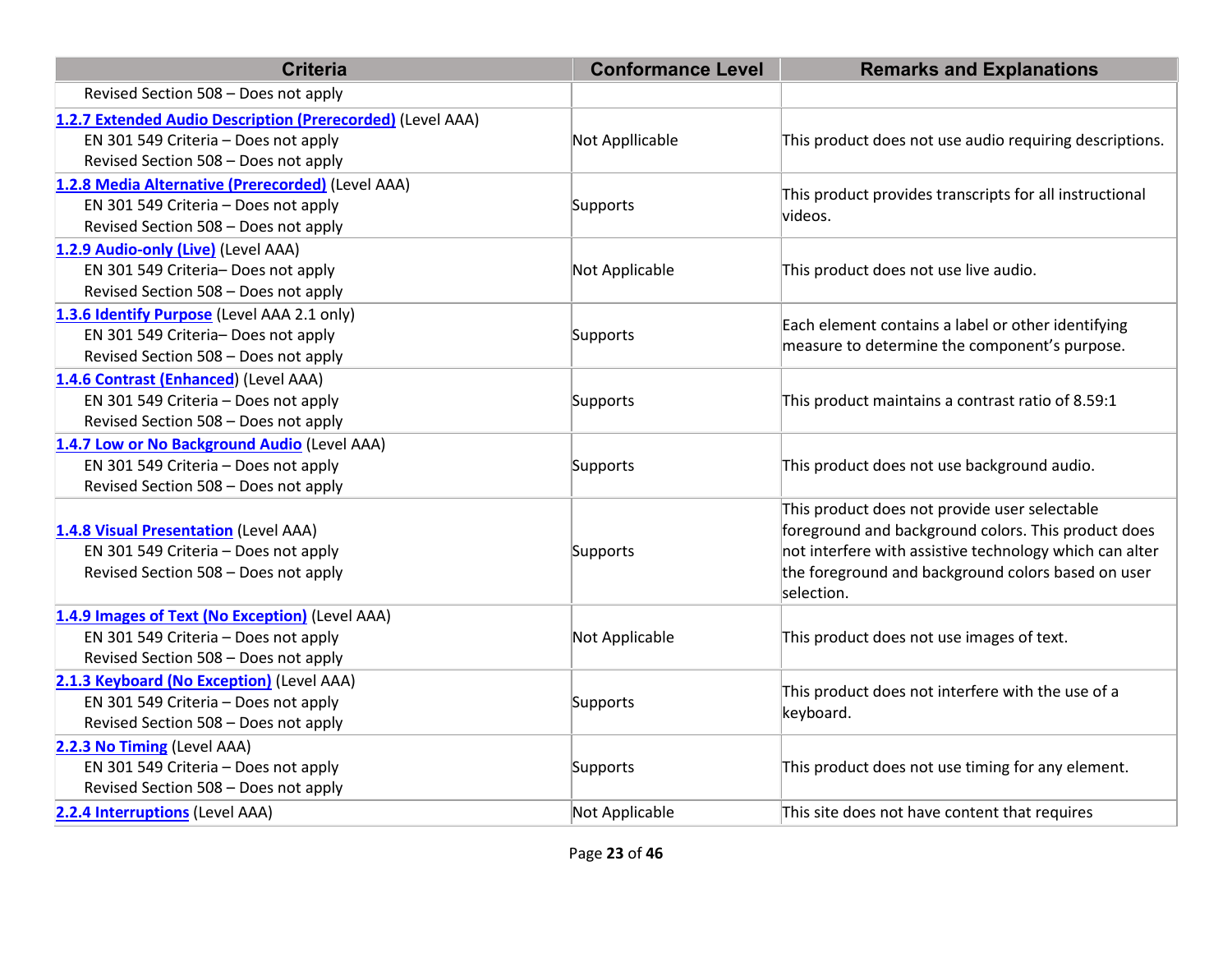| <b>Criteria</b>                                        | <b>Conformance Level</b> | <b>Remarks and Explanations</b>                          |  |
|--------------------------------------------------------|--------------------------|----------------------------------------------------------|--|
| EN 301 549 Criteria - Does not apply                   |                          | interruptions.                                           |  |
| Revised Section 508 - Does not apply                   |                          |                                                          |  |
| 2.2.5 Re-authenticating (Level AAA)                    |                          | Once a user session expires (after a twenty-four-hour    |  |
| EN 301 549 Criteria - Does not apply                   | Supports                 | period), a user can reauthenticate and continue using    |  |
| Revised Section 508 - Does not apply                   |                          | the product where they left off.                         |  |
| 2.2.6 Timeouts (Level AAA 2.1 only)                    |                          | This product does not accept user input that could be    |  |
| EN 301 549 Criteria - Does not apply                   | Not Applicable           | lost from a timeout.                                     |  |
| Revised Section 508 - Does not apply                   |                          |                                                          |  |
| 2.3.2 Three Flashes (Level AAA)                        |                          |                                                          |  |
| EN 301 549 Criteria - Does not apply                   | Supports                 | This product does not contain any elements that flash.   |  |
| Revised Section 508 - Does not apply                   |                          |                                                          |  |
| 2.3.3 Animation from Interactions (Level AAA 2.1 only) |                          | Animation is not used on the product except for the      |  |
| EN 301 549 Criteria - Does not apply                   | Supports                 | navigation which is essential for it to function.        |  |
| Revised Section 508 - Does not apply                   |                          | Furthermore, this does not interfere with third-party    |  |
|                                                        |                          | assistive technologies.                                  |  |
| 2.4.8 Location (Level AAA)                             |                          | The menu link of the page a user is on will be           |  |
| EN 301 549 Criteria - Does not apply                   | Supports                 | highlighted.                                             |  |
| Revised Section 508 - Does not apply                   |                          |                                                          |  |
| 2.4.9 Link Purpose (Link Only) (Level AAA)             |                          | Each link is descriptive as to the topic that a user is  |  |
| EN 301 549 Criteria - Does not apply                   | Supports                 | viewing.                                                 |  |
| Revised Section 508 - Does not apply                   |                          |                                                          |  |
| 2.4.10 Section Headings (Level AAA)                    |                          | Headings clearly define the page / topic that is viewed  |  |
| EN 301 549 Criteria - Does not apply                   | Supports                 | as well as sections within the page / topic.             |  |
| Revised Section 508 - Does not apply                   |                          |                                                          |  |
| 2.5.5 Target Size (Level AAA 2.1 only)                 |                          | This product meets the minimum requirements for          |  |
| EN 301 549 Criteria - Does not apply                   | Supports                 | target size.                                             |  |
| Revised Section 508 - Does not apply                   |                          |                                                          |  |
| 2.5.6 Concurrent Input Mechanisms (Level AAA 2.1 only) |                          | This product does not restrict the use of input          |  |
| EN 301 549 Criteria - Does not apply                   | Supports                 | modalities.                                              |  |
| Revised Section 508 - Does not apply                   |                          |                                                          |  |
| 3.1.3 Unusual Words (Level AAA)                        |                          |                                                          |  |
| EN 301 549 Criteria - Does not apply                   | Not Applicable           | No unusual words are used within this product.           |  |
| Revised Section 508 - Does not apply                   |                          |                                                          |  |
| <b>3.1.4 Abbreviations (Level AAA)</b>                 | Supports                 | Any abbreviations that are used will contain descriptive |  |
| EN 301 549 Criteria - Does not apply                   |                          | text immediately after the abbreviation in parenthesis.  |  |
|                                                        | Page 24 of 46            |                                                          |  |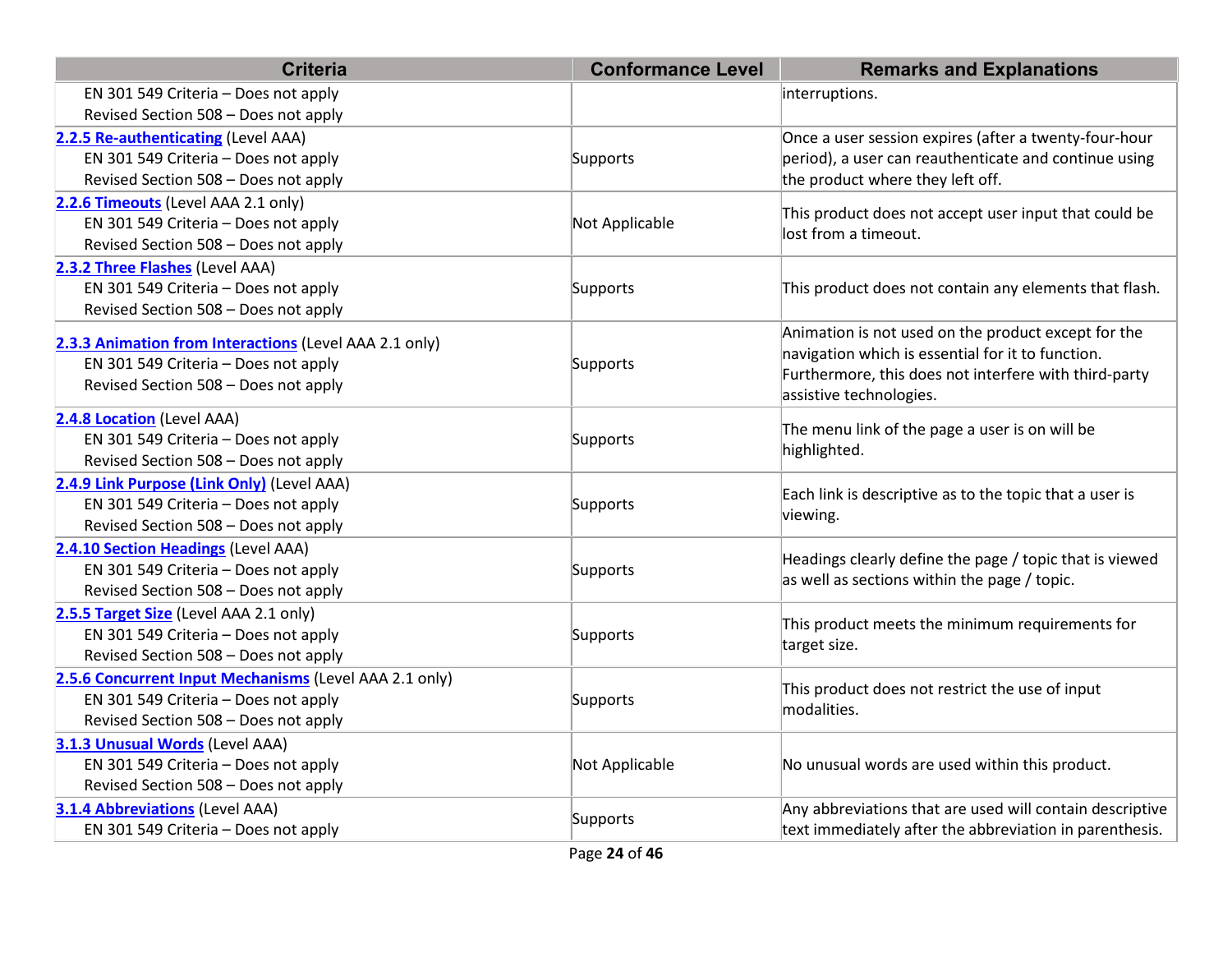| <b>Criteria</b>                                                                                                                 | <b>Conformance Level</b> | <b>Remarks and Explanations</b>                                                                                                                                                                       |
|---------------------------------------------------------------------------------------------------------------------------------|--------------------------|-------------------------------------------------------------------------------------------------------------------------------------------------------------------------------------------------------|
| Revised Section 508 – Does not apply                                                                                            |                          |                                                                                                                                                                                                       |
| 3.1.5 Reading Level (Level AAA)<br>EN 301 549 Criteria - Does not apply<br>Revised Section 508 - Does not apply                 | Not Applicable           | All text contained in this product does not require a<br>reading level above lower secondary education.                                                                                               |
| <b>3.1.6 Pronunciation (Level AAA)</b><br>EN 301 549 Criteria - Does not apply<br>Revised Section 508 - Does not apply          | Supports                 | Any word that requires pronunciation to understand the<br>meaning of the word will contain descriptive text<br>immediately after the subject word in parenthesis.                                     |
| 3.2.5 Change on Request (Level AAA)<br>EN 301 549 Criteria - Does not apply<br>Revised Section 508 - Does not apply             | Not Applicable           | This product does not use content requiring a user to<br>change context.                                                                                                                              |
| <b>3.3.5 Help</b> (Level AAA)<br>EN 301 549 Criteria - Does not apply<br>Revised Section 508 - Does not apply                   | Supports                 | Any context requiring help or assistance allows for a<br>user to submit an inquiry for further explanation.                                                                                           |
| <b>3.3.6 Error Prevention (All)</b> (Level AAA)<br>EN 301 549 Criteria - Does not apply<br>Revised Section 508 - Does not apply | Supports                 | Any information that is submitted is checked for validity.<br>If data contains any errors, a message is displayed<br>detailing the error and allows the user the opportunity<br>to correct the error. |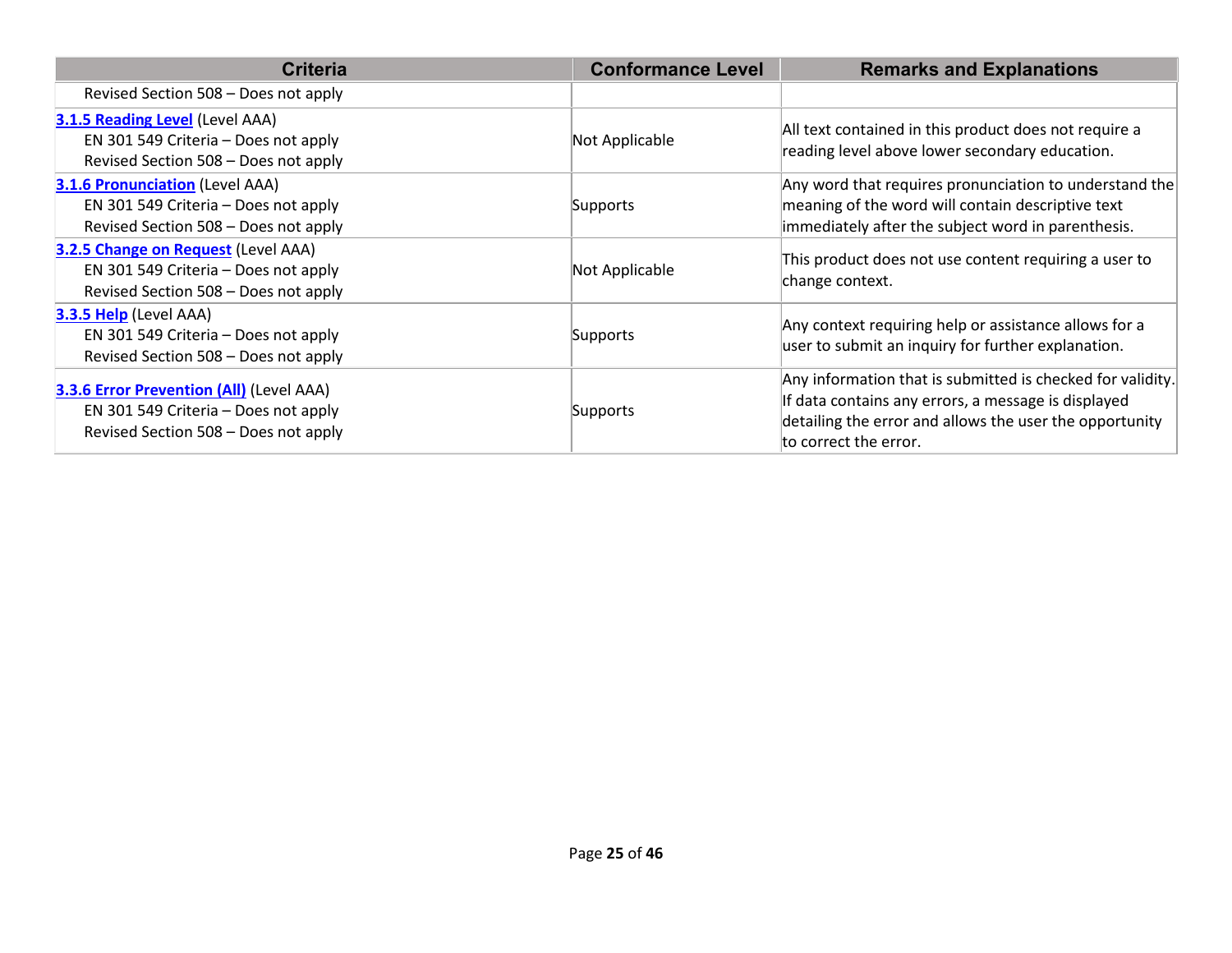# **Revised Section 508 Report**

Notes:

# **Chapter 3: [Functional Performance Criteria](https://www.access-board.gov/guidelines-and-standards/communications-and-it/about-the-ict-refresh/final-rule/text-of-the-standards-and-guidelines#302-functional-performance-criteria) (FPC)**

Notes:

| <b>Criteria</b>                                                | <b>Conformance Level</b> | <b>Remarks and Explanations</b>                                                     |
|----------------------------------------------------------------|--------------------------|-------------------------------------------------------------------------------------|
| 302.1 Without Vision                                           | Supports                 | This product does not interfere with 3rd<br>party screen readers.                   |
| 302.2 With Limited Vision                                      | Supports                 | This product does not interfere with 3rd<br>party screen readers.                   |
| 302.3 Without Perception of Color                              | Supports                 | This product is text based and can be used<br>without the need for color            |
| 302.4 Without Hearing                                          | Supports                 | Transcripts are provided for videos that<br>contain audio.                          |
| 302.5 With Limited Hearing                                     | Supports                 | Transcripts are provided for videos that<br>contain audio.                          |
| 302.6 Without Speech                                           | Not Applicable           | This product does not require speech<br>input.                                      |
| 302.7 With Limited Manipulation                                | Supports                 | This site provides content that is within<br>two clicks from any menu item.         |
| 302.8 With Limited Reach and Strength                          | Supports                 | This site provides content that is within<br>two clicks from any menu item.         |
| 302.9 With Limited Language, Cognitive, and Learning Abilities | Supports                 | This site provides clear and easy to use<br>navigation and logical flow of content. |

#### **Chapter 4: [Hardware](https://www.access-board.gov/guidelines-and-standards/communications-and-it/about-the-ict-refresh/final-rule/text-of-the-standards-and-guidelines#401-general)**

| Criteria                        | <b>Conformance Level</b>            | <b>Remarks and Explanations</b>     |
|---------------------------------|-------------------------------------|-------------------------------------|
| <b>402 Closed Functionality</b> | Heading cell – no response required | Heading cell – no response required |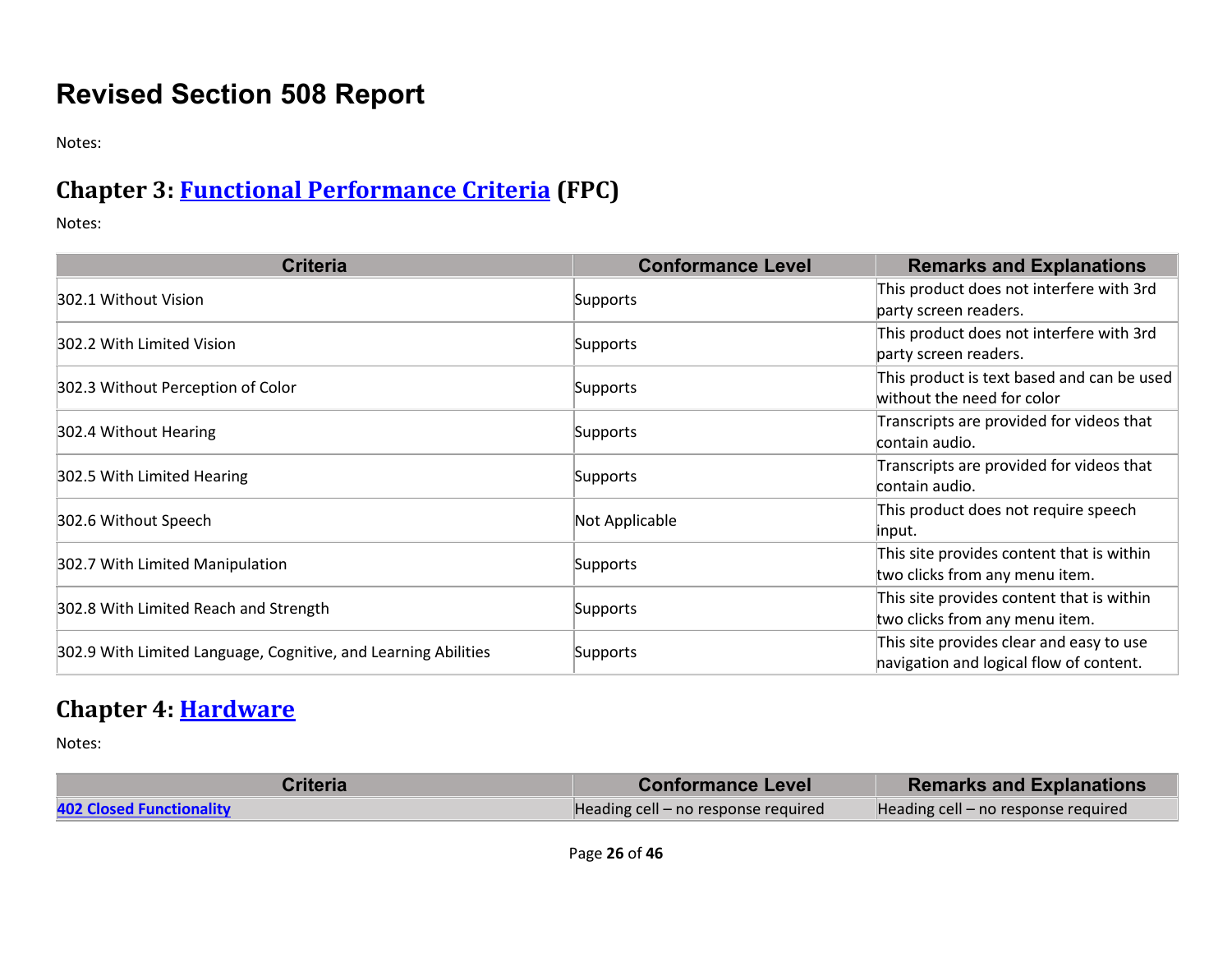| <b>Criteria</b>                                                   | <b>Conformance Level</b>            | <b>Remarks and Explanations</b>                                                                                             |
|-------------------------------------------------------------------|-------------------------------------|-----------------------------------------------------------------------------------------------------------------------------|
| 402.1 General                                                     | Heading cell - no response required | Heading cell - no response required                                                                                         |
| 402.2 Speech-Output Enabled                                       | Heading cell - no response required | Heading cell - no response required                                                                                         |
| 402.2.1 Information Displayed On-Screen                           | Not Applicable                      | This product does not provide this<br>functionality, does not interfere with 3rd<br>party accessibility software.           |
| 402.2.2 Transactional Outputs                                     | Not Applicable                      | This product does not provide this<br>functionality, does not interfere with 3rd<br>party accessibility software.           |
| 402.2.3 Speech Delivery Type and Coordination                     | Not Applicable                      | This product does not provide this<br>functionality, does not interfere with 3rd<br>party accessibility software.           |
| 402.2.4 User Control                                              | Not Applicable                      | This product does not provide this<br>functionality, does not interfere with 3rd<br>party accessibility software.           |
| 402.2.5 Braille Instructions                                      | Not Applicable                      | This product does not provide this<br>functionality, does not interfere with 3rd<br>party accessibility software.           |
| <b>402.3 Volume</b>                                               | Heading cell - no response required | Heading cell - no response required                                                                                         |
| 402.3.1 Private Listening                                         | Not Applicable                      | This is dependent on the user's hardware.<br>For video content, audio controls are<br>provided in the video player.         |
| 402.3.2 Non-private Listening                                     | Not Applicable                      | This is dependent on the user's hardware.<br>For video content, audio controls are<br>provided in the video player.         |
| 402.4 Characters on Display Screens                               | Supports                            | All characters meet the Sans-Serif font<br>type and can be easily adjusted in size<br>based on the user's browser settings. |
| 402.5 Characters on Variable Message Signs                        | Supports                            | All characters meet the Sans-Serif font<br>type and can be easily adjusted in size<br>based on the user's browser settings. |
| <b>403 Biometrics</b>                                             | Heading cell - no response required | Heading cell - no response required                                                                                         |
| 403.1 General                                                     | Not Applicable                      | This product does not use biometric<br>authentication.                                                                      |
| <b>404 Preservation of Information Provided for Accessibility</b> | Heading cell - no response required | Heading cell - no response required                                                                                         |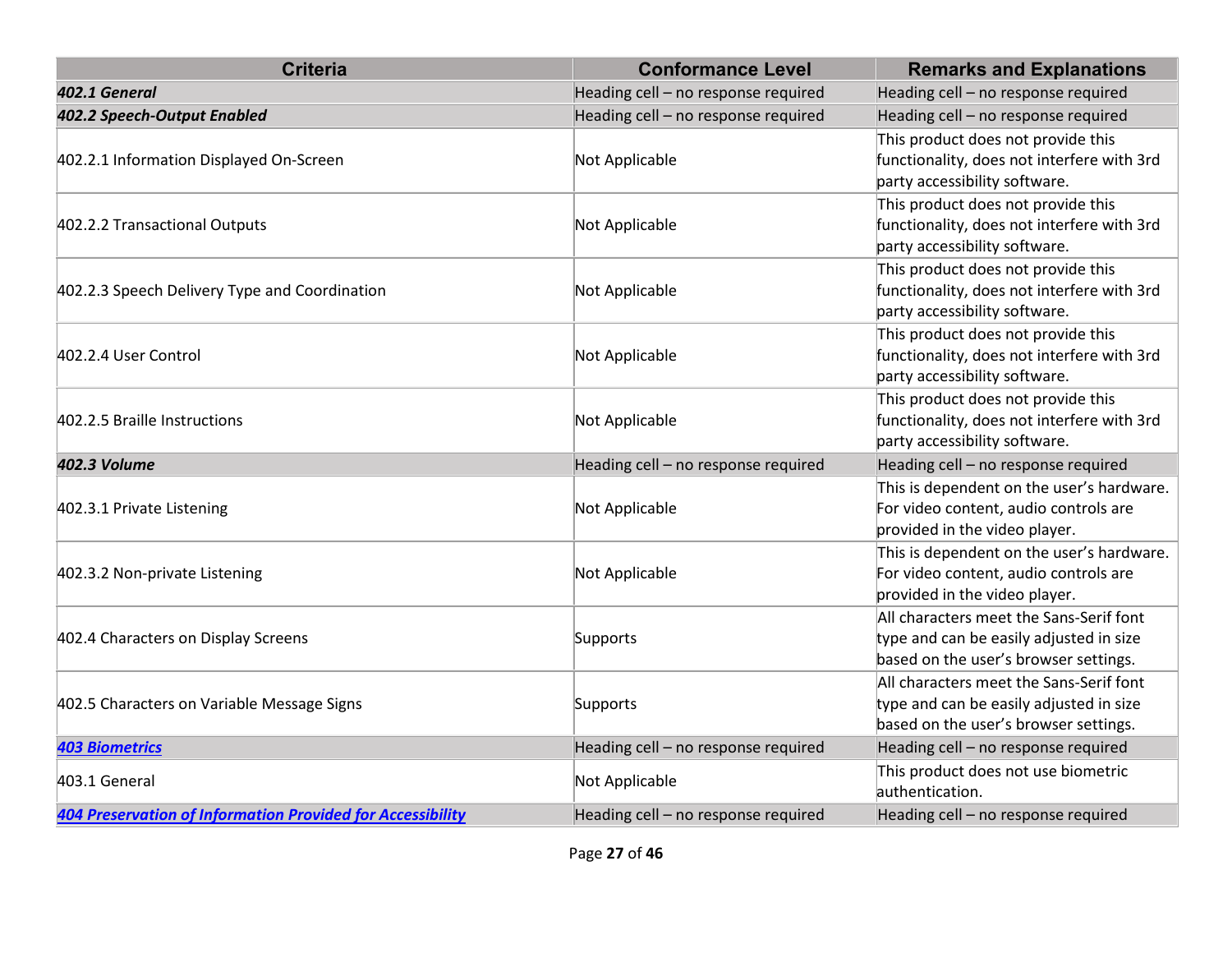| <b>Criteria</b>                         | <b>Conformance Level</b>            | <b>Remarks and Explanations</b>                                                                                                 |
|-----------------------------------------|-------------------------------------|---------------------------------------------------------------------------------------------------------------------------------|
| 404.1 General                           | Supports                            | This product does not contain any device,<br>code, or software that prohibits any means<br>of accessibility.                    |
| <b>405 Privacy</b>                      | Heading cell - no response required | Heading cell - no response required                                                                                             |
| 405.1 General                           | Supports                            | The same degree of privacy is equal for all<br>users. When speech output is required, the<br>product does not blank the screen. |
| <b>406 Standard Connections</b>         | Heading cell - no response required | Heading cell - no response required                                                                                             |
| 406.1 General                           | Not Applicable                      | This is a product delivered using the<br>internet. Any device using an up-to-date<br>web browser can view this product.         |
| <b>407 Operable Parts</b>               | Heading cell - no response required | Heading cell - no response required                                                                                             |
| 407.2 Contrast                          | Supports                            | All elements meet minimum contrast<br>requirements.                                                                             |
| 407.3 Input Controls                    | Heading cell - no response required | Heading cell - no response required                                                                                             |
| 407.3.1 Tactilely Discernible           | Not Applicable                      | This is a product delivered using the<br>internet. This section pertains to the<br>hardware used to access this product.        |
| 407.3.2 Alphabetic Keys                 | Not Applicable                      | This is a product delivered using the<br>internet. This section pertains to the<br>hardware used to access this product.        |
| 407.3.3 Numeric Keys                    | Not Applicable                      | This is a product delivered using the<br>internet. This section pertains to the<br>hardware used to access this product.        |
| 407.4 Key Repeat                        | Not Applicable                      | This is a product delivered using the<br>internet. This section pertains to the<br>hardware used to access this product.        |
| 407.5 Timed Response                    | Not Applicable                      | This is a product delivered using the<br>internet. This section pertains to the<br>hardware used to access this product.        |
| 407.6 Operation                         | Not Applicable                      | This is a product delivered using the<br>internet. This section pertains to the<br>hardware used to access this product.        |
| 407.7 Tickets, Fare Cards, and Keycards | Not Applicable                      | This is a product delivered using the                                                                                           |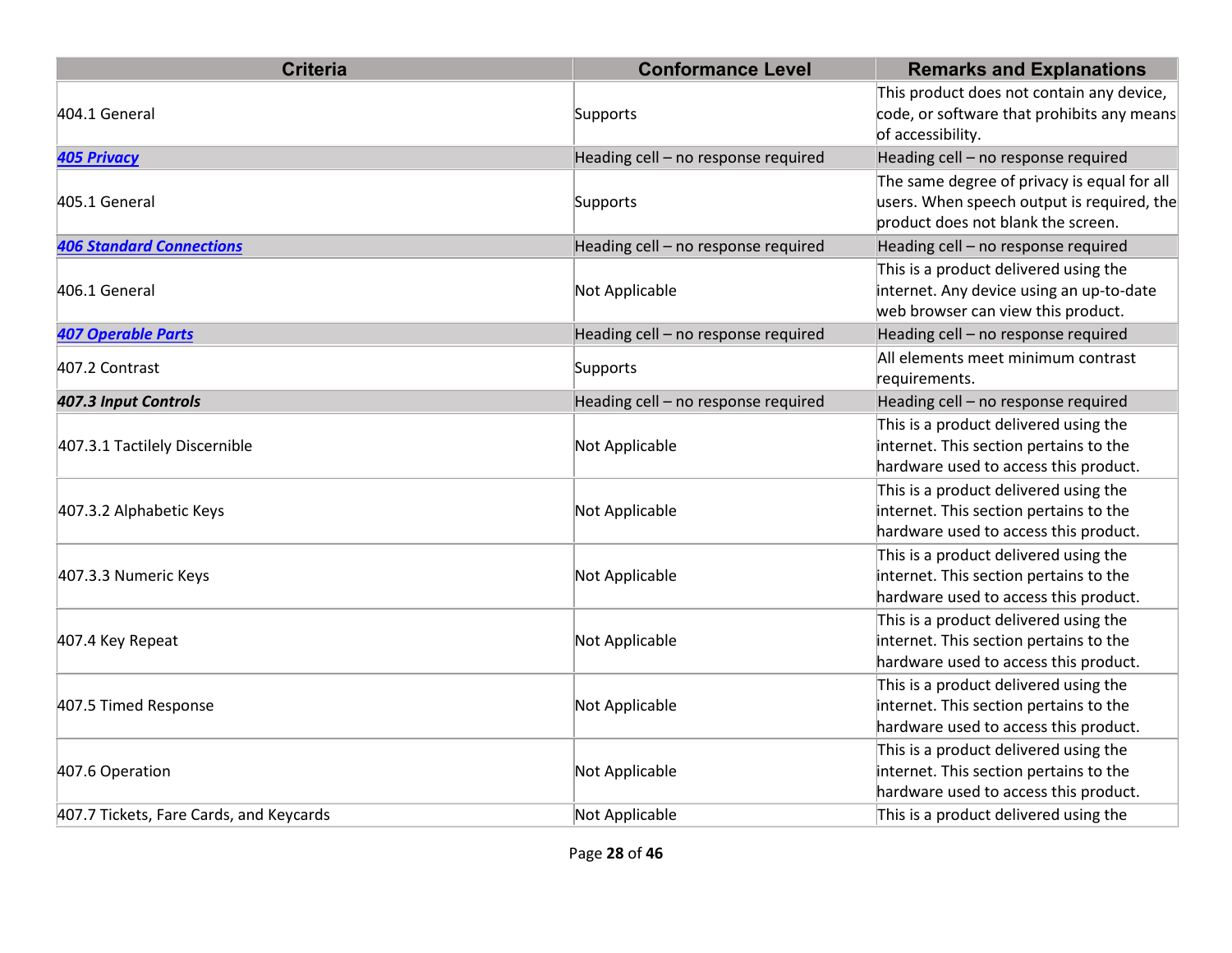| <b>Criteria</b>                                                        | <b>Conformance Level</b>            | <b>Remarks and Explanations</b>        |
|------------------------------------------------------------------------|-------------------------------------|----------------------------------------|
|                                                                        |                                     | internet. This section pertains to the |
|                                                                        |                                     | hardware used to access this product.  |
| 407.8 Reach Height and Depth                                           | Heading cell - no response required | Heading cell - no response required    |
|                                                                        |                                     | This is a product delivered using the  |
| 407.8.1 Vertical Reference Plane                                       | Not Applicable                      | internet. This section pertains to the |
|                                                                        |                                     | hardware used to access this product   |
|                                                                        |                                     | This is a product delivered using the  |
| 407.8.1.1 Vertical Plane for Side Reach                                | Not Applicable                      | internet. This section pertains to the |
|                                                                        |                                     | hardware used to access this product   |
|                                                                        |                                     | This is a product delivered using the  |
| 407.8.1.2 Vertical Plane for Forward Reach                             | Not Applicable                      | internet. This section pertains to the |
|                                                                        |                                     | hardware used to access this product   |
|                                                                        |                                     | This is a product delivered using the  |
| 407.8.2 Side Reach                                                     | Not Applicable                      | internet. This section pertains to the |
|                                                                        |                                     | hardware used to access this product   |
|                                                                        |                                     | This is a product delivered using the  |
| 407.8.2.1 Unobstructed Side Reach                                      | Not Applicable                      | internet. This section pertains to the |
|                                                                        |                                     | hardware used to access this product   |
|                                                                        |                                     | This is a product delivered using the  |
| 407.8.2.2 Obstructed Side Reach                                        | Not Applicable                      | internet. This section pertains to the |
|                                                                        |                                     | hardware used to access this product   |
|                                                                        |                                     | This is a product delivered using the  |
| 407.8.3 Forward Reach                                                  | Not Applicable                      | internet. This section pertains to the |
|                                                                        |                                     | hardware used to access this product   |
|                                                                        |                                     | This is a product delivered using the  |
| 407.8.3.1 Unobstructed Forward Reach                                   | Not Applicable                      | internet. This section pertains to the |
|                                                                        |                                     | hardware used to access this product   |
|                                                                        |                                     | This is a product delivered using the  |
| 407.8.3.2 Obstructed Forward Reach                                     | Not Applicable                      | internet. This section pertains to the |
|                                                                        |                                     | hardware used to access this product   |
|                                                                        |                                     | This is a product delivered using the  |
| 407.8.3.2.1 Operable Part Height for ICT with Obstructed Forward Reach | Not Applicable                      | internet. This section pertains to the |
|                                                                        |                                     | hardware used to access this product   |
| 407.8.3.2.2 Knee and Toe Space under ICT with Obstructed Forward       | Not Applicable                      | This is a product delivered using the  |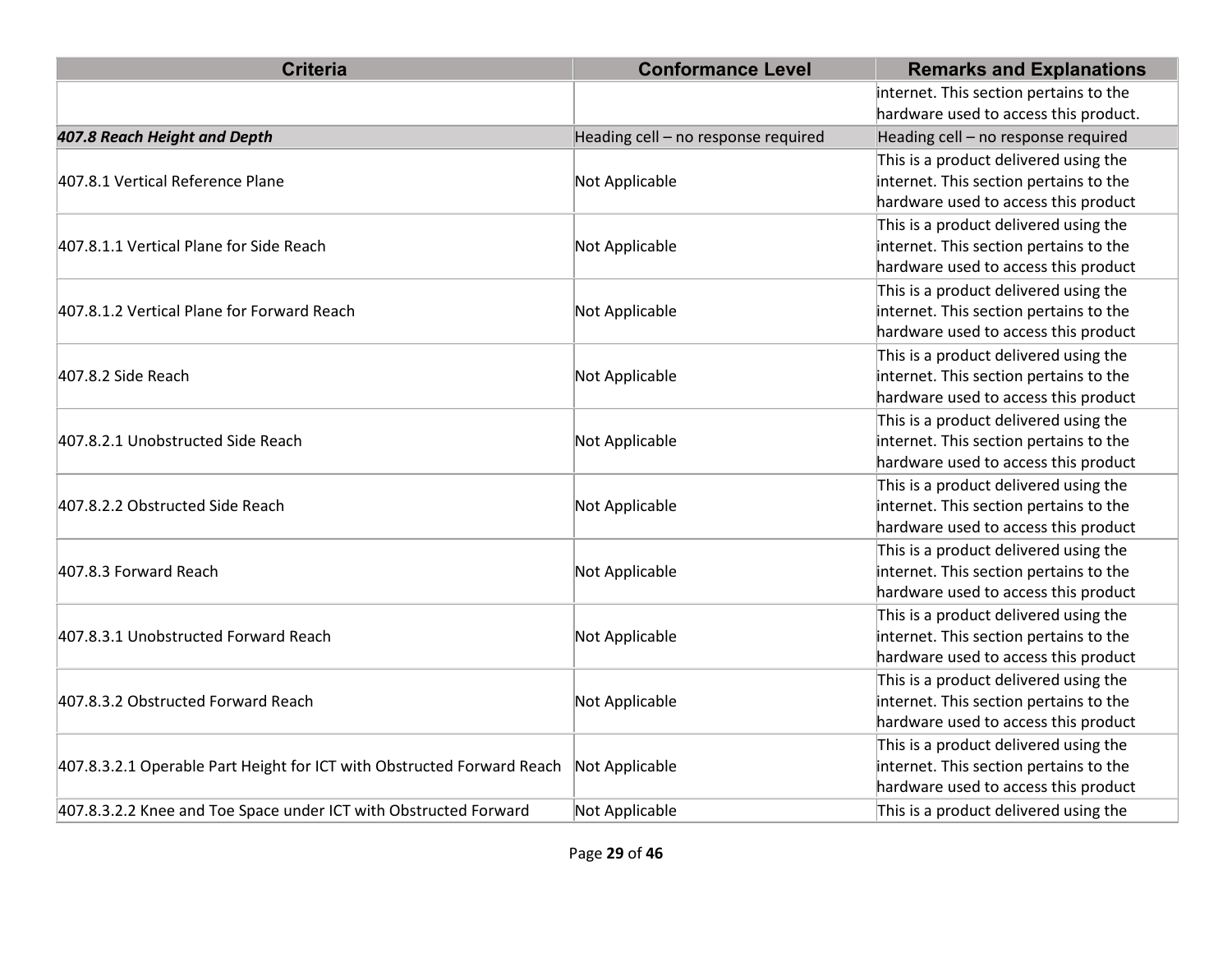| <b>Criteria</b>                                    | <b>Conformance Level</b>            | <b>Remarks and Explanations</b>           |
|----------------------------------------------------|-------------------------------------|-------------------------------------------|
| Reach                                              |                                     | internet. This section pertains to the    |
|                                                    |                                     | hardware used to access this product      |
| <b>408 Display Screens</b>                         | Heading cell - no response required | Heading cell - no response required       |
|                                                    |                                     | This is a product delivered using the     |
| 408.2 Visibility                                   | Not Applicable                      | internet. This section pertains to the    |
|                                                    |                                     | hardware used to access this product      |
|                                                    |                                     | This is a product delivered using the     |
| 408.3 Flashing                                     | Not Applicable                      | internet. This section pertains to the    |
|                                                    |                                     | hardware used to access this product      |
| <b>409 Status Indicators</b>                       | Heading cell - no response required | Heading cell - no response required       |
|                                                    |                                     | This is a product delivered using the     |
| 409.1 General                                      | Not Applicable                      | internet. This section pertains to the    |
|                                                    |                                     | hardware used to access this product      |
| <b>410 Color Coding</b>                            | Heading cell - no response required | Heading cell - no response required       |
|                                                    |                                     | This is a product delivered using the     |
| 410.1 General                                      | Not Applicable                      | internet. This section pertains to the    |
|                                                    |                                     | hardware used to access this product      |
| <b>411 Audible Signals</b>                         | Heading cell - no response required | Heading cell - no response required       |
|                                                    |                                     | This is a product delivered using the     |
| 411.1 General                                      | Not Applicable                      | internet. This section pertains to the    |
|                                                    |                                     | hardware used to access this product      |
| <b>412 ICT with Two-Way Voice Communication</b>    | Heading cell - no response required | Heading cell - no response required       |
| 412.2 Volume Gain                                  | Heading cell - no response required | Heading cell - no response required       |
| 412.2.1 Volume Gain for Wireline Telephones        | Not Applicable                      | This is not a telecommunications product. |
| 412.2.2 Volume Gain for Non-Wireline ICT           | Not Applicable                      | This is not a telecommunications product. |
| 412.3 Interference Reduction and Magnetic Coupling | Heading cell - no response required | Heading cell - no response required       |
| 412.3.1 Wireless Handsets                          | Not Applicable                      | This is not a telecommunications product. |
| 412.3.2 Wireline Handsets                          | Not Applicable                      | This is not a telecommunications product. |
| 412.4 Digital Encoding of Speech                   | Not Applicable                      | This is not a telecommunications product. |
| 412.5 Real-Time Text Functionality                 | <b>Reserved for future</b>          | <b>Reserved for future</b>                |
| 412.6 Caller ID                                    | Not Applicable                      | This is not a telecommunications product. |
| 412.7 Video Communication                          | Not Applicable                      | This is not a telecommunications product. |
| 412.8 Legacy TTY Support                           | Heading cell - no response required | Heading cell - no response required       |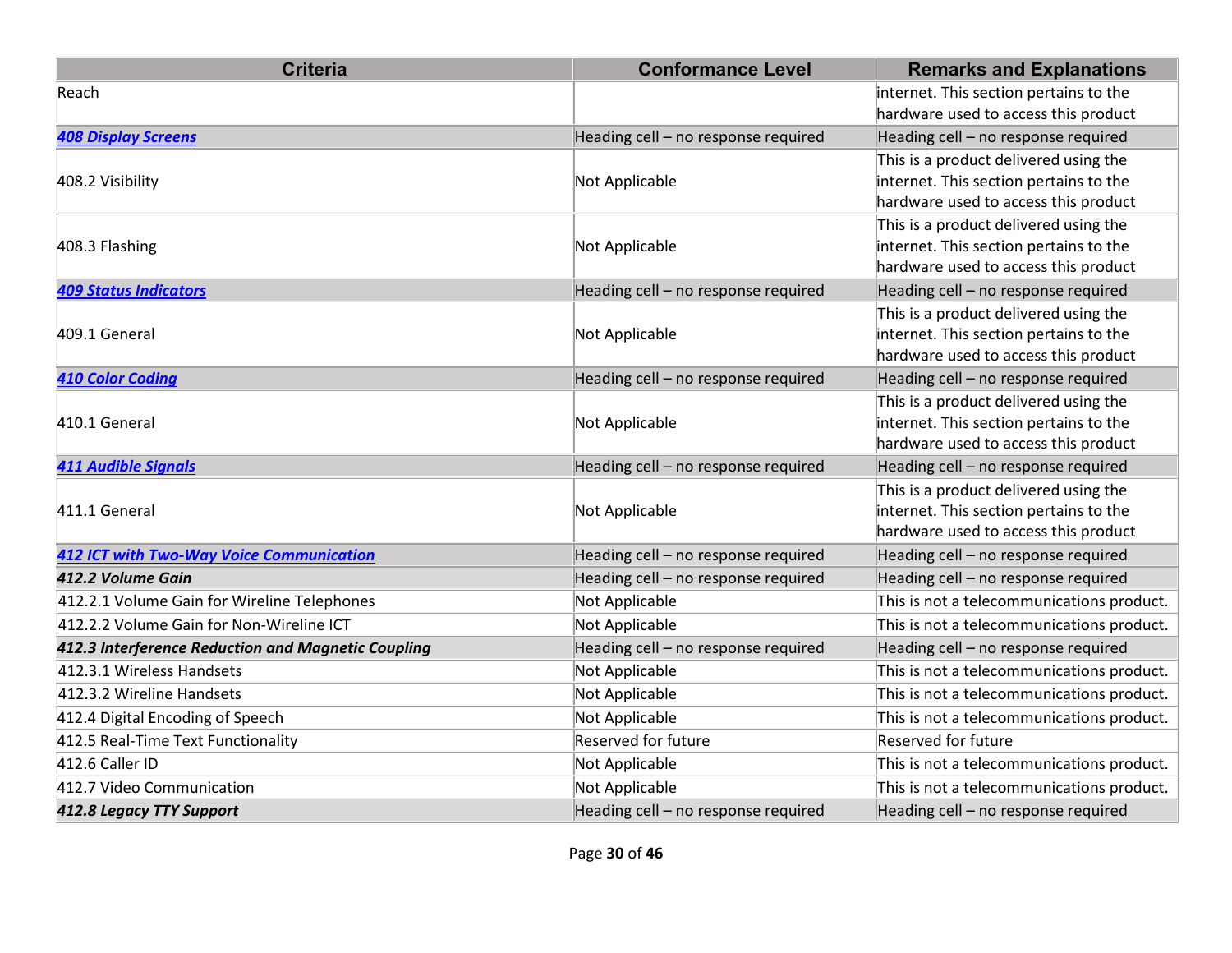| <b>Criteria</b>                                              | <b>Conformance Level</b>            | <b>Remarks and Explanations</b>           |
|--------------------------------------------------------------|-------------------------------------|-------------------------------------------|
| 412.8.1 TTY Connectability                                   | Not Applicable                      | This is not a telecommunications product. |
| 412.8.2 Voice and Hearing Carry Over                         | Not Applicable                      | This is not a telecommunications product. |
| 412.8.3 Signal Compatibility                                 | Not Applicable                      | This is not a telecommunications product. |
| 412.8.4 Voice Mail and Other Messaging Systems               | Not Applicable                      | This is not a telecommunications product. |
| <b>413 Closed Caption Processing Technologies</b>            | Heading cell - no response required | Heading cell - no response required       |
| 413.1.1 Decoding and Display of Closed Captions              | Not Applicable                      | This is not a closed-captioning product.  |
| 413.1.2 Pass-Through of Closed Caption Data                  | Not Applicable                      | This is not a closed-captioning product.  |
| <b>414 Audio Description Processing Technologies</b>         | Heading cell - no response required | Heading cell - no response required       |
| 414.1.1 Digital Television Tuners                            |                                     | This product is not a digital television  |
|                                                              | Not Applicable                      | tuner.                                    |
| 414.1.2 Other ICT                                            | Not Applicable                      | This is not a television product.         |
| <b>415 User Controls for Captions and Audio Descriptions</b> | Heading cell - no response required | Heading cell - no response required       |
| 415.1.1 Caption Controls                                     | Not Applicable                      | This is not a captioning product.         |
|                                                              |                                     | This product does not require the use of  |
| 415.1.2 Audio Description Controls                           | Not Applicable                      | laudio controls.                          |

# **Chapter 5: [Software](https://www.access-board.gov/guidelines-and-standards/communications-and-it/about-the-ict-refresh/final-rule/text-of-the-standards-and-guidelines#501-general)**

| <b>Criteria</b>                                       | <b>Conformance Level</b>            | <b>Remarks and Explanations</b>                                                                                    |
|-------------------------------------------------------|-------------------------------------|--------------------------------------------------------------------------------------------------------------------|
| 501.1 Scope - Incorporation of WCAG 2.0 AA            | See WCAG 2.x section                | See information in WCAG 2.x section                                                                                |
| <b>502 Interoperability with Assistive Technology</b> | Heading cell - no response required | Heading cell - no response required                                                                                |
| 502.2.1 User Control of Accessibility Features        | Supports                            | This product does not interfere with<br>assistive technologies provided by the<br>browser or third-party software. |
| 502.2.2 No Disruption of Accessibility Features       | Supports                            | This product does not interfere with<br>assistive technologies provided by the<br>browser or third-party software. |
| <b>502.3 Accessibility Services</b>                   | Heading cell - no response required | Heading cell - no response required                                                                                |
| 502.3.1 Object Information                            | Supports                            | This product does not interfere with<br>assistive technologies provided by the<br>browser or third-party software. |
| 502.3.2 Modification of Object Information            | Supports                            | This product does not interfere with                                                                               |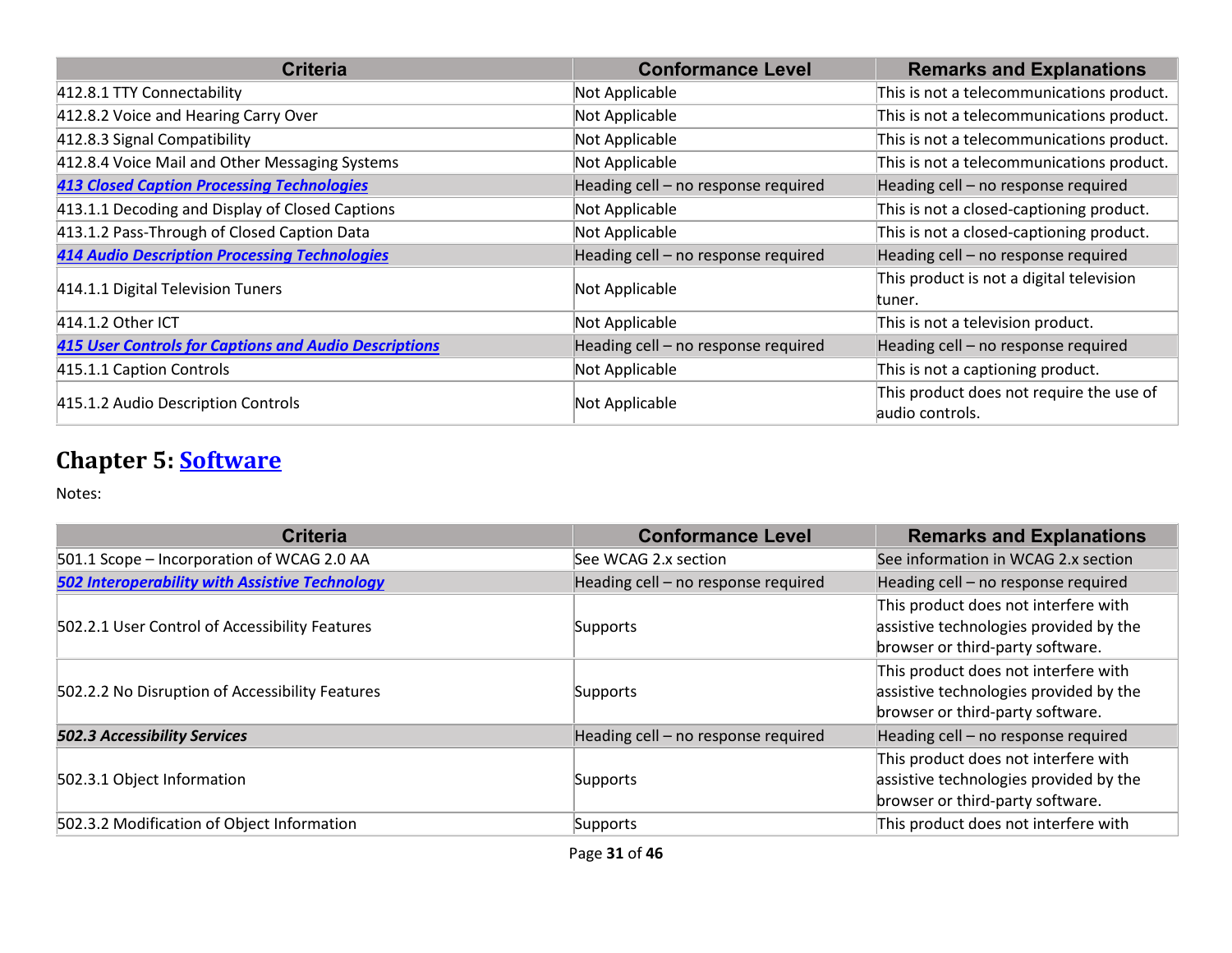| <b>Criteria</b>                       | <b>Conformance Level</b> | <b>Remarks and Explanations</b>                                                                                    |
|---------------------------------------|--------------------------|--------------------------------------------------------------------------------------------------------------------|
|                                       |                          | assistive technologies provided by the<br>browser or third-party software.                                         |
| 502.3.3 Row, Column, and Headers      | Supports                 | This product does not interfere with<br>assistive technologies provided by the<br>browser or third-party software. |
| 502.3.4 Values                        | Supports                 | This product does not interfere with<br>assistive technologies provided by the<br>browser or third-party software. |
| 502.3.5 Modification of Values        | Supports                 | This product does not interfere with<br>assistive technologies provided by the<br>browser or third-party software. |
| 502.3.6 Label Relationships           | Supports                 | This product does not interfere with<br>assistive technologies provided by the<br>browser or third-party software. |
| 502.3.7 Hierarchical Relationships    | Supports                 | This product does not interfere with<br>assistive technologies provided by the<br>browser or third-party software. |
| 502.3.8 Text                          | Supports                 | This product does not interfere with<br>assistive technologies provided by the<br>browser or third-party software. |
| 502.3.9 Modification of Text          | Supports                 | This product does not interfere with<br>assistive technologies provided by the<br>browser or third-party software. |
| 502.3.10 List of Actions              | Supports                 | This product does not interfere with<br>assistive technologies provided by the<br>browser or third-party software. |
| 502.3.11 Actions on Objects           | Supports                 | This product does not interfere with<br>assistive technologies provided by the<br>browser or third-party software. |
| 502.3.12 Focus Cursor                 | Supports                 | This product does not interfere with<br>assistive technologies provided by the<br>browser or third-party software. |
| 502.3.13 Modification of Focus Cursor | Supports                 | This product does not interfere with<br>assistive technologies provided by the<br>browser or third-party software. |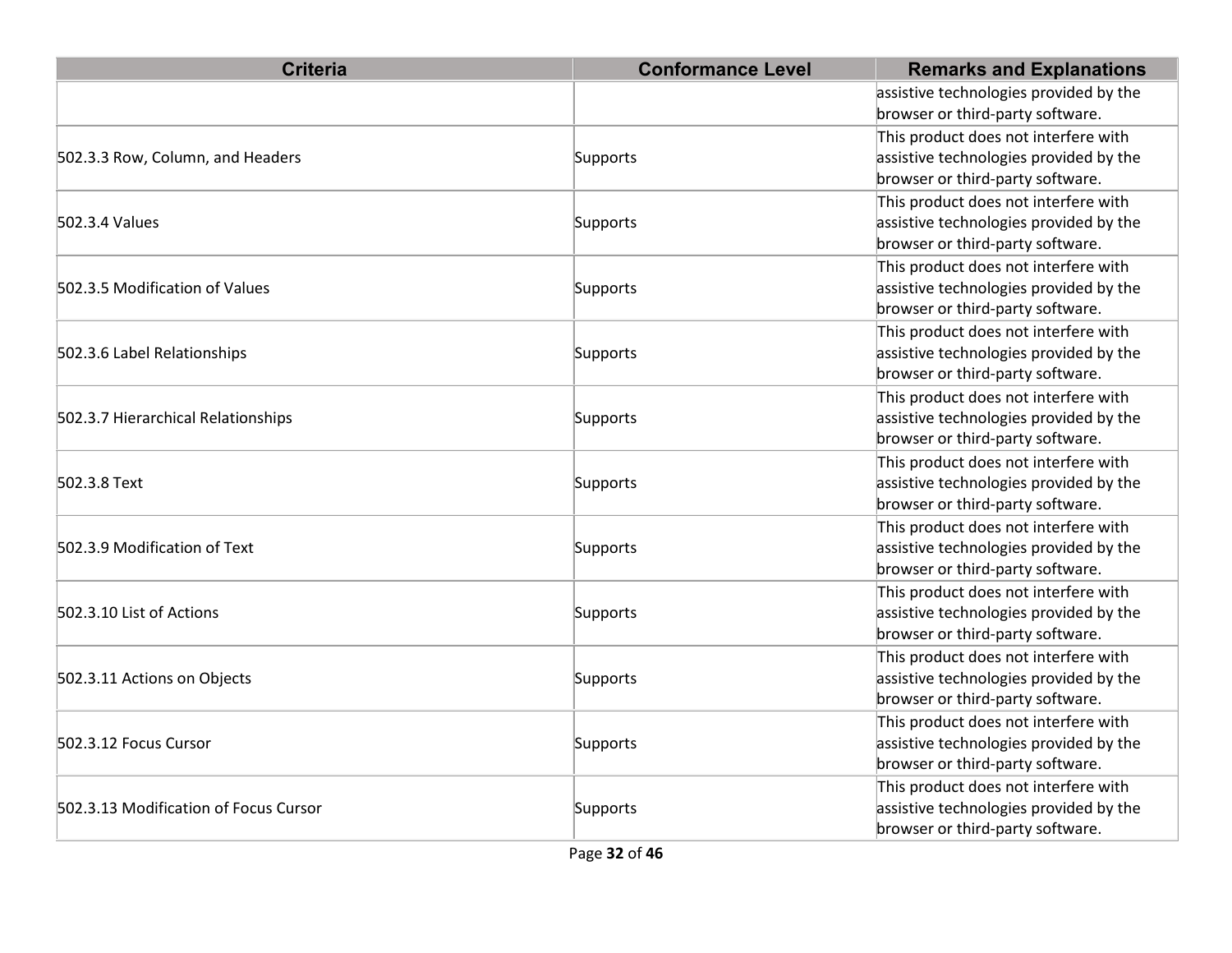| <b>Criteria</b>                                                                        | <b>Conformance Level</b>            | <b>Remarks and Explanations</b>                                                                                    |
|----------------------------------------------------------------------------------------|-------------------------------------|--------------------------------------------------------------------------------------------------------------------|
| 502.3.14 Event Notification                                                            | Supports                            | This product does not interfere with<br>assistive technologies provided by the<br>browser or third-party software. |
| 502.4 Platform Accessibility Features                                                  | Supports                            | This product does not interfere with<br>assistive technologies provided by the<br>browser or third-party software. |
| <b>503 Applications</b>                                                                | Heading cell - no response required | Heading cell - no response required                                                                                |
| 503.2 User Preferences                                                                 | Not Applicable                      | This is a web-based product, not a<br>software application.                                                        |
| 503.3 Alternative User Interfaces                                                      | Not Applicable                      | This is a web-based product, not a<br>software application.                                                        |
| 503.4 User Controls for Captions and Audio Description                                 | Heading cell - no response required | Heading cell - no response required                                                                                |
| 503.4.1 Caption Controls                                                               | Not Applicable                      | Alternative transcriptions are provided in<br>addition to video.                                                   |
| 503.4.2 Audio Description Controls                                                     | Not Applicable                      | Alternative transcriptions are provided in<br>addition to video.                                                   |
| <b>504 Authoring Tools</b>                                                             | Heading cell - no response required | Heading cell - no response required                                                                                |
| 504.2 Content Creation or Editing (if not authoring tool, enter "not<br>applicable")   | See WCAG 2.x section                | See information in WCAG 2.x section                                                                                |
| 504.2.1 Preservation of Information Provided for Accessibility in Format<br>Conversion | Not Applicable                      | This is a web-based product, not an<br>authoring tool.                                                             |
| 504.2.2 PDF Export                                                                     | Not Applicable                      | This is a web-based product, not an<br>authoring tool.                                                             |
| 504.3 Prompts                                                                          | Not Applicable                      | This is a web-based product, not an<br>authoring tool.                                                             |
| 504.4 Templates                                                                        | Not Applicable                      | This is a web-based product, not an<br>authoring tool.                                                             |

# **Chapter 6: [Support Documentation and Services](https://www.access-board.gov/guidelines-and-standards/communications-and-it/about-the-ict-refresh/final-rule/text-of-the-standards-and-guidelines#601-general)**

| Criteria    | <b>Conformance Level</b>            | <b>Remarks and Explanations</b>     |
|-------------|-------------------------------------|-------------------------------------|
| 601.1 Scope | Heading cell – no response required | Heading cell – no response required |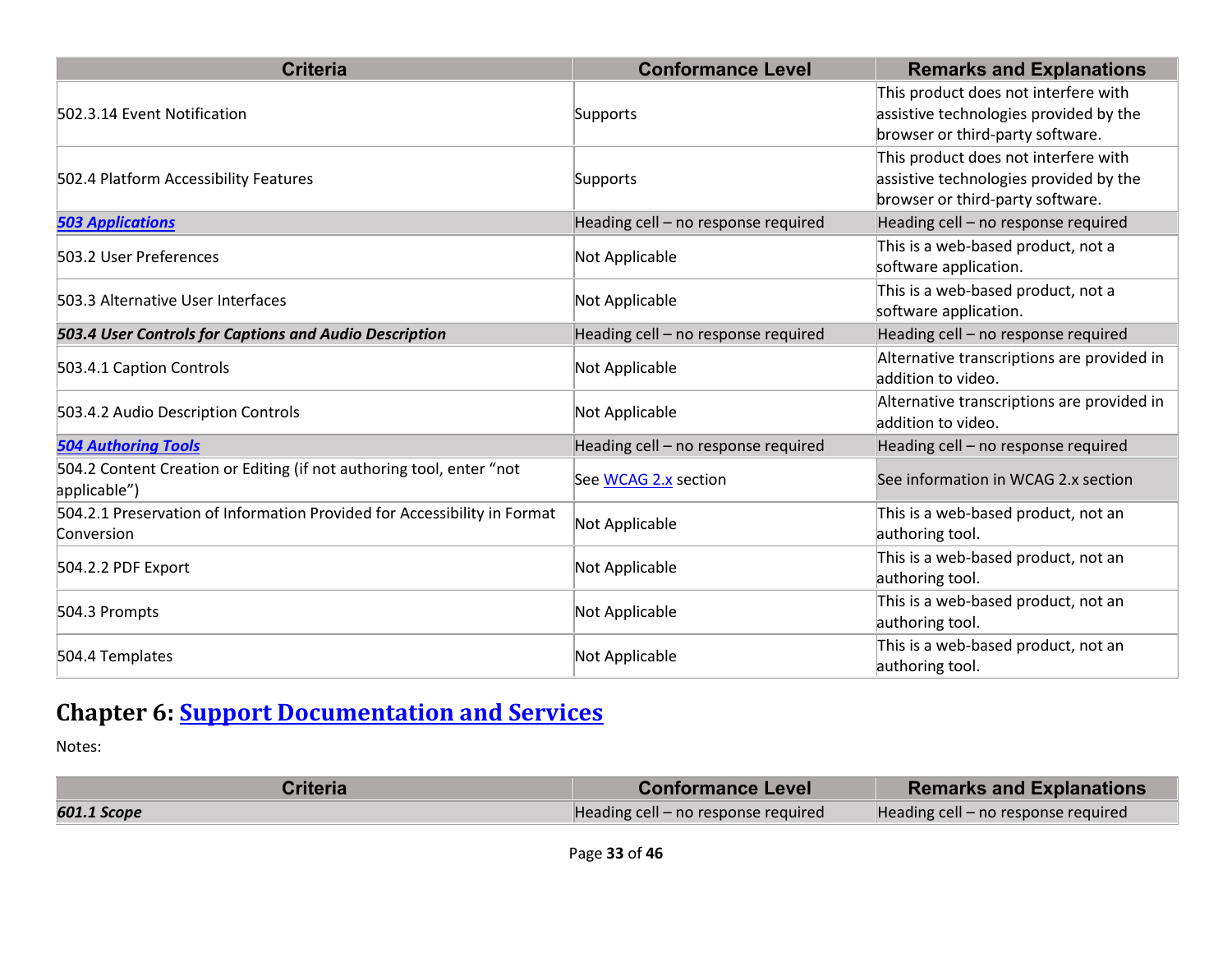| <b>Criteria</b>                                                  | <b>Conformance Level</b>            | <b>Remarks and Explanations</b>             |
|------------------------------------------------------------------|-------------------------------------|---------------------------------------------|
| <b>602 Support Documentation</b>                                 | Heading cell - no response required | Heading cell - no response required         |
|                                                                  | Not Applicable                      | This product does not interfere with        |
| 602.2 Accessibility and Compatibility Features                   |                                     | assistive technologies provided by the      |
|                                                                  |                                     | browser or third-party software and does    |
|                                                                  |                                     | not require documentation.                  |
| 602.3 Electronic Support Documentation                           | See WCAG 2.x section                | See information in WCAG 2.x section         |
|                                                                  | Not Applicable                      | This product does not interfere with        |
| 602.4 Alternate Formats for Non-Electronic Support Documentation |                                     | assistive technologies provided by the      |
|                                                                  |                                     | browser or third-party software and does    |
|                                                                  |                                     | not require documentation.                  |
| <b>603 Support Services</b>                                      | Heading cell - no response required | Heading cell - no response required         |
|                                                                  |                                     | Information regarding accessibility         |
| 603.2 Information on Accessibility and Compatibility Features    | Supports                            | including this VPAT is contained within the |
|                                                                  |                                     | product.                                    |
|                                                                  | Supports                            | Contact information is provided within the  |
| 603.3 Accommodation of Communication Needs                       |                                     | product.                                    |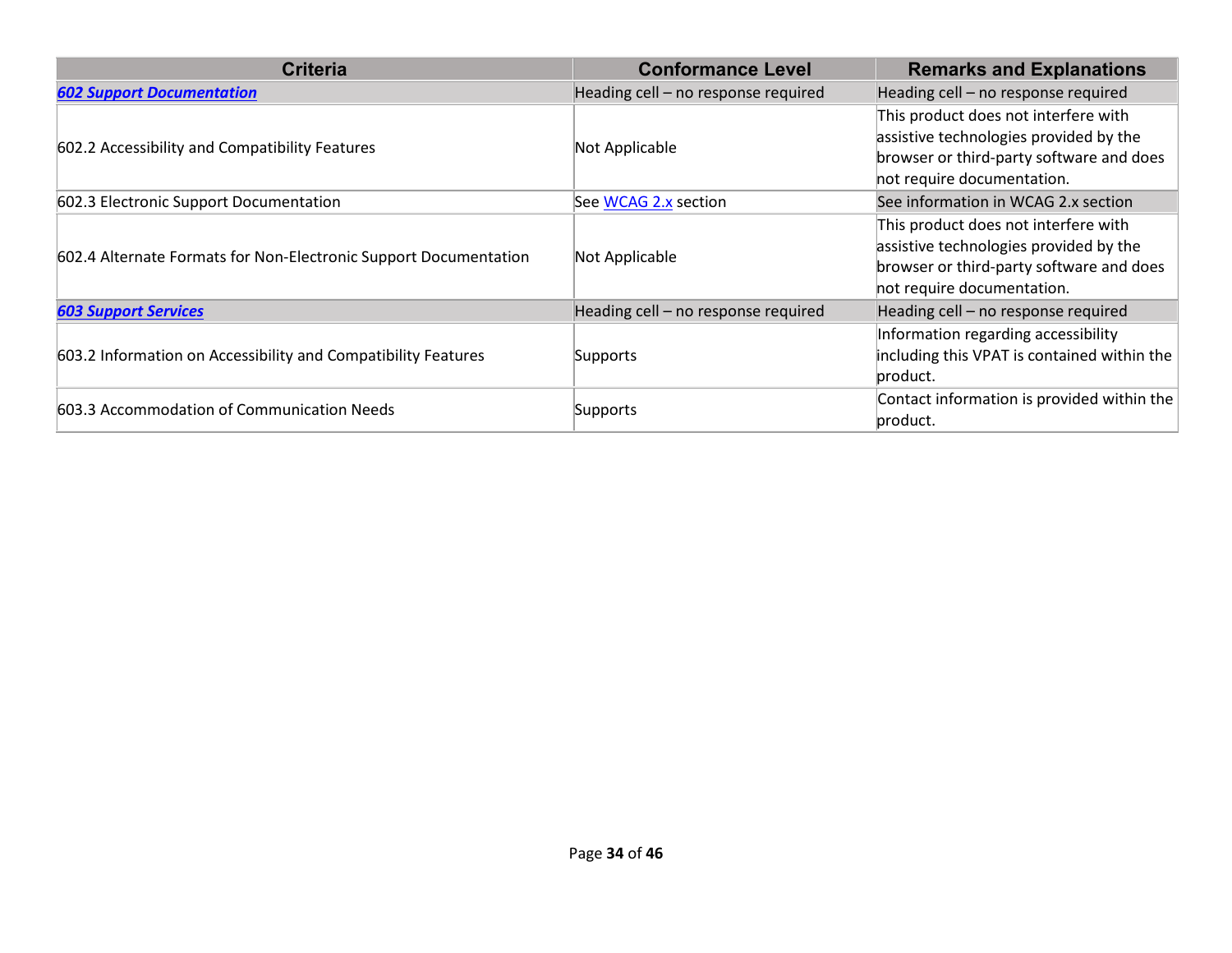# **EN 301 549 Report**

Notes:

## **Chapter 4: [Functional Performance Statements](https://www.etsi.org/deliver/etsi_en/301500_301599/301549/03.01.01_60/en_301549v030101p.pdf#%5B%7B%22num%22%3A38%2C%22gen%22%3A0%7D%2C%7B%22name%22%3A%22XYZ%22%7D%2C54%2C747%2C0%5D) (FPS)**

| <b>Criteria</b>                                           | <b>Conformance Level</b> | <b>Remarks and Explanations</b>                                                                                                                                                                                                                        |
|-----------------------------------------------------------|--------------------------|--------------------------------------------------------------------------------------------------------------------------------------------------------------------------------------------------------------------------------------------------------|
| 4.2.1 Usage without vision                                | Supports                 | This product does not interfere with third-<br>party assistive technologies.                                                                                                                                                                           |
| 4.2.2 Usage with limited vision                           | Supports                 | This product does not interfere with third-<br>party assistive technologies                                                                                                                                                                            |
| 4.2.3 Usage without perception of colour                  | Supports                 | This product has a minimum contrast ratio<br>of 8.59:1 allowing for non-colour viewing.                                                                                                                                                                |
| 4.2.4 Usage without hearing                               | Supports                 | This product provides transcriptions of all<br>videos.                                                                                                                                                                                                 |
| 4.2.5 Usage with limited hearing                          | Supports                 | This product provides transcriptions of all<br>videos.                                                                                                                                                                                                 |
| 4.2.6 Usage with no or limited vocal capability           | Not Applicable           | This product does not require voice input.                                                                                                                                                                                                             |
| 4.2.7 Usage with limited manipulation or strength         | Supports                 | This product does not interfere with third-<br>party assistive technologies.                                                                                                                                                                           |
| 4.2.8 Usage with limited reach                            | Supports                 | This product does not interfere with third-<br>party assistive technologies.                                                                                                                                                                           |
| 4.2.9 Minimize photosensitive seizure triggers            | Supports                 | This product does not have flashing or<br>blinking elements.                                                                                                                                                                                           |
| 4.2.10 Usage with limited cognition, language or learning | Supports                 | This product does not interfere with third-<br>party assistive technologies. Furthermore,<br>the product and navigation is laid out in an<br>easy-to-use manner allowing those with<br>limited cognition, language, or learning to<br>use the product. |
| 4.2.11 Privacy                                            | Supports                 | This product does not store any personally<br>dentifiable information. Furthermore, this<br>is not a legal or financial product requiring                                                                                                              |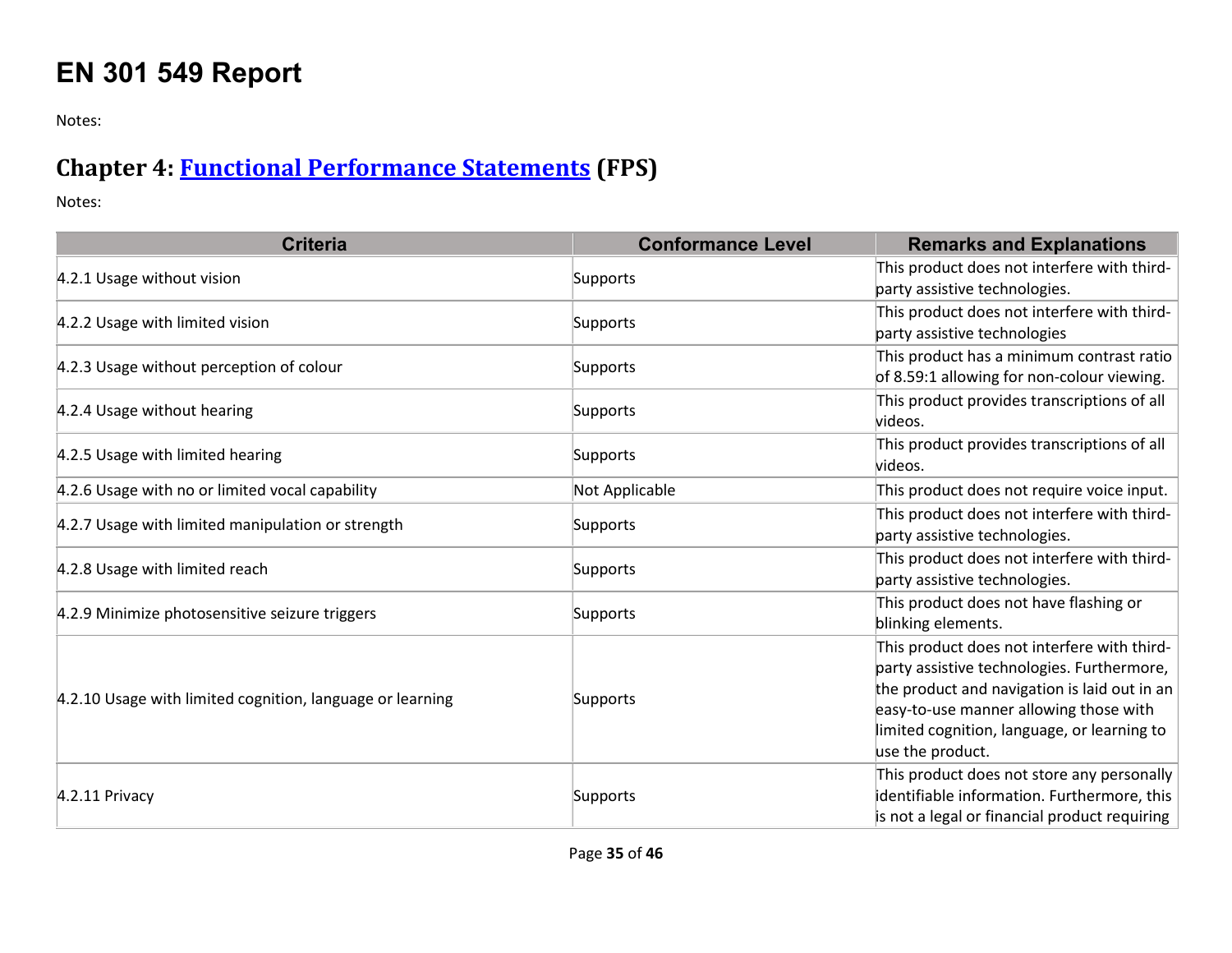| <b>Titeria</b> | Conformance Level | <b>Remarks and Explanations</b> |
|----------------|-------------------|---------------------------------|
|                |                   | privacy                         |

# **Chapter [5: Generic Requirements](https://www.etsi.org/deliver/etsi_en/301500_301599/301549/03.01.01_60/en_301549v030101p.pdf#%5B%7B%22num%22%3A45%2C%22gen%22%3A0%7D%2C%7B%22name%22%3A%22XYZ%22%7D%2C54%2C747%2C0%5D)**

| <b>Criteria</b>                                   | <b>Conformance Level</b>            | <b>Remarks and Explanations</b>                                              |
|---------------------------------------------------|-------------------------------------|------------------------------------------------------------------------------|
| <b>5.1 Closed functionality</b>                   | Heading cell - no response required | Heading cell - no response required                                          |
| 5.1.2 General                                     | Heading cell - no response required | Heading cell - no response required                                          |
| 5.1.2.1 Closed functionality                      | See 5.2 through 13                  | See information in 5.2 through 13                                            |
| 5.1.2.2 Assistive technology                      | See 5.1.3 through 5.1.6             | See information in 5.1.3 through 5.1.6                                       |
| 5.1.3 Non-visual access                           | Heading cell - no response required | Heading cell - no response required                                          |
| 5.1.3.1 Audio output of visual information        | Supports                            | This product does not interfere with third-<br>party assistive technologies. |
| 5.1.3.2 Auditory output delivery including speech | Supports                            | This product does not interfere with third-<br>party assistive technologies. |
| 5.1.3.3 Auditory output correlation               | Supports                            | This product does not interfere with third-<br>party assistive technologies. |
| 5.1.3.4 Speech output user control                | Supports                            | This product does not interfere with third-<br>party assistive technologies. |
| 5.1.3.5 Speech output automatic interruption      | Supports                            | This product does not interfere with third-<br>party assistive technologies. |
| 5.1.3.6 Speech output for non-text content        | Supports                            | This product does not interfere with third-<br>party assistive technologies. |
| 5.1.3.7 Speech output for video information       | Supports                            | This product does not interfere with third-<br>party assistive technologies. |
| 5.1.3.8 Masked entry                              | Supports                            | This product does not interfere with third-<br>party assistive technologies. |
| 5.1.3.9 Private access to personal data           | Not Applicable                      | This product does not store personal data.                                   |
| 5.1.3.10 Non-interfering audio output             | Supports                            | This product does not interfere with third-<br>party assistive technologies. |
| 5.1.3.11 Private listening volume                 | Supports                            | This product does not interfere with third-<br>party assistive technologies. |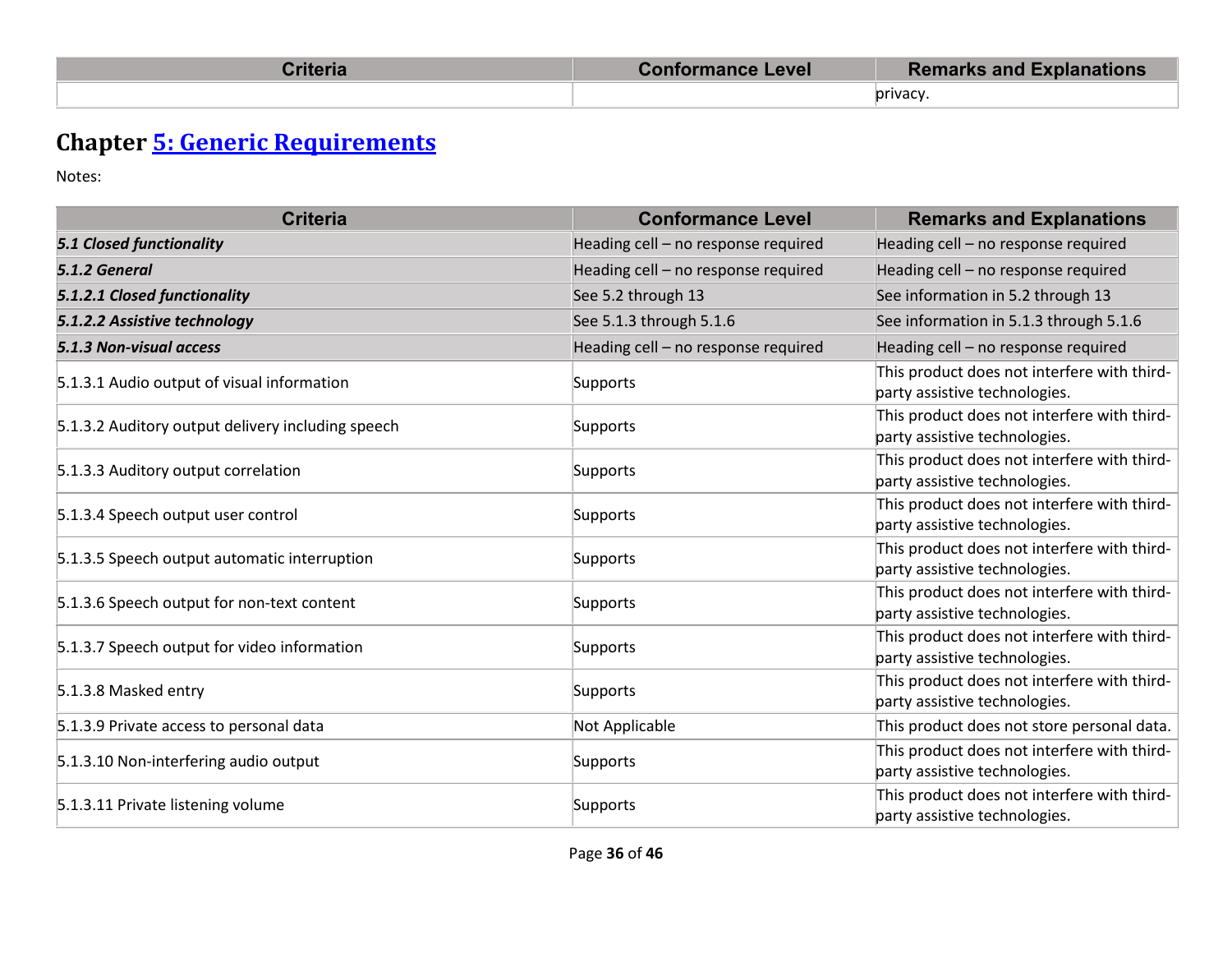| <b>Criteria</b>                                                 | <b>Conformance Level</b>            | <b>Remarks and Explanations</b>                                                                                                              |
|-----------------------------------------------------------------|-------------------------------------|----------------------------------------------------------------------------------------------------------------------------------------------|
| 5.1.3.12 Speaker volume                                         | Not Applicable                      | This product is web-based, not a hardware<br>product.                                                                                        |
| 5.1.3.13 Volume reset                                           | Not Applicable                      | This product is web-based, not a hardware<br>product.                                                                                        |
| 5.1.3.14 Spoken languages                                       | Supports                            | This product does not interfere with third-<br>party assistive technologies.                                                                 |
| 5.1.3.15 Non-visual error identification                        | Supports                            | This product does not interfere with third-<br>party assistive technologies.                                                                 |
| 5.1.3.16 Receipts, tickets, and transactional outputs           | Not Applicable                      | This product is web-base, not a hardware<br>product.                                                                                         |
| 5.1.4 Functionality closed to text enlargement                  | Supports                            | This product is responsive in design and<br>allows for magnification of text to<br>appropriate viewing heights for those with<br>low vision. |
| 5.1.5 Visual output for auditory information                    | Supports                            | Transcripts are provided for all videos in<br>the product.                                                                                   |
| 5.1.6 Operation without keyboard interface                      | Heading cell - no response required | Heading cell - no response required                                                                                                          |
| 5.1.6.1 Closed functionality                                    | See 5.1.3.1 through 5.1.3.16        | See information in 5.1.3.1 through 5.1.3.16                                                                                                  |
| 5.1.6.2 Input focus                                             | Supports                            | This product can be used with other input<br>methods outside of the use of a keyboard.                                                       |
| 5.1.7 Access without speech                                     | Not Applicable                      | This product does not require speech<br>input.                                                                                               |
| 5.2 Activation of accessibility features                        | Supports                            | This product does not interfere with third-<br>party assistive technologies.                                                                 |
| 5.3 Biometrics                                                  | Not Applicable                      | This product does not use biometrics.                                                                                                        |
| 5.4 Preservation of accessibility information during conversion | Supports                            | This product preserves all accessibility<br>information through a single page in the<br>web product.                                         |
| 5.5 Operable parts                                              | Heading cell - no response required | Heading cell - no response required                                                                                                          |
| 5.5.1 Means of operation                                        | Not Applicable                      | This is a web-based product, not a<br>hardware product.                                                                                      |
| 5.5.2 Operable parts discernibility                             | Not Applicable                      | This is a web-based product, not a<br>hardware product.                                                                                      |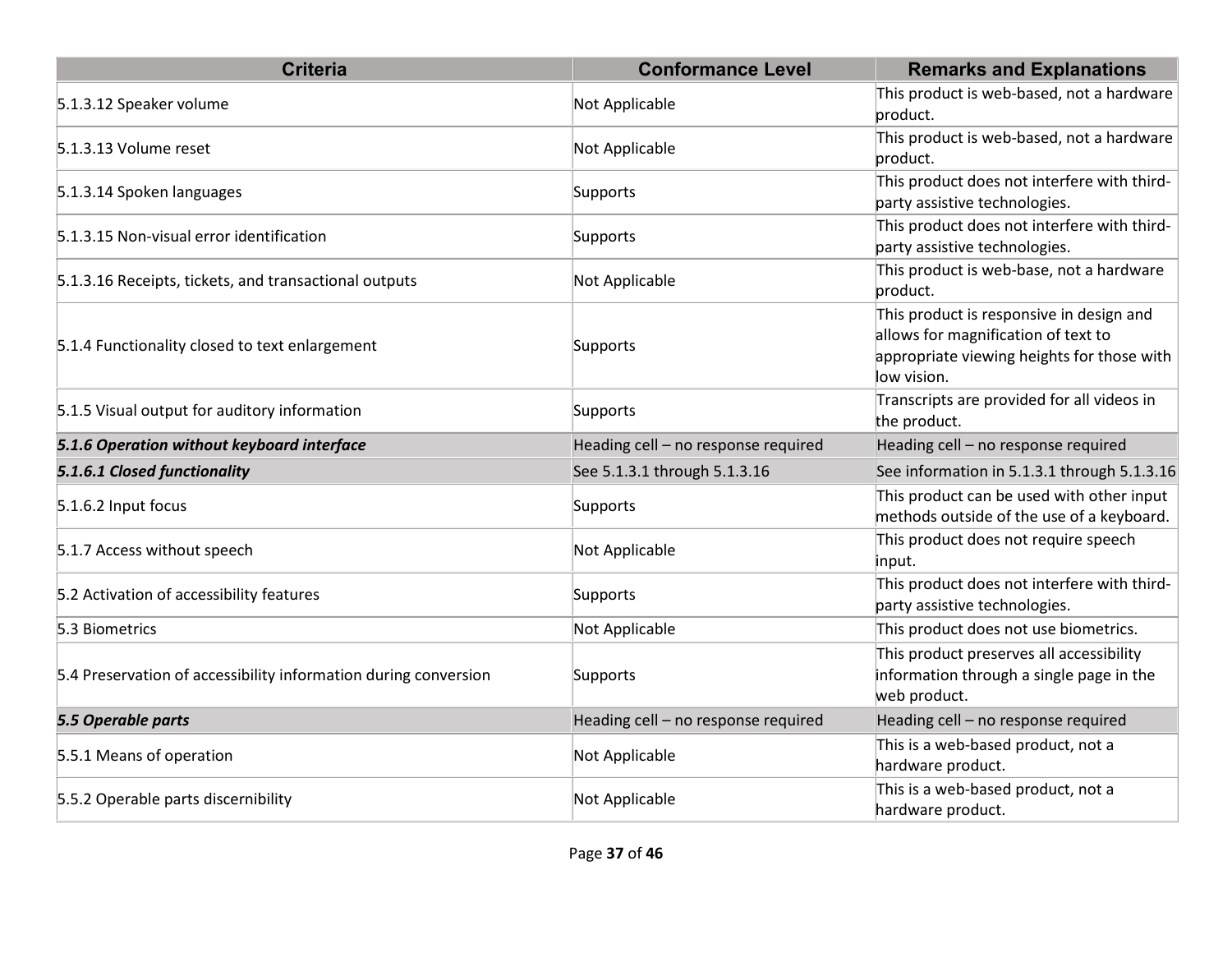| <b>Criteria</b>                  | <b>Conformance Level</b>            | <b>Remarks and Explanations</b>       |
|----------------------------------|-------------------------------------|---------------------------------------|
| 5.6 Locking or toggle controls   | Heading cell - no response required | Heading cell - no response required   |
| 5.6.1 Tactile or auditory status | Not Applicable                      | This is a web-based product, not a    |
|                                  |                                     | hardware product.                     |
| 5.6.2 Visual status              | Not Applicable                      | This is a web-based product, not a    |
|                                  |                                     | hardware product.                     |
| 5.7 Key repeat                   | Not Applicable                      | This is a web-based product, not a    |
|                                  |                                     | hardware product.                     |
| 5.8 Double-strike key acceptance | Not Applicable                      | This product does not require double- |
|                                  |                                     | strike keys.                          |
| 5.9 Simultaneous user actions    |                                     | This product does not require         |
|                                  | Not Applicable                      | simultaneous user actions.            |

# **Chapter [6: ICT with Two-Way Voice Communication](https://www.etsi.org/deliver/etsi_en/301500_301599/301549/03.01.01_60/en_301549v030101p.pdf#%5B%7B%22num%22%3A60%2C%22gen%22%3A0%7D%2C%7B%22name%22%3A%22XYZ%22%7D%2C54%2C747%2C0%5D)**

| <b>Criteria</b>                                                  | <b>Conformance Level</b>            | <b>Remarks and Explanations</b>                                  |
|------------------------------------------------------------------|-------------------------------------|------------------------------------------------------------------|
| 6.1 Audio bandwidth for speech                                   | Not Applicable                      | This is a web-based product, not a<br>telecommunications device. |
| 6.2 Real-time text (RTT) functionality                           | Heading cell - no response required | Heading cell – no response required                              |
| 6.2.1.1 RTT communication                                        | Not Applicable                      | This is a web-based product, not a<br>telecommunications device. |
| 6.2.1.2 Concurrent voice and text                                | Not Applicable                      | This is a web-based product, not a<br>telecommunications device. |
| 6.2.2.1 Visually distinguishable display                         | Not Applicable                      | This is a web-based product, not a<br>telecommunications device. |
| 6.2.2.2 Programmatically determinable send and receive direction | Not Applicable                      | This is a web-based product, not a<br>telecommunications device. |
| 6.2.2.3 Speaker identification                                   | Not Applicable                      | This is a web-based product, not a<br>telecommunications device. |
| 6.2.2.4 Visual indicator of Audio with RTT                       | Not Applicable                      | This is a web-based product, not a<br>telecommunications device. |
| 6.2.3 Interoperability                                           | Not Applicable                      | This is a web-based product, not a<br>telecommunications device. |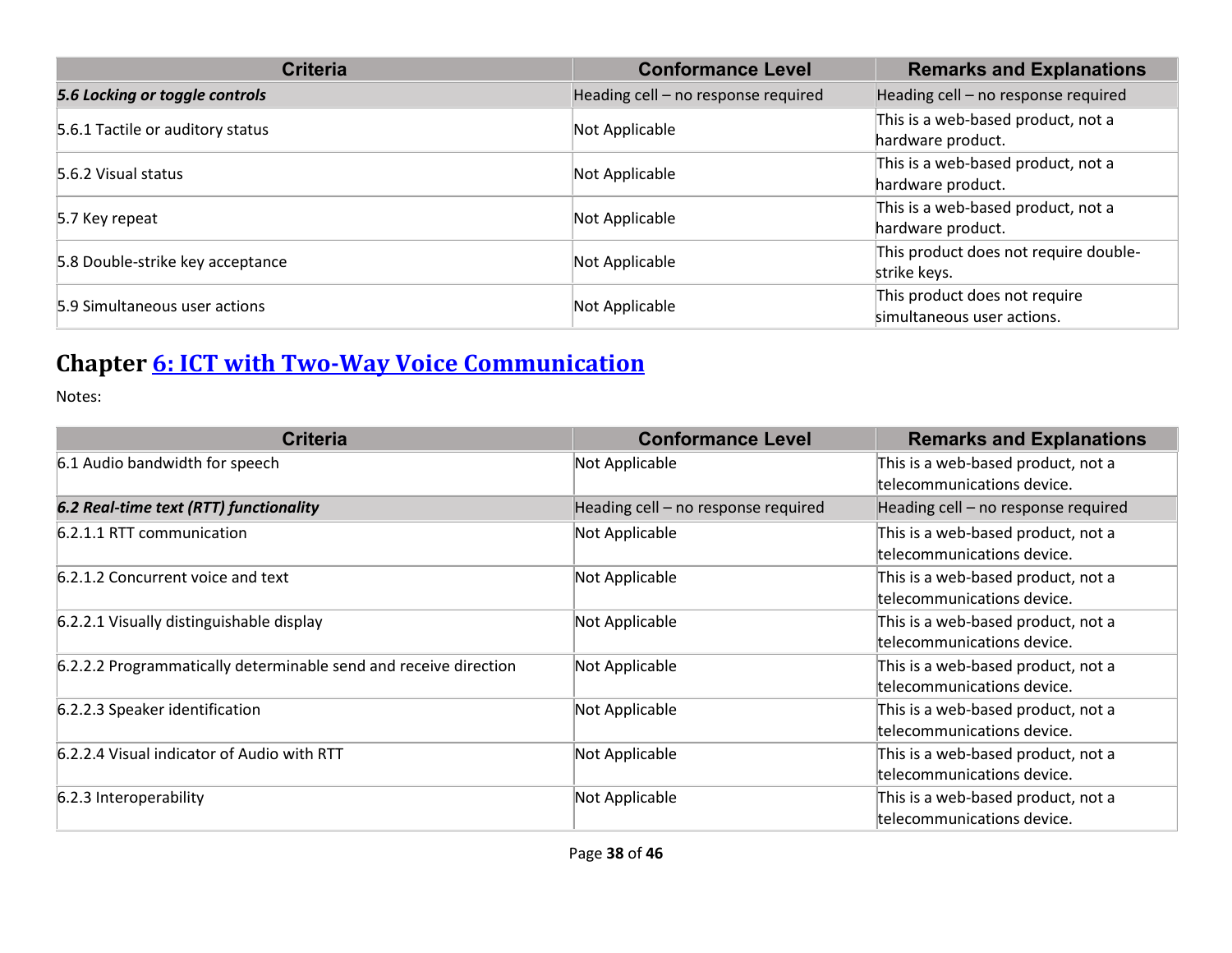| <b>Criteria</b>                                                       | <b>Conformance Level</b>            | <b>Remarks and Explanations</b>     |
|-----------------------------------------------------------------------|-------------------------------------|-------------------------------------|
| 6.2.4 RTT responsiveness                                              | Not Applicable                      | This is a web-based product, not a  |
|                                                                       |                                     | telecommunications device.          |
| 6.3 Caller ID                                                         | Not Applicable                      | This is a web-based product, not a  |
|                                                                       |                                     | telecommunications device.          |
| 6.4 Alternatives to voice-based services                              | Not Applicable                      | This is a web-based product, not a  |
|                                                                       |                                     | telecommunications device.          |
| <b>6.5 Video communication</b>                                        | Heading cell - no response required | Heading cell - no response required |
| <b>6.5.1 General (informative)</b>                                    | Heading cell - no response required | Heading cell - no response required |
| 6.5.2 Resolution                                                      | Not Applicable                      | This is a web-based product, not a  |
|                                                                       |                                     | telecommunications device.          |
| 6.5.3 Frame rate                                                      | Not Applicable                      | This is a web-based product, not a  |
|                                                                       |                                     | telecommunications device.          |
| 6.5.4 Synchronization between audio and video                         | Not Applicable                      | This is a web-based product, not a  |
|                                                                       |                                     | telecommunications device.          |
| 6.5.5 Visual indicator of audio with video                            | Not Applicable                      | This is a web-based product, not a  |
|                                                                       |                                     | telecommunications device.          |
| 6.5.6 Speaker identification with video (sign language) communication | Not Applicable                      | This is a web-based product, not a  |
|                                                                       |                                     | telecommunications device.          |
| 6.6 Alternatives to video-based services (advisory only)              | Advisory – no response required     | Advisory - no response required     |

# **Chapter [7: ICT with Video Capabilities](https://www.etsi.org/deliver/etsi_en/301500_301599/301549/03.01.01_60/en_301549v030101p.pdf#%5B%7B%22num%22%3A70%2C%22gen%22%3A0%7D%2C%7B%22name%22%3A%22XYZ%22%7D%2C54%2C747%2C0%5D)**

| <b>Criteria</b>                   | <b>Conformance Level</b>            | <b>Remarks and Explanations</b>                     |
|-----------------------------------|-------------------------------------|-----------------------------------------------------|
| 7.1 Caption processing technology | Heading cell - no response required | Heading cell - no response required                 |
| 7.1.1 Captioning playback         | Not Applicable                      | This is a web-based product, not a video<br>device. |
| 7.1.2 Captioning synchronization  | Not Applicable                      | This is a web-based product, not a video<br>device. |
| 7.1.3 Preservation of captioning  | Not Applicable                      | This is a web-based product, not a video<br>device. |
| 7.1.4 Captions characteristics    | Not Applicable                      | This is a web-based product, not a video<br>device. |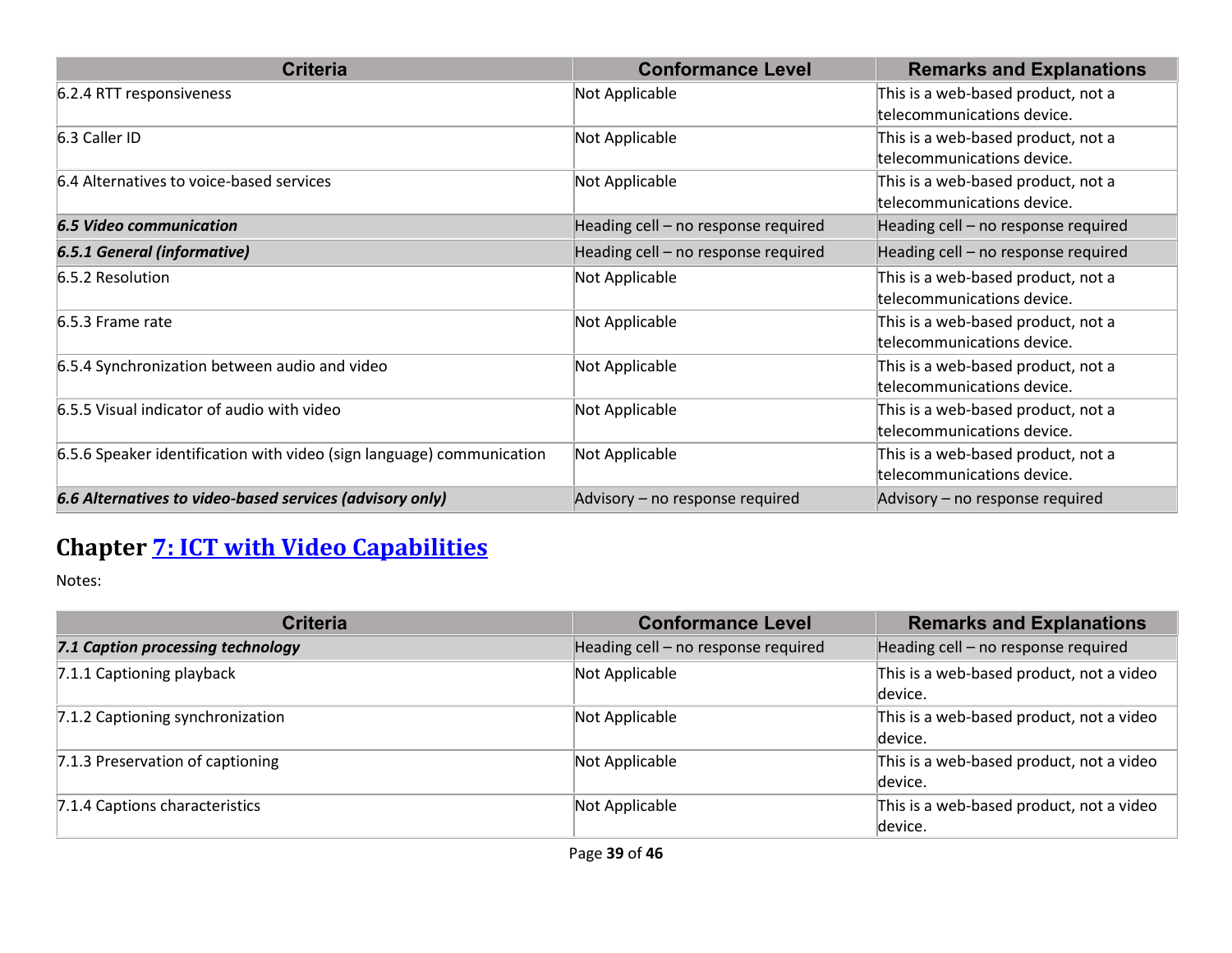| <b>Criteria</b>                                      | <b>Conformance Level</b> | <b>Remarks and Explanations</b>           |
|------------------------------------------------------|--------------------------|-------------------------------------------|
| 7.1.5 Spoken subtitles                               | Not Applicable           | This is a web-based product, not a video  |
|                                                      |                          | device.                                   |
| 7.2.1 Audio description playback                     | Not Applicable           | This is a web-based product, not an audio |
|                                                      |                          | device.                                   |
| 7.2.2 Audio description synchronization              | Not Applicable           | This is a web-based product, not an audio |
|                                                      |                          | device.                                   |
| 7.2.3 Preservation of audio description              | Not Applicable           | This is a web-based product, not an audio |
|                                                      |                          | device.                                   |
| 7.3 User controls for captions and audio description | Not Applicable           | This is a web-based product, not an audio |
|                                                      |                          | device.                                   |

#### **Chapter [8: Hardware](https://www.etsi.org/deliver/etsi_en/301500_301599/301549/03.01.01_60/en_301549v030101p.pdf#%5B%7B%22num%22%3A74%2C%22gen%22%3A0%7D%2C%7B%22name%22%3A%22XYZ%22%7D%2C54%2C747%2C0%5D)**

| <b>Criteria</b>                          | <b>Conformance Level</b>            | <b>Remarks and Explanations</b>                         |
|------------------------------------------|-------------------------------------|---------------------------------------------------------|
| 8.1.1 Generic requirements               | Heading cell - no response required | Heading cell - no response required                     |
| 8.1.2 Standard connections               | Not Applicable                      | This is a web-based product, not a<br>hardware product. |
| 8.1.3 Colour                             | Not Applicable                      | This is a web-based product, not a<br>hardware product. |
| 8.2 Hardware products with speech output | Heading cell - no response required | Heading cell - no response required                     |
| 8.2.1.1 Speech volume range              | Not Applicable                      | This is a web-based product, not a<br>hardware product. |
| 8.2.1.2 Incremental volume control       | Not Applicable                      | This is a web-based product, not a<br>hardware product. |
| 8.2.2.1 Fixed-line devices               | Not Applicable                      | This is a web-based product, not a<br>hardware product. |
| 8.2.2.2 Wireless communication devices   | Not Applicable                      | This is a web-based product, not a<br>hardware product. |
| <b>8.3 Stationary ICT</b>                | Heading cell - no response required | Heading cell - no response required                     |
| 8.3.2.1 Unobstructed high forward reach  | Not Applicable                      | This is a web-based product, not a<br>hardware product. |
| 8.3.2.2 Unobstructed low forward reach   | Not Applicable                      | This is a web-based product, not a                      |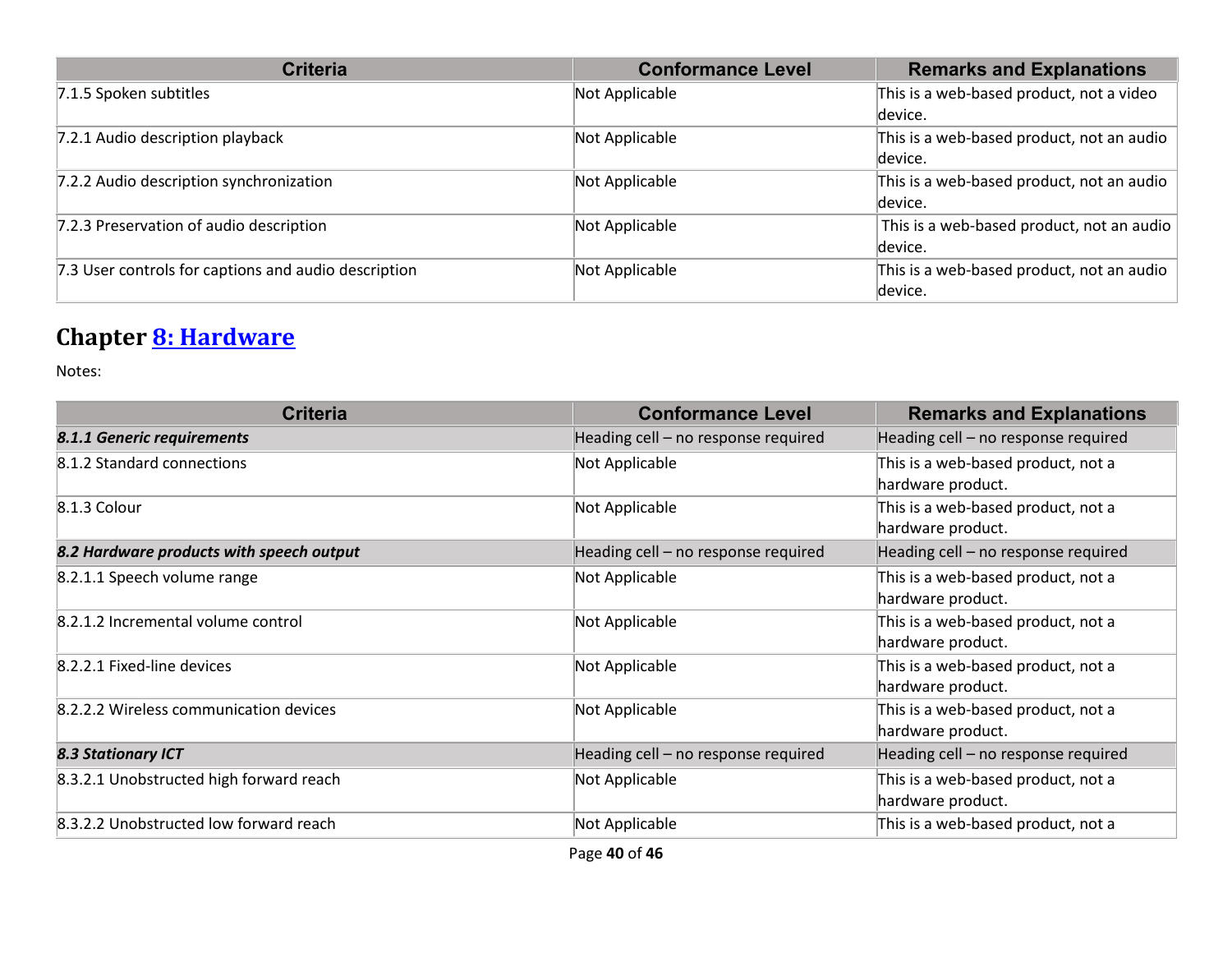| <b>Criteria</b>                                  | <b>Conformance Level</b>            | <b>Remarks and Explanations</b>                         |
|--------------------------------------------------|-------------------------------------|---------------------------------------------------------|
|                                                  |                                     | hardware product.                                       |
| 8.3.2.3.1 Clear space                            | Not Applicable                      | This is a web-based product, not a<br>hardware product. |
| 8.3.2.3.2 Obstructed (< 510 mm) forward reach    | Not Applicable                      | This is a web-based product, not a<br>hardware product. |
| 8.3.2.3.3 Obstructed (< $635$ mm) forward reach  | Not Applicable                      | This is a web-based product, not a<br>hardware product. |
| 8.3.2.4 Knee and toe clearance width             | Not Applicable                      | This is a web-based product, not a<br>hardware product. |
| 8.3.2.5 Toe clearance                            | Not Applicable                      | This is a web-based product, not a<br>hardware product. |
| 8.3.2.6 Knee clearance                           | Not Applicable                      | This is a web-based product, not a<br>hardware product. |
| 8.3.3.1 Unobstructed high side reach             | Not Applicable                      | This is a web-based product, not a<br>hardware product. |
| 8.3.3.2 Unobstructed low side reach              | Not Applicable                      | This is a web-based product, not a<br>hardware product. |
| 8.3.3.3.1 Obstructed ( $\leq$ 255 mm) side reach | Not Applicable                      | This is a web-based product, not a<br>hardware product. |
| 8.3.3.3.2 Obstructed ( $\leq 610$ mm) side reach | Not Applicable                      | This is a web-based product, not a<br>hardware product. |
| 8.3.4.1 Change in level                          | Not Applicable                      | This is a web-based product, not a<br>hardware product. |
| 8.3.4.2 Clear floor or ground space              | Not Applicable                      | This is a web-based product, not a<br>hardware product. |
| 8.3.4.3.2 Forward approach                       | Not Applicable                      | This is a web-based product, not a<br>hardware product. |
| 8.3.4.3.3 Parallel approach                      | Not Applicable                      | This is a web-based product, not a<br>hardware product. |
| 8.3.5 Visibility                                 | Not Applicable                      | This is a web-based product, not a<br>hardware product. |
| 8.3.6 Installation instructions                  | Not Applicable                      | This is a web-based product, not a<br>hardware product. |
| 8.4 Mechanically Operable parts                  | Heading cell - no response required | Heading cell - no response required                     |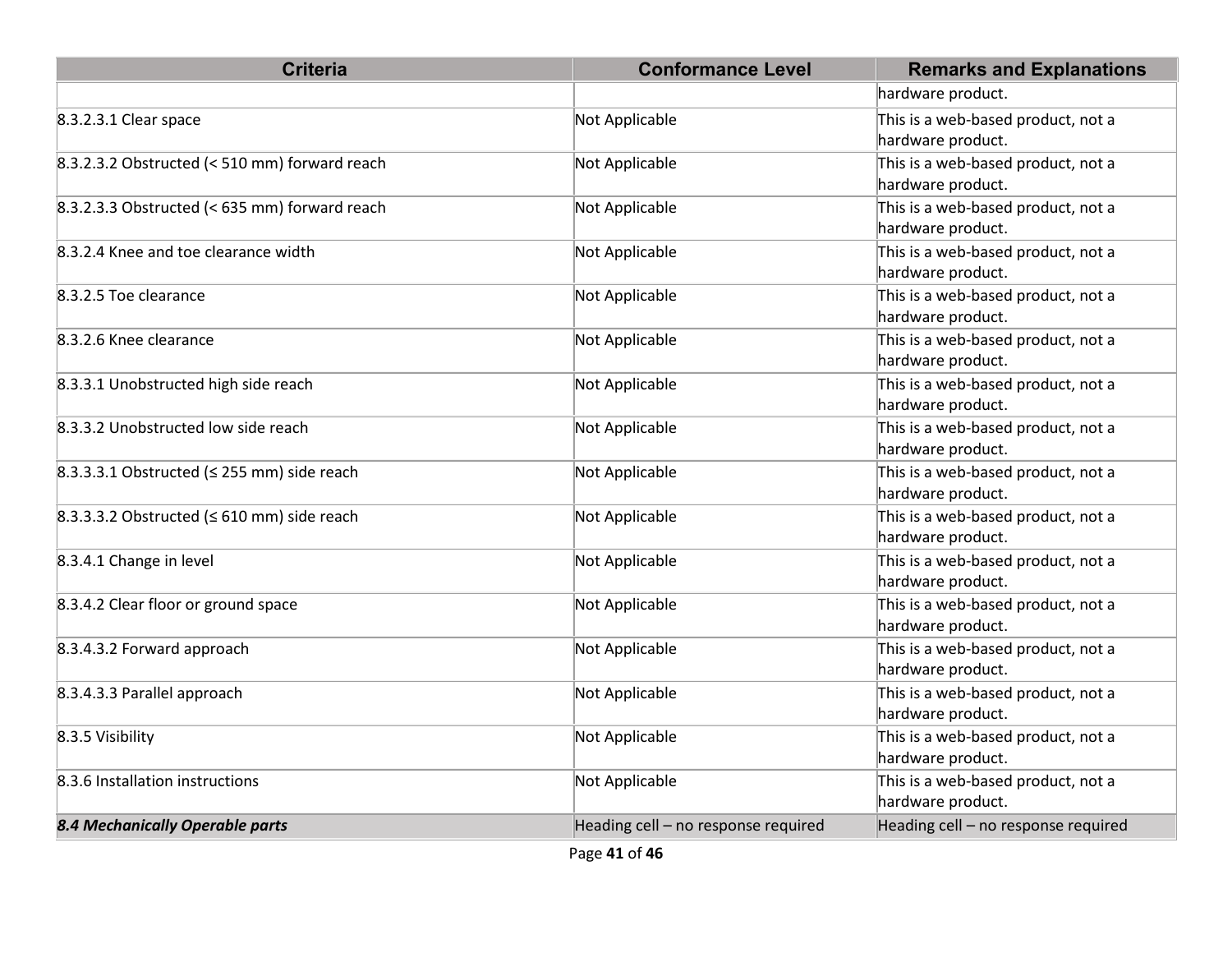| <b>Criteria</b>                                | <b>Conformance Level</b> | <b>Remarks and Explanations</b>    |
|------------------------------------------------|--------------------------|------------------------------------|
| 8.4.1 Numeric keys                             | Not Applicable           | This is a web-based product, not a |
|                                                |                          | hardware product.                  |
| 8.4.2.1 Means of operation of mechanical parts | Not Applicable           | This is a web-based product, not a |
|                                                |                          | hardware product.                  |
| 8.4.2.2 Force of operation of mechanical parts | Not Applicable           | This is a web-based product, not a |
|                                                |                          | hardware product.                  |
| 8.4.3 Keys, tickets and fare cards             | Not Applicable           | This is a web-based product, not a |
|                                                |                          | hardware product.                  |
| 8.5 Tactile indication of speech mode          | Not Applicable           | This is a web-based product, not a |
|                                                |                          | hardware product.                  |

#### **Chapter [9: Web](https://www.etsi.org/deliver/etsi_en/301500_301599/301549/03.01.01_60/en_301549v030101p.pdf#%5B%7B%22num%22%3A113%2C%22gen%22%3A0%7D%2C%7B%22name%22%3A%22XYZ%22%7D%2C54%2C747%2C0%5D)** *(see [WCAG 2.x](#page-1-0) section)*

Notes:

#### **Chapter [10: Non-Web Software](https://www.etsi.org/deliver/etsi_en/301500_301599/301549/03.01.01_60/en_301549v030101p.pdf#%5B%7B%22num%22%3A127%2C%22gen%22%3A0%7D%2C%7B%22name%22%3A%22XYZ%22%7D%2C54%2C747%2C0%5D)**

Notes:

| <b>Criteria</b>               | <b>Conformance Level</b>            | <b>Remarks and Explanations</b>                         |
|-------------------------------|-------------------------------------|---------------------------------------------------------|
| 10.0 General (informative)    | Heading cell - no response required | Heading cell - no response required                     |
| 10.1.1.1 through 10.4.1.3     | See WCAG 2.x section                | See information in WCAG 2.x section                     |
| 10.5 Caption positioning      | Not Applicable                      | This is a web-based product, not a<br>software product. |
| 10.6 Audio description timing | Not Applicable                      | This is a web-based product, not a<br>software product. |

#### **Chapter [11: Software](https://www.etsi.org/deliver/etsi_en/301500_301599/301549/03.01.01_60/en_301549v030101p.pdf#%5B%7B%22num%22%3A149%2C%22gen%22%3A0%7D%2C%7B%22name%22%3A%22XYZ%22%7D%2C54%2C747%2C0%5D)**

| <b>Criteria</b>             | <b>Conformance Level</b>            | <b>Remarks and Explanations</b>     |
|-----------------------------|-------------------------------------|-------------------------------------|
| 11.0 General (informative)  | Heading cell – no response required | Heading cell – no response required |
| $11.1.1.1$ through 11.4.1.3 | See WCAG 2.x section                | See information in WCAG 2.x section |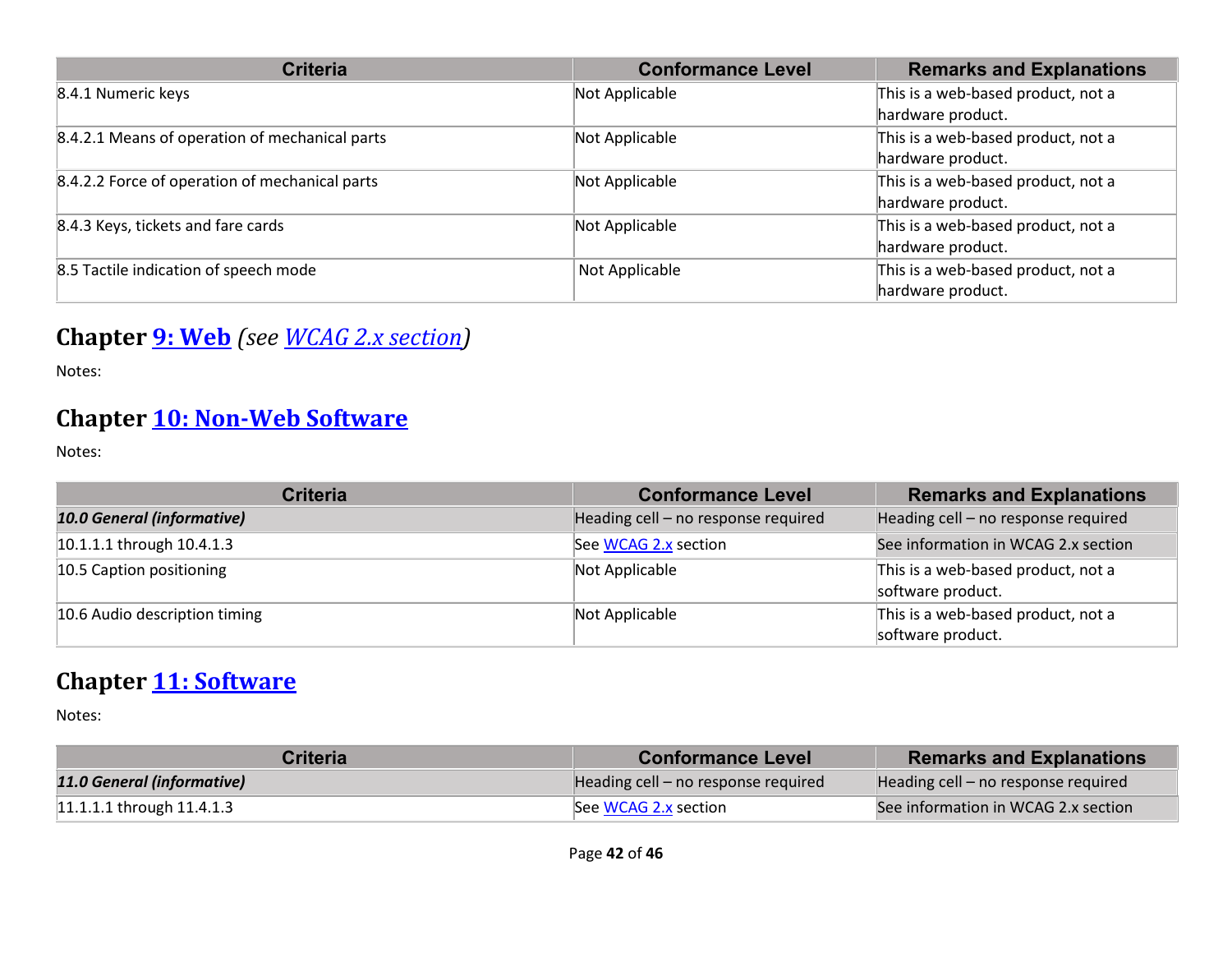| <b>Criteria</b>                                                                                                               | <b>Conformance Level</b>            | <b>Remarks and Explanations</b>                         |
|-------------------------------------------------------------------------------------------------------------------------------|-------------------------------------|---------------------------------------------------------|
| 11.5 Interoperability with assistive technology                                                                               | Heading cell - no response required | Heading cell - no response required                     |
| 11.5.1 Closed functionality                                                                                                   | Heading cell - no response required | Heading cell - no response required                     |
| 11.5.2 Accessibility services                                                                                                 | Heading cell - no response required | Heading cell - no response required                     |
| 11.5.2.1 Platform accessibility service support for software that provides See 11.5.2.5 through 11.5.2.17<br>a user interface |                                     | See information in 11.5.2.5 through<br>11.5.2.17        |
| 11.5.2.2 Platform accessibility service support for assistive technologies See 11.5.2.5 through 11.5.2.17                     |                                     | See information in 11.5.2.5 through<br>11.5.2.17        |
| 11.5.2.3 Use of accessibility services                                                                                        | Not Applicable                      | This is a web-based product, not a<br>software product. |
| 11.5.2.4 Assistive technology                                                                                                 | Not Applicable                      | This is a web-based product, not a<br>software product. |
| 11.5.2.5 Object information                                                                                                   | Not Applicable                      | This is a web-based product, not a<br>software product. |
| 11.5.2.6 Row, column, and headers                                                                                             | Not Applicable                      | This is a web-based product, not a<br>software product. |
| 11.5.2.7 Values                                                                                                               | Not Applicable                      | This is a web-based product, not a<br>software product. |
| 11.5.2.8 Label relationships                                                                                                  | Not Applicable                      | This is a web-based product, not a<br>software product. |
| 11.5.2.9 Parent-child relationships                                                                                           | Not Applicable                      | This is a web-based product, not a<br>software product. |
| 11.5.2.10 Text                                                                                                                | Not Applicable                      | This is a web-based product, not a<br>software product. |
| 11.5.2.11 List of available actions                                                                                           | Not Applicable                      | This is a web-based product, not a<br>software product. |
| 11.5.2.12 Execution of available actions                                                                                      | Not Applicable                      | This is a web-based product, not a<br>software product. |
| 11.5.2.13 Tracking of focus and selection attributes                                                                          | Not Applicable                      | This is a web-based product, not a<br>software product. |
| 11.5.2.14 Modification of focus and selection attributes                                                                      | Not Applicable                      | This is a web-based product, not a<br>software product. |
| 11.5.2.15 Change notification                                                                                                 | Not Applicable                      | This is a web-based product, not a<br>software product. |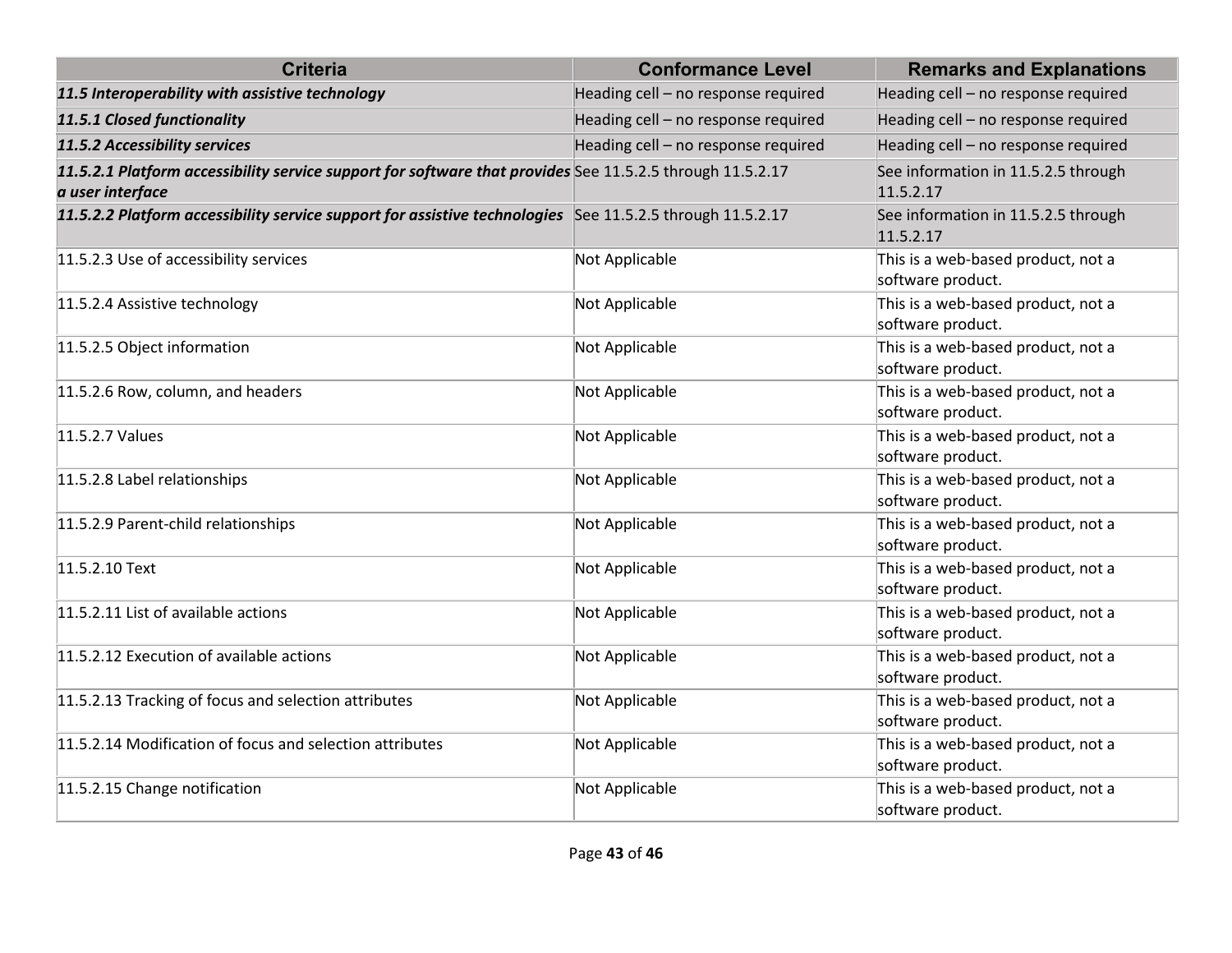| <b>Criteria</b>                                                     | <b>Conformance Level</b>            | <b>Remarks and Explanations</b>                         |
|---------------------------------------------------------------------|-------------------------------------|---------------------------------------------------------|
| 11.5.2.16 Modifications of states and properties                    | Not Applicable                      | This is a web-based product, not a<br>software product. |
| 11.5.2.17 Modifications of values and text                          | Not Applicable                      | This is a web-based product, not a<br>software product. |
| 11.6 Documented accessibility usage                                 | Heading cell - no response required | Heading cell - no response required                     |
| 11.6.1 User control of accessibility features                       | Not Applicable                      | This is a web-based product, not a<br>software product. |
| 11.6.2 No disruption of accessibility features                      | Not Applicable                      | This is a web-based product, not a<br>software product. |
| 11.7 User preferences                                               | Not Applicable                      | This is a web-based product, not a<br>software product. |
| 11.8 Authoring tools                                                | Heading cell - no response required | Heading cell - no response required                     |
| 11.8.1 Content technology                                           | Heading cell - no response required | Heading cell - no response required                     |
| 11.8.2 Accessible content creation                                  | Not Applicable                      | See information in WCAG 2.x section                     |
| 11.8.3 Preservation of accessibility information in transformations | Not Applicable                      | This is a web-based product, not a<br>software product. |
| 11.8.4 Repair assistance                                            | Not Applicable                      | This is a web-based product, not a<br>software product. |
| 11.8.5 Templates                                                    | Not Applicable                      | This is a web-based product, not a<br>software product. |

## **Chapter [12: Documentation and Support Services](https://www.etsi.org/deliver/etsi_en/301500_301599/301549/03.01.01_60/en_301549v030101p.pdf#%5B%7B%22num%22%3A187%2C%22gen%22%3A0%7D%2C%7B%22name%22%3A%22XYZ%22%7D%2C54%2C747%2C0%5D)**

| <b>Criteria</b>                                                | <b>Conformance Level</b>            | <b>Remarks and Explanations</b>                                                |
|----------------------------------------------------------------|-------------------------------------|--------------------------------------------------------------------------------|
| <b>12.1 Product documentation</b>                              | Heading cell - no response required | Heading cell - no response required                                            |
| 12.1.1 Accessibility and compatibility features                | Not Applicable                      | This is a web-based product, not a<br>software product.                        |
| 12.1.2 Accessible documentation                                | See WCAG 2.x section                | See information in WCAG 2.x section                                            |
| <b>12.2 Support Services</b>                                   | Heading cell - no response required | Heading cell - no response required                                            |
| 12.2.2 Information on accessibility and compatibility features | Supports                            | This product contains a dedicated page<br>that includes accessibility and this |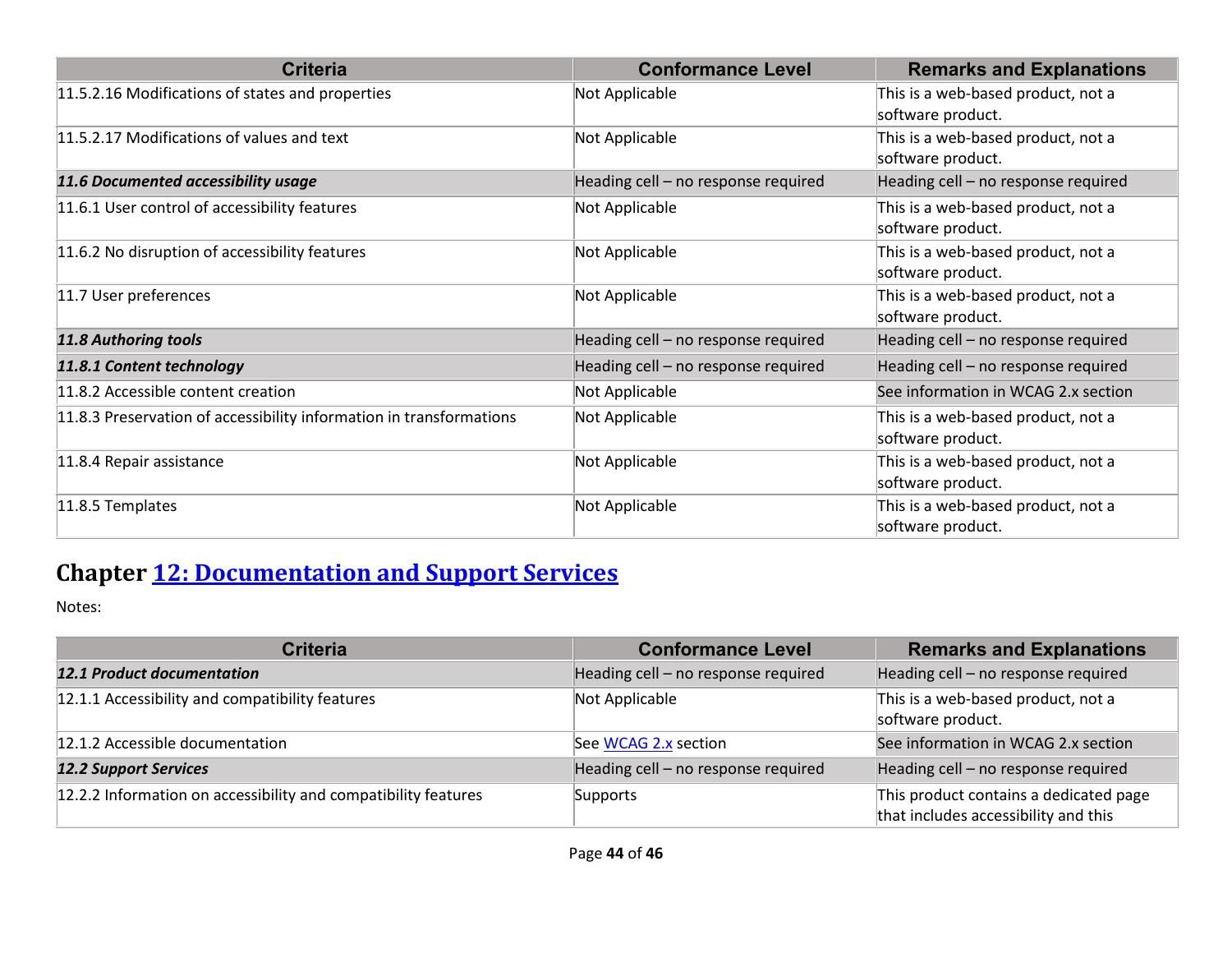| <b>Criteria</b>                 | <b>Conformance Level</b> | <b>Remarks and Explanations</b>                                                               |
|---------------------------------|--------------------------|-----------------------------------------------------------------------------------------------|
|                                 |                          | document.                                                                                     |
| 12.2.3 Effective communication  | Supports                 | All documentation is clearly<br>communicated on the accessibility page<br>within the product. |
| 12.2.4 Accessible documentation | See WCAG 2.x section     | See information in WCAG 2.x section                                                           |

#### **Chapter [13: ICT Providing Relay or Emergency Service Access](https://www.etsi.org/deliver/etsi_en/301500_301599/301549/03.01.01_60/en_301549v030101p.pdf#%5B%7B%22num%22%3A191%2C%22gen%22%3A0%7D%2C%7B%22name%22%3A%22XYZ%22%7D%2C54%2C747%2C0%5D)**

Notes:

| <b>Criteria</b>                        | <b>Conformance Level</b>            | <b>Remarks and Explanations</b>                                  |
|----------------------------------------|-------------------------------------|------------------------------------------------------------------|
| 13.1 Relay services requirements       | Heading cell - no response required | Heading cell - no response required                              |
| 13.1.2 Text relay services             | Not Applicable                      | This is a web-based product, not a relay<br>service.             |
| 13.1.3 Sign relay services             | Not Applicable                      | This is a web-based product, not a relay<br>service.             |
| 13.1.4 Lip-reading relay services      | Not Applicable                      | This is a web-based product, not a relay<br>service.             |
| 13.1.5 Captioned telephony services    | Not Applicable                      | This is a web-based product, not a<br>telecommunications device. |
| 13.1.6 Speech to speech relay services | Not Applicable                      | This is a web-based product, not a relay<br>service.             |
| 13.2 Access to relay services          | Not Applicable                      | This is a web-based product, not a relay<br>service.             |
| 13.3 Access to emergency services      | Not Applicable                      | This is a web-based product, not a<br>telecommunications device. |

# **Legal Disclaimer (World Trade Press)**

This document is for informational purposes only. World Trade Press makes no warranties, expressed or implied, in this document. The information contained in this document represents the current view of World Trade Press on the issues discussed as of the date of publication. Because World Trade Press must respond to changing market conditions, it should not be interpreted to be a commitment on the part of World Trade Press, and World Trade Press cannot guarantee the accuracy of any information presented after the date of publication.